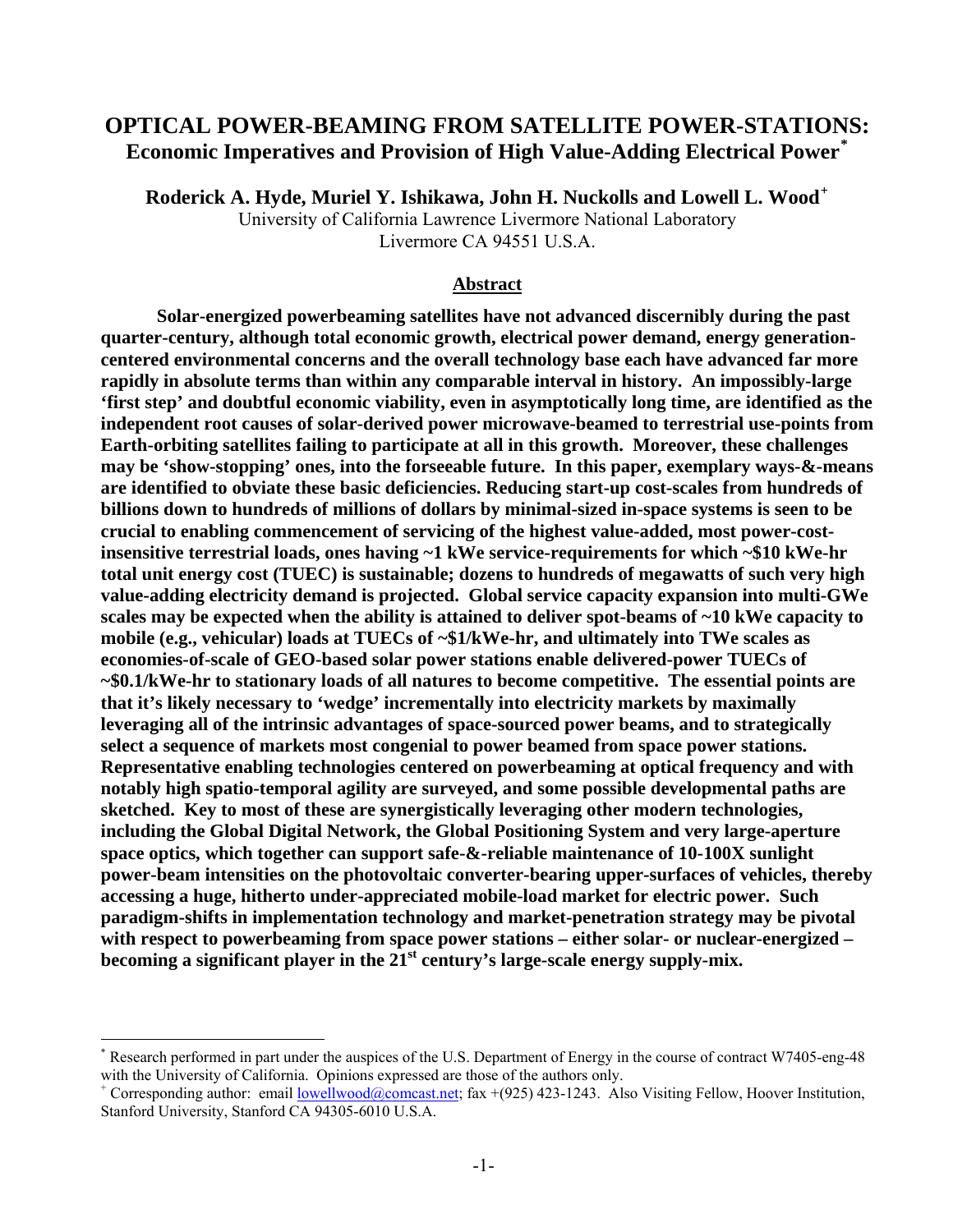**Introduction.** Peter Glaser joined the company of the Great Visionaries of humankind when he first proposed large-scale power-beaming from space for Earthside baseload electricity generation [1]. This was the first specific proposal toward humanity's realization of a Dyson Sphere about its own star, and thus must be regarded as a signal landmark in the technological history of our kind.

However, a third-century hence – during which time more overall technological advance undeniably has taken place than in all previous human history – there is as yet no discernible, "bootprints in the sands" quality progress that has been made in this direction. Most peculiarly, in the meantime, great concerns have been raised regarding each-&-every type of extant Earth-based means of power generation. How is this "great contradiction of our times" to be understood, and what's to be done about it? These issues are the subject-matter of this paper.

**Why Space-Sourced Beamed Power?** Space-sourcing power for the full spectrum of human activities is so obviously advantageous – so ubiquitous in nature, so abundant in magnitude, so regretsfree in capturing and transmitting – that it's *deeply* surprising that it's not already being done in this, Year 46 of the Space Age. To be sure, radiant power beamed from a nearby star – indeed, from the proximate star – has powered most things terrestrial (volcanoes, earthquakes, hydrogen bombs and nuclear power reactors being notable exceptions) from The Beginning. [However, this flavor of spacesourced power-beaming is free, natural – and unavoidable – and so, in the finest modern physics tradition, we unapologetically subtract this (near-)infinitude from present considerations, and solemnly proceed with analysis of the four orders-of-magnitude-tinier matters of present interest.] In acute contrast, in the  $46<sup>th</sup>$  year of the Air Age, humankind – far poorer economically and much more impoverished technologically – had advanced technically from powered gliders that could barely transport a single person a couple hundred meters to bombers that could carry city-busting bombs halfway around the planet. In further contrast, in Year 46 of the Radar Age, signals were being employed routine to map the mesoscale surface features of planets hundreds of millions of kilometers distant, moreover in the face of fourth-power-of-the-distance propagation losses, and the associated antennae also were being used to receive watt-level spacecraft telemetry signals beamed across an entire stellar system (that of Sol). Finally, in Year 46 of the electronic digital computer age, such devices already had become huge foundation-stones of modern civilization, utterly ubiquitous in human affairs. *How*, then, after nearly a half-century of spacefaring – and, at least as importantly, *why* – have we fallen so short in space exploitation endeavors generally and most particularly in the purposeful utilization of space-based means for addressing our energy-supply needs – and what's to be done about it?

Prime Mover Problems: Fuels, Ashes, Entropy, Etc. It's assuredly not that the main prime movers presently powering human civilizations are ideal in all respects – or even in any major one. Supplying their demands for hydrocarbon fuels not only distorts much of contemporary international affairs – to the extent of underlying at least two major conflicts in the past dozen years and several other less intense but far more bloody mass homicides over the same interval – but likely will do so at an ever-accelerating pace over the next few decades, as these fuels become ever more scarce and thus more valuable (at least in the surprise-free scenario). Sourcing fuels to nuclear power plants isn't so pervasively problematic, but such fuels seem to be in remarkably short supply relative to presently employed means – light-water reactors (LWRs) – of generating nuclear power in usefully large scales, and alternate means haven't surfaced meaningfully despite a half-century of various fitful efforts, all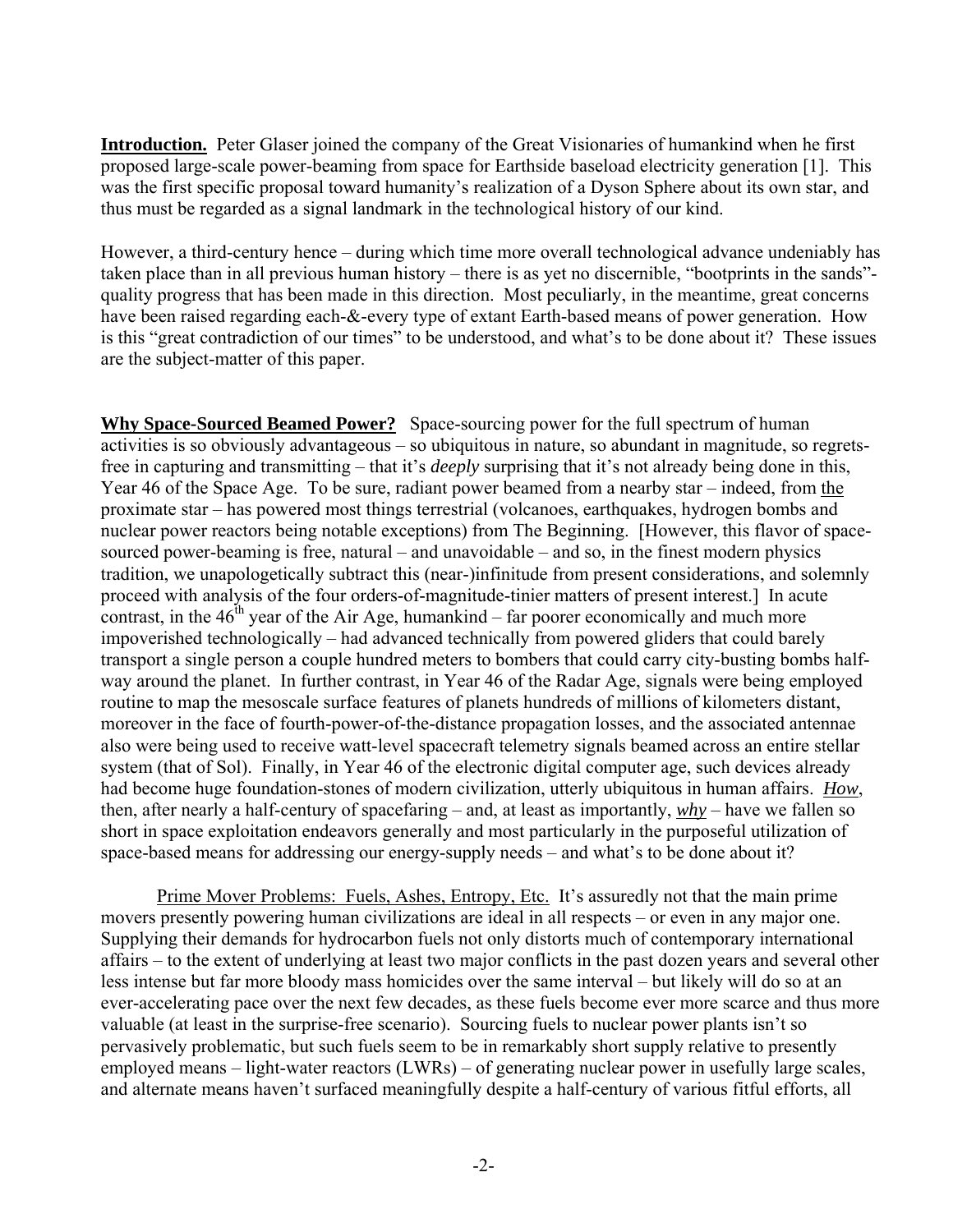over the industrialized world. Supplying 'renewable' energy sources in usefully-large quantities to the principal engines of civilization has proven to be persistently expensive, in spite of decades of governmental nurse-maiding of their development, and the present-day outlook for their becoming truly economically competitive on usefully-large scales isn't confidence-inspiring to any reasonable skeptic known to us.

The *consequences* of powering large-scale prime movers of the present energy era are even less happy. Generating heat by oxidation of hydrocarbons produces oxides – surprise! – not only of carbon and hydrogen, but even of the nitrogen component of the air typically used to supply everyone's favorite electron-acceptor, molecular oxygen. Now thereby creating *hydrogen* oxide – water – is still politically correct, but the resulting *carbon* and *nitrogen* oxides, though dearly-beloved by all plants, are viewed with ever-increasing alarm by those resolutely committed to at least the atmospheric aspects of the *status quo ante* of contemporary human civilization. Moreover, imperfect oxidation of hydrocarbon fuels – e.g., generation of carbon monoxide – is disfavored generally (albeit not for efficiency reasons), and oxidation of minor and trace components of hydrocarbon fuels – e.g., sulfur and heavier metals, respectively – is quite widely viewed with dismay, if not outright alarm. Quite recently, intensive-butimperfect oxidation of hydrocarbon fuels has been blamed in the technical literature for mesoscale climatic anomalies – multi-year droughts and floodings – in China and in India, via largely independent atmospheric mechanisms, and oxides of sulfur and heavier metals have been blamed by experts for remarkably widespread albeit mostly subclinical respiratory illness in urbanized China; ground-level ozone resulting from hydrocarbon-based power production has been authoritatively blamed for oxidative-stress-engendered crop-losses amounting to 10% of China's total cereal-grain production, equivalent to 200 calories/day per capita of human food in that most populous of countries. Finally, it's become enormously fashionable during the past decade to forecast amazing changes in climate a century hence, due to an increase of the order of 1% in atmospheric radiative forcing arising from continually-increasing inputs to the atmosphere of carbon dioxide and methane – the latter being a presently-favored hydrocarbon fuel which inevitably leaks to some extent into the air – and many such forecasters have chosen to dwell on the forecasted downsides of such anticipated changes, so that the 'ashes' from hydrocarbon-based energy production have come to be regarded – at least in the more politically correct circles – as shadowing humanity's long-term future.

The 'ashes' from nuclear fission energy generation aren't regarded much more warmly by many involved in the energy forecasting business, in spite of their million-fold smaller mass per unit of energy generated. While one possible interpretation of this might be that these folks just don't care for large-scale energy production of any nature, the more conventional view is to the effect that even relatively very small masses of nuclear fission 'ash' may be quite problematic. To be sure, open-ocean disposal of all of the nuclear power-plant waste that human activities could possibly produce during the entire  $21<sup>st</sup>$  century wouldn't increase the total radioactivity of the ocean by even  $1\%$ , and moreover this increase would inevitably die away in a few decades' time; however, quantitative considerations generally aren't warmly regarded in these discussions, which instead tend to focus on favored nightmare scenarios involving the undeniably-substantial mass-flows of fissile isotopes internal to various interesting nuclear fuel cycles, and the possible use of even tiny fractions of such flows in nuclear fission explosives. The bottom line is that nuclear fission energy generation doesn't enjoy even as good public reputation regarding its side-effects as does that based on oxidation of hydrocarbons, in spite of the objectively far smaller loss-of-life from the former vs. the latter per unit of useful energy produced – proving once again that humanity does indeed stick with the devil that it knows. Nuclear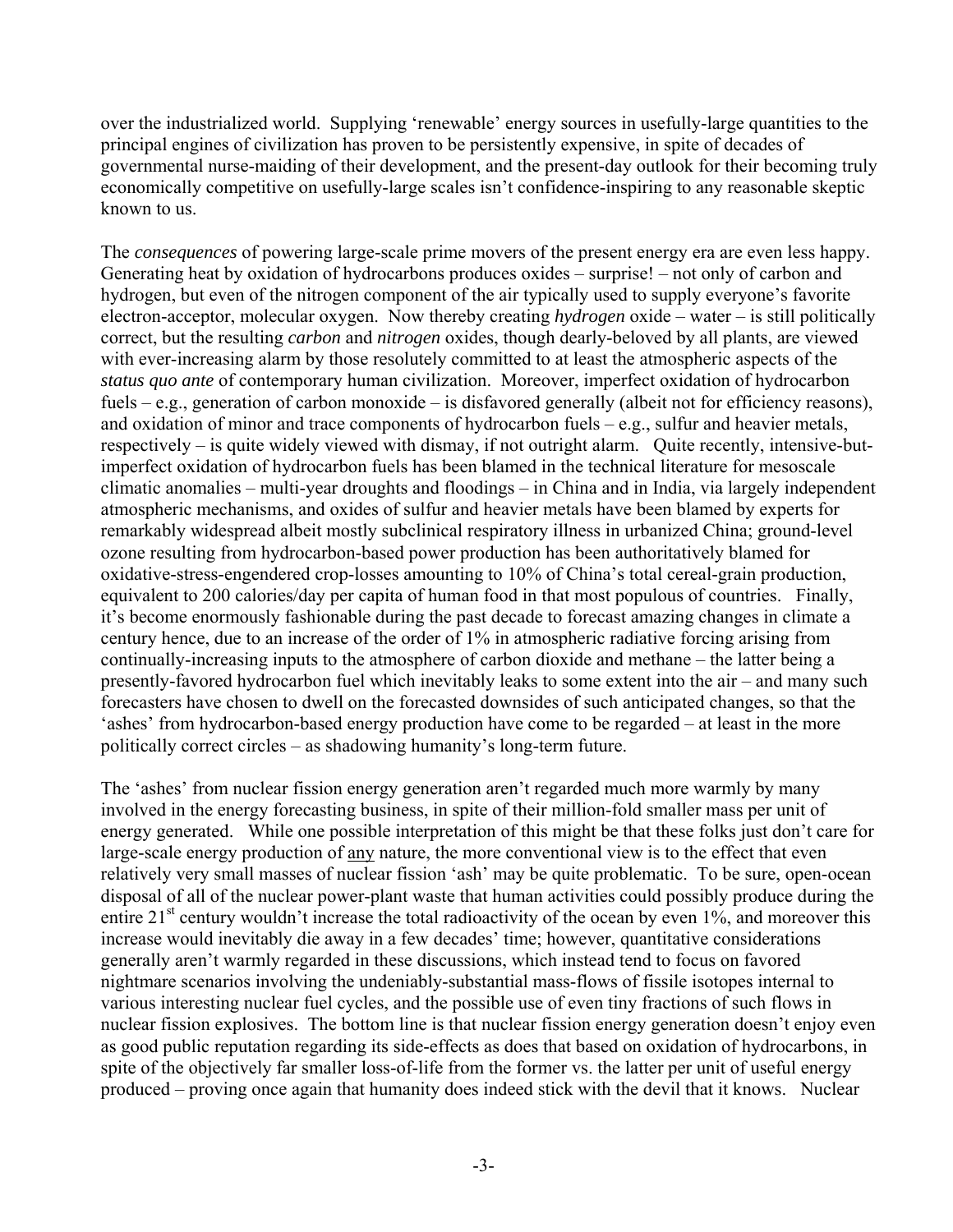*fusion*-based civilian energy-production, if-&-when it ever occurs on large-scale, is authoritatively predicted to be greeted with comparable levels of dismay regarding its radioactive and weapons-related 'by-products' [2], though the technical details of such discussions will apparently be very different from the present ones centered on nuclear *fission* power.

Renewable energy sources are renowned for generally not having ashes-of-significance, but the consequences of extracting energy from wind, water, sunlight – or chicken manure – somehow come to be regarded as unacceptably severe whenever one or another of these sources even bids to attain to significant scale. Bird losses from operation of wind farms – to say nothing of currently-contemplated scenery-desecration by sea-based windmills proposed to be located off of Cape Cod – apparently can't be abided, nor can hydroelectric dams and their asserted depression of wild fish runs and/or canyon sedimentation fine-structures be tolerated, nor can land-use losses from large-scale solar photovoltaic 'farms' be accepted. In short, using land, scenery or even 'free air' for large-scale energy generation involving 'harvesting' of energy recently sourced into the fluid envelopes of the Earth by the Sun seems to not be qualitatively less problematic than does liberating energy long-ago sent to Earth from the Sun – or even that deposited on the Earth during the Solar system's birth, in the form of long-lived isotopes of the actinide elements.

As if these problematic supply and ash-disposal issue-sets weren't sufficient by way of 'show-stoppers' for large-scale energy production, increasing concern is expressed regarding the low-temperature waste heat invariably generated as energy is produced in support of human activities. 'Urban heat islands' are viewed with increasing alarm as generators of microclimatic shifts, and the loss in the form of 'waste heat' of 2-4 times the energy put to use – in conventional Rankine-cycle electric power-plants and in typical automotive engines, respectively – is increasingly decried as unacceptable. 'Entropy pollution' seems likely to enter the jargon of those opposed to large-scale energy production/utilization, to the extent that it hasn't done so already. In short, humanity – or at least the current preponderance of the chattering classes and the politicians who are specially receptive to the wisdom that they dispense – seems ready – if not downright eager – in several independent respects for qualitative improvements in the human race's large-scale energy supply system.

Space-Originated Beamed-Power As The 'Electric Ideal.' Electric power – and, derived readily from it, most all other desired forms of energy – that leaps exactly when bidden, like a genie from a lamp, from a container of low mass, volume and cost to serve human needs seemingly is the ideal for energy supply on all scales. Realizing a petite, inexpensive, side-effects-free "black box" that sources any desired quantity of electricity-on-demand seemingly would be a great advance. Power generated in space and beamed to points on/about the Earth's surface, there to be converted by cheap, compact equipment into the desired electrical forms with no material by-products and at high efficiency, seemingly would do just this. Why, then, isn't it being done – or, indeed, why isn't it already in widespread use?

**Why** *Not* **Space-Sourced Beamed Power?** Consider just what stands between us and large-scale use of power beamed to use-points on-and-about the Earth's surface from space sources thereof.

Buy-In Costs. First of all, of course, there are the 'buy-in' costs, those associated with preparing to do something for the first time. We have neither power stations of even remotely interesting scales in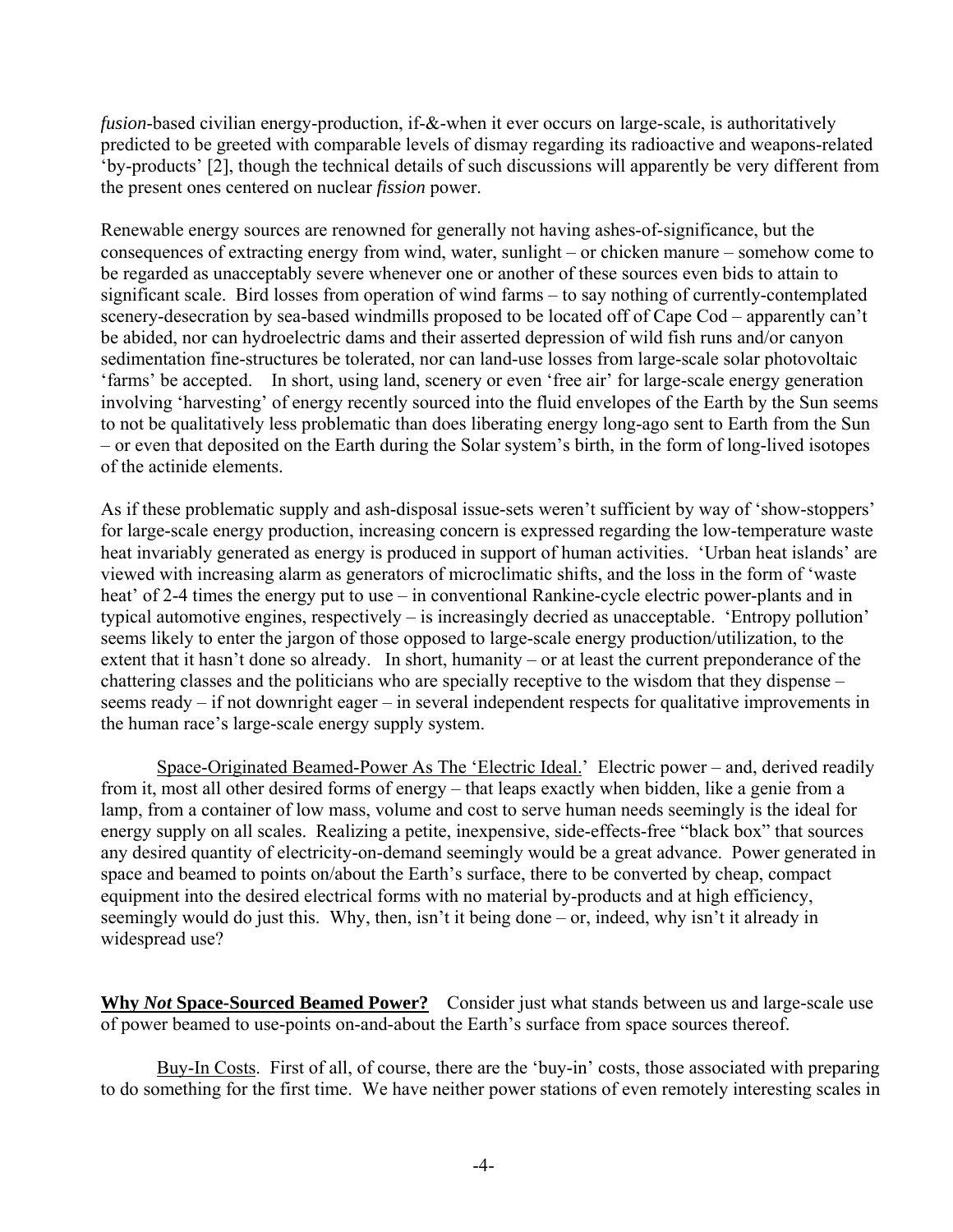space, nor equipment or facilities on the ground for receiving power beamed from them, nor means for getting power so generated at ground-points to use-points. Furthermore, it's not clear what fraction of the basic technologies – the building-blocks from which such systems could be assembled – even exist, or how hard it will be to perform such integrations for the first time. Non-existent technologies may have costs-to-realize that are difficult to estimate reliably. Such overall space power system cost estimates as do exist generally have been generated in what might most delicately be characterized as "cost-unfamiliar circumstances" – i.e., in government-sponsored studies performed largely or totally by either *de facto* or *de jure* academics – and are often criticized as being either out-of-this-world optimistic or so programmatically grand and inclusive as to be intrinsically quite decoupled from realworld economics. At that, the plans associated with these cost-estimates almost invariably involve expenditures of tens of *billions* of dollars prior to attainment of positive cash-flow from power sales in real markets. The capital markets of humankind just don't support such first-time, up-front costs – *ever, anywhere, for any purpose*. Market capital flows to highest-&-best uses, i.e., to where risk-discounted returns are the greatest. Risk premiums on doing even moderately large-scale things for the first time are generally of prohibitive magnitudes, as the English Channel Tunnel and IRIDIUM satellite telephony experiences recently underscored. Even today, only very rich governments ever throw ten billion dollar chunks of capital at a "good idea" with no real thought for getting it back with market interest – and they don't do this very often at all. Thus, merely "getting off the ground" with spacebased power beamed-to-Earth is a real challenge – if  $\geq$ \$10<sup>10</sup> up-front capitalization is truly required.

Continuing Costs. We live in a world in which the most modern, pollution-controlled, coal-fired electric power plants deliver electrical energy to the transmission system in the American Midwest at a total unit energy cost (TUEC) of \$10/MWe-hr – \$0.01/kWe-hr – while modular combined-cycle natural gas-fired units currently produce it in American urban-industrial load-centers for a TUEC of  $\sim$ \$0.05/kW-hr (nearly 75% of which is fuel cost). While such real-world sales prices might be claimed to involve all sorts of hidden subsidies, unfunded externalities, etc., etc., all such claims are termed "whining" in the world of power politics, and are regarded as tantamount to a demand for preferences, overt subsidies, minimum capacity mandates, etc. for some whiner-favored alternative electricity source. It is this world into which space-derived power must be sold, and the price-competition is daunting to contemplate. Four megajoules of electrical energy put onto the transmission grid for a penny, or an electrical megajoule delivered directly to an urban load under acceptable environmental conditions for roughly the same penny, is a *very* fine deal – and it's undeniable that space-based power will find it quite challenging to offer comparable terms, even when it's highly mature. How it could ever *commence* to sell into such energy marketplaces – when its technologies will be least mature, its scales will be smallest and thus its TUECs highest – isn't at all obvious.

'Accidents-&-Incidents'. It's undeniable that we humans have very strong preferences for the devils that we know. Furthermore, we're massively documented to be far more risk-adverse when the risks are unfamiliar, for the same overall objective risk-level. For example, we Americans currently lose ~100 of our fellow citizens to fatalities involving Government approved-&-licensed automobiles operated on Government roadways by Government-licensed drivers every day and generally think about this very little, but we still go into prolonged national fits of introspection and fault-finding over an astronaut loss-rate averaging less than 1 per year; after a century of bearing automotive losses, the former type of tragedy is a commonplace, while the latter one is still quite novel and thus perceivedterrible. So it will be with any novel form of power generation, as the history of nuclear fission power makes abundantly clear: mountains of uncontroverted statistical evidence establish that the life-lost per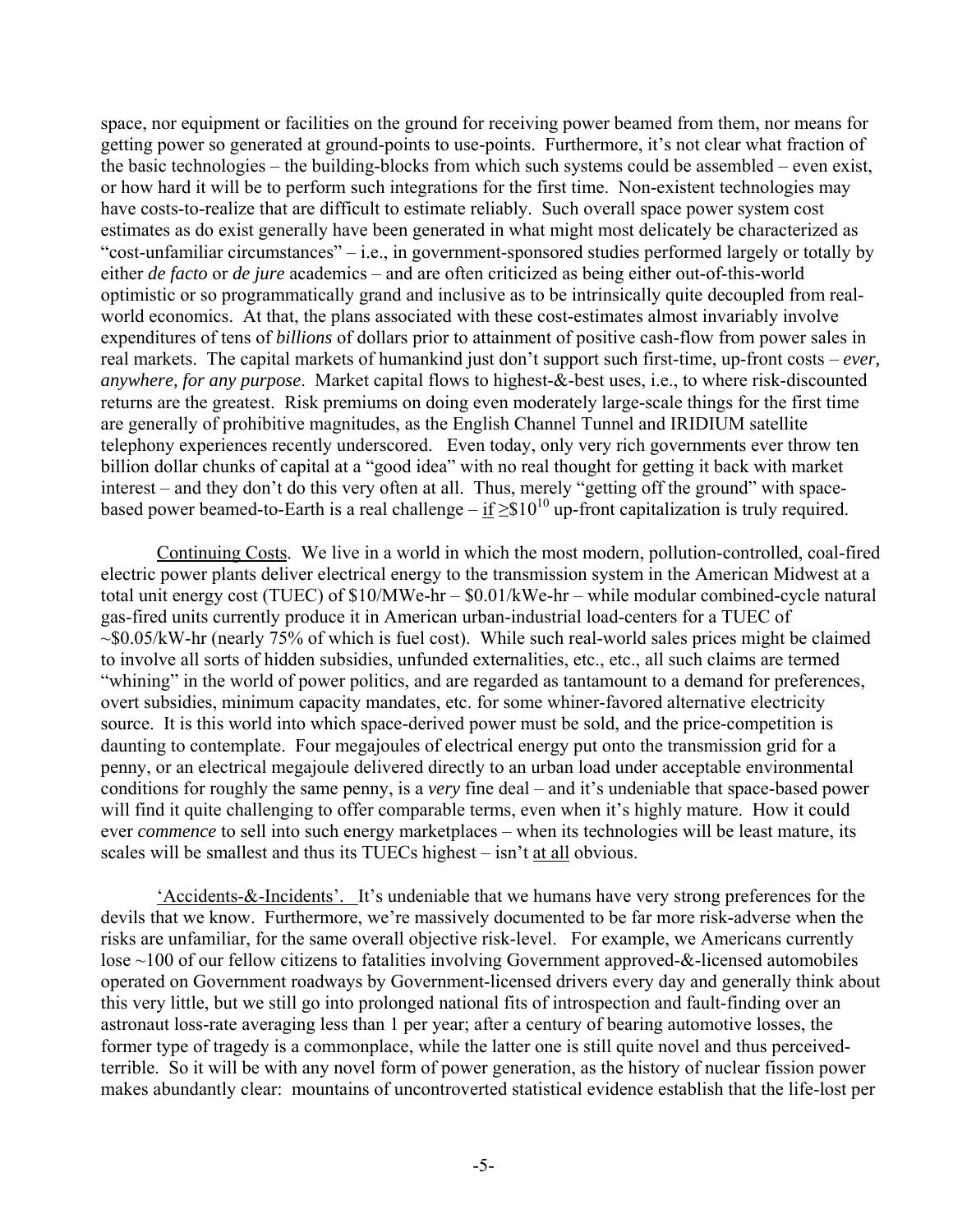kWe-hr of nuclear electricity is less than 10% of that lost due to coal-derived electricity generation, but nuclear electric power development has stalled out worldwide in favor of more intensive development of coal-derived electricity, largely on the basis of *perceived* risks.

Space-based electrical power will be no different. Power beams from space – regardless of the details of their nature – will be accused of everything noxious from causing cataracts on bird-eyes to inducing cancer and birth-defects in those humans conceivably exposed to the fringes of the descending beams, despite their likely being comprised of the same photons as sunlight. Beam-steering accidents – and they will occur, although their frequency and severity may be exceedingly low – will be featured luridly in song-&-story by opponents, skeptics and critics, who assuredly will exist-in-abundance, even for such comparatively benign energy supplies. Thus, the political costs of such accidents certainly won't be negligible – and may not even be all that small. Whether such costs can be sustained must be considered to be an open question, likely for decades to come.

Beam Obstacles, Bad Weather And Contingencies. Depending on physical characteristics of the space-originated power-beams, they will be subject to attenuation – and possibly effectively-complete obscuration – by obstacles both natural and man-made interposed in beam-paths. Obvious example includes optical-frequency beams in heavily-clouded circumstances, or failure of any type of beamed power-delivery to vegetation- or tall building-occluded receivers. Depending on the quality of workarounds, these may range in significance from minor annoyances in unusual circumstances to frequently-encountered, serious-quality impediments. If space-derived power is to become regarded as quality-comparable to electricity from the wire mains of electrical utilities, it must comparably reliable and at least as ubiquitous; space-originated power-beams of various types may find one or another of these qualities difficult to attain, necessitating back-ups having significant costs (economic or otherwise). Finally, all-causes outages of space-originated power must be graceful, i.e., not much more customer-inconveniencing in the time-average than the ~10 hours/year of (generally weather-related) utility power outage which is the *de facto* U.S. standard for service reliability.

'Last Mover' Disadvantages And Intellectual Inertia. It's fashionable in high-tech circles to speak of 'first mover' advantages, the (widely perceived, if not altogether real) edge enjoyed by the first entity to commence servicing a new market. In this general context, electricity delivery-service has been around on large-scales for about a century now, and there are lots of folks who presently supply electrical power in various forms, locales, scales, price-ranges, etc. They know their markets, they have their customers, they understand and 'work with' their regulators, they support the successful politicians who govern their marketplaces – and they're more-or-less firmly resolved to stay in business, and perhaps even plan to expand their market-share. They'll likely not willingly surrender market-share to newcomers, and they'll use all means – economic and non-economic – at their disposal to avoid doing so.

In their efforts to retain market-share, they'll enjoy the fundamental advantage that humans are not only risk-adverse and moreover are exceptionally adverse to novel risks, but also are change-wary, even when stay-or-switch risk-differentials are perceived to be small. Thus, if space-originated beamed power is to succeed in the real world, it must be *significantly* advantaged over the incumbents in the markets which it attempts to penetrate, if such penetration is succeed at all, let alone in an economically-timely manner (recalling that, in the real world, "Time is money").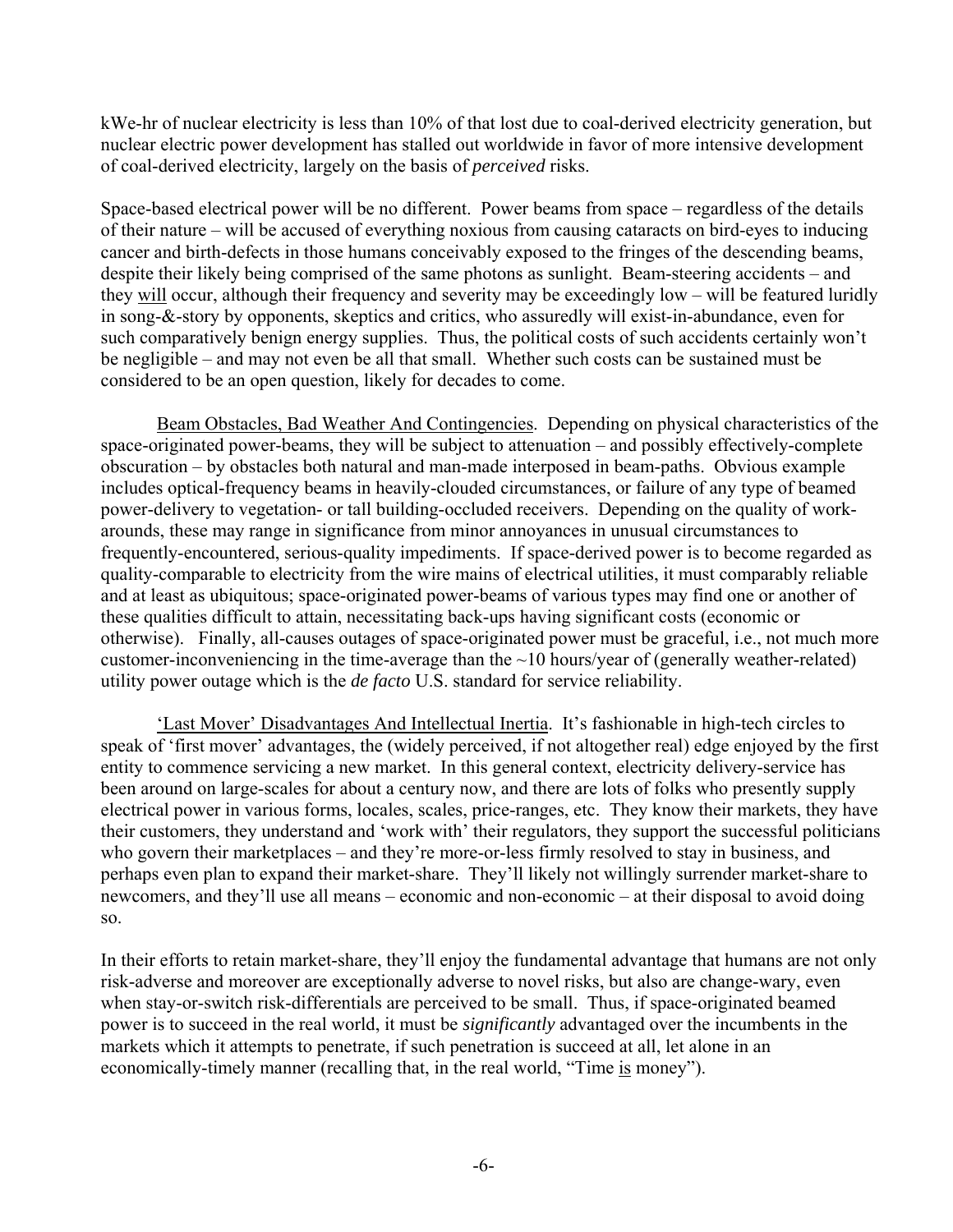It's likely worth considerable intellectual effort to understand just why space-originated power-beams can rationally be *expected* to succeed in accessing markets of interesting scales, all of the foregoing considered. When doing so, it's necessary to recall that contemporary energy ventures that entail significant risk – e.g., opening up new oil fields – are required to have credible business plans exhibiting returns-on-investment (ROI) of the order of 30%, or investment payback times of 30-36 months. Since it seems likely that any non-governmental capitalization of space-based power plants will be competitively accessing the same type of capital pools, it's necessary to plan realistically to attain comparable ROIs. Much later, when space power technology is far more mature and its workability no longer doubted by anyone, it may be feasible to capitalize additional space-based powerplant capacity on the basis of 20-40 year service lifetimes, with comparably leisurely amortization schedules. However, the past two centuries of history of new types of utilities – rail transportation, electricity, gas, telephony, etc. – quite uniformly informs the student that few-year-duration paybackintervals are demanded almost invariably by private investors in novel utility enterprises.

**Key Technical Ways-&-Means.** We now consider a set of specific technical approaches to space power plants that we believe, if innovatively employed, can satisfy the rather stringent set of 'practical' requirements just sketched.

Primary Energy Sources. From a purely technical-economic standpoint, it's not entirely clear what are the most preferred prime movers – the primary energy sources – for space-based power plants. Nuclear fission reactors, in principle, have the two great advantages of arbitrarily high power density (e.g.,  $\gg$ 100 W/gm specific thermal power, in practical designs) and very high temperature ( $\ge$ 1500 K, employing special structural alloys) long-term operation, so that they can at once be very compact (i.e., of comparatively very small mass and volume, in the context of facilitating space launch) and operate with high-temperature (and thus area- and mass-efficient) waste-heat-rejecting radiators. Thus, we consider the type of automatically self-regulated, thorium- and natural uranium-burning, unrefueled power breeder reactors that we first discussed several years ago for long-term untended operation deep underground [3] to be outstanding candidates for the prime mover function in similarly long-term untended space power plants. Because we outlined their design and performance characteristics previously, we discuss them no further here, but merely point to their high-pressure helium-cooled Brayton 'topping' cycle variant (without an associated Rankine 'bottoming' cycle) as the likelypreferred embodiment for space applications, since the resulting high-temperature waste heat could be readily rejected from 800±100 K radiators into vacuum without significantly burdening the station's overall mass-budget.

At the other pole of parameter space with respect to compactness and temperature of waste-heat rejection is the set of solar photovoltaic (PVA) options. If mass-economized to within several-fold of pertinent physics limits – i.e., to levels likely to be technologically accessible reasonably readily – thinfilm photovoltaic materials surfacing loading-bearing and heat-sinking/-radiating sheet-assemblies suitable for in-space operation can be realized for of the order of 1 gram/ $m<sup>2</sup>$ , and provide whole-solar spectrum conversion efficiencies to electricity of  $\geq$ 10%. [Such thin-film amorphous-semiconductor PVAs operate with somewhat different photophysics than do the far more familiar 'thick'-slab crystalline-semiconductor ones; one of the crucial technological implications of this difference is that photoelectric conversion of sunlight occurs in active amorphous material (e.g., Si/Ge) thicknesses of  $\geq$ 10<sup>-5</sup> cm, while the thickness of the 'standard' Si crystal-based photocell is ~10<sup>-2</sup> cm. While such thin-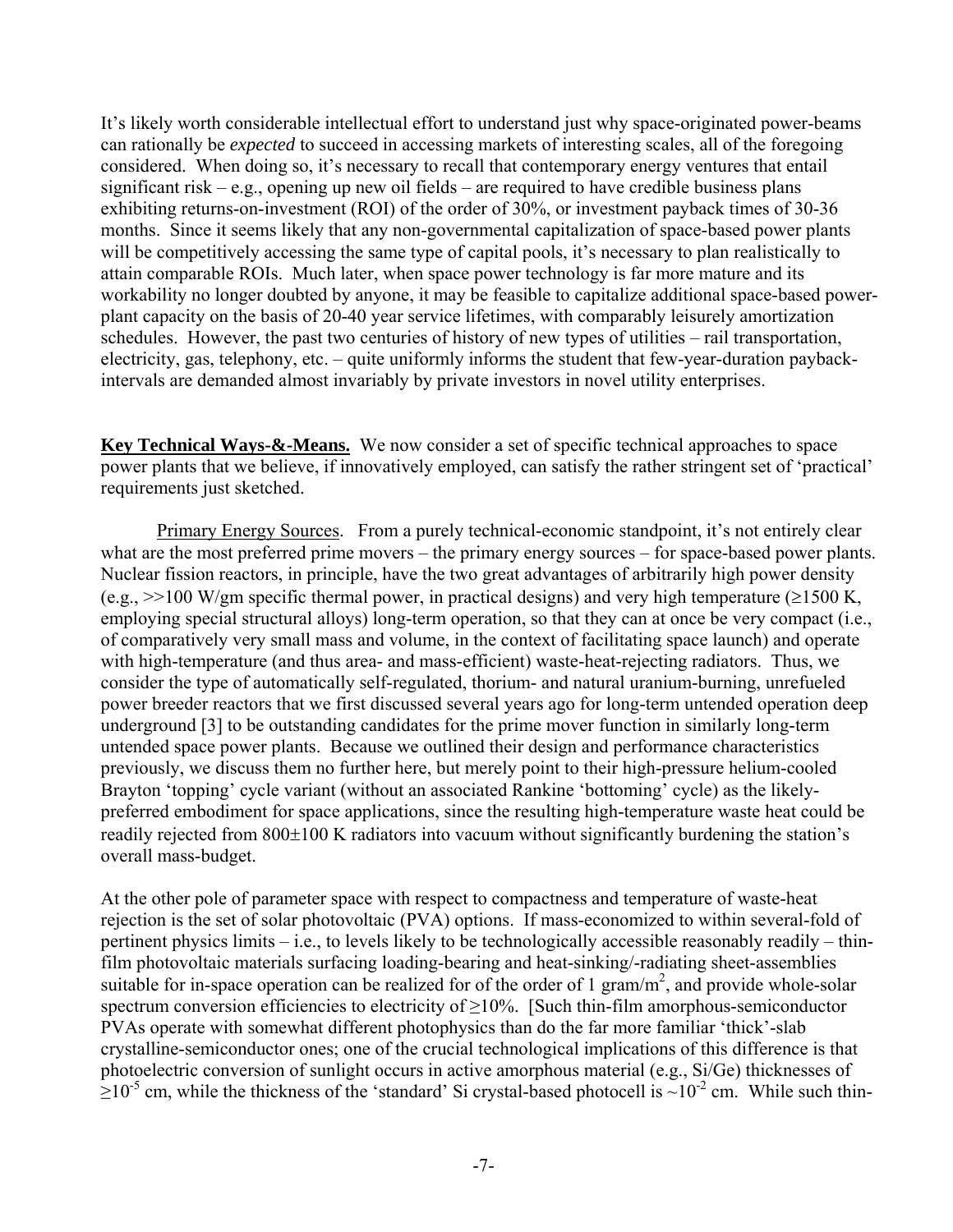film converter-layers generally have been mounted on backing-films of at least an order-of-magnitude greater thickness for transportation-convenience (i.e., acceleration loadings during launch-into-space) with respect to space applications, such backings are photovoltaically inert – i.e., have only a mechanical-support function – and may be made as thin as in-space stress-levels indicate, if such thinfilm PVAs are space-manufactured. Thus, while really thin-film PVAs of  $\leq 10^{-4}$  cm thicknesses may be limited to space applications in which gravity-gradient, wind-&-water (and all other high-stressinducing) loadings don't exist, in all such environments they offer  $\sim 10^2$ -fold specific power (We/gm) advantages over classic crystalline PVAs, as they are already demonstrated to have within two-fold of the same areal efficiency in sunlight-to-electricity conversion.]

We consider it especially notable that thin-film solar PVA systems have enjoyed extensive penetration of the commercial marketplace for alternate electric power supply (e.g., in residences and small businesses) during the past several years with conversion efficiencies of  $\geq 10\%$ , specific powers of the order of 1 We/gm, and prices not greatly in excess of \$1/We [5]. Indeed, the global market for such PVA technology is currently of the order of 100 MWe/year, and single manufacturing lines of 1 We/second sustained production-capacity are in commercial operation, laying down amorphous silicon thin-films onto 14-inch-width stainless steel sheet of 7 micron thickness and lengths up to 7000 feet at >1 We/gm specific power [6]. Quite notably, early forms of this technology have been space-qualified, serving as the primary power source on the KVANT module of the MIR space station [7].

Energy Conversion and Beam Generation Systems And Entropy Rejection. When considering the type of beam to use for transporting power from space to Earth, one swiftly realizes that only electromagnetic radiation is suitable for beam-forming, and only small fractions of the electromagnetic spectrum at that; the requirement to penetrate the Earth's kilogram/ $\text{cm}^2$  blanket of air precludes everything else.

The basic properties of beams of electromagnetic radiation are circumscribed by the Rayleigh criterion, which specifies that, if it's formed as carefully as ever possible, a beam comprised of photons of freespace wavelength  $\lambda$  and launched from an aperture of diameter  $D_1$  can be almost entirely intercepted by a distant aperture of diameter  $D_2$  if and only if the free-space propagation between the two apertures involves a distance not greater than L, where  $D_1D_2 \approx 4\lambda$  L. This is a theorem of wave physics, not a technological rule-of-thumb; it can't be side-stepped or somehow 'worked around.' It's a remarkably simple statement of how well you can *possibly* do when forming and propagating a beam of any specified wavelength over any specified distance between 'sending' and 'receiving' apertures, e.g., transmitting and receiving antennae. [The physical limit to project a 'soft-edged' beam from one aperture into another is twice the wavelength-distance product, but our requirement for a relatively 'sharp-edged' beam at the receiver – one whose intensity falls off swiftly near its outer edge – imposes another ~2-fold 'cost' in aperture-product; we impose this value-adding 'cost' uniformly on all of the designs that we discuss.]

Since the cost of creating an aperture rises at least as rapidly as its area – i.e., rises as  $D^2$  – one is strongly motivated to keep both  $D_1$  and  $D_2$  to as small values as may be feasible. [True, economics-ofscale might be argued to somehow make costs of large apertures rise somewhat more slowly than  $D^2$ scaling, but 'optical figure'-maintaining stiffening requirements and the awkwardness of working at large scales can be argued at least as readily to make large aperture costs rise faster than  $D<sup>2</sup>$  scaling would indicate.] If the beam-propagating distance is more-or-less lower-bounded – as it assuredly is,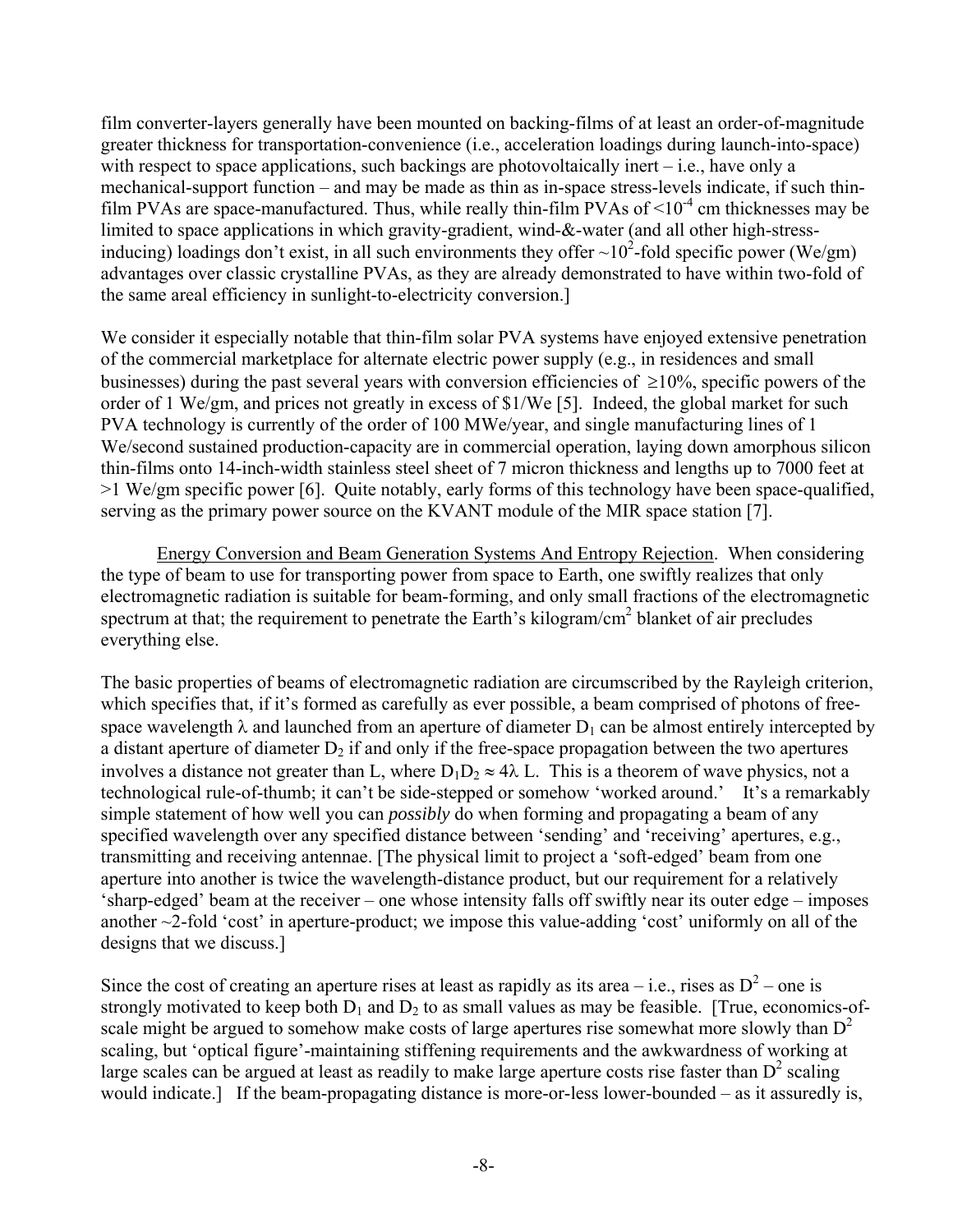in the space power-beaming-&-projecting context – then the only free parameter is the wavelength of the radiation to be beamed. For that reason, exploitation of the relatively few atmospheric transmission windows that exist automatically directs attention to the shorter wavelength portion of the electromagnetic spectrum. These are the L-to-X-band microwave band, between  $\sim$ 15 and  $\sim$ 2 cm wavelength, and the near-visible spectrum, between  $\sim 0.3$  and  $\sim 1.5$  microns wavelength. These are the essential physical constraints within which lie the technical possibilities for power-beaming to Earth from space.

Glaser, in his historic proposals of a third-century ago, chose the microwave band, for well-understood reasons of (then, far-)greater technological maturity and thus more feasible economics-in-large-scales. His specific initial choice of 12 cm wavelength radiation adroitly side-stepped many regulatory issues, as this waveband is a largely unregulated one given to both industrial and residential uses (e.g., industrial processing and kitchen microwave ovens), and also accessed a very widely deployed – and thus very economical – microwave technology-set. However, propagation of such radiation over distances of even 1000 km – about the minimum that's feasible to consider seriously for any wideapplications space-originated power-beaming system – involves an aperture diameter product of  $\sim 4 \times 10^9$ cm<sup>2</sup>, e.g., Rayleigh criterion-specified symmetric transmitting and receiving apertures each of 600 meters diameter(!). If the transmission-distance is greater – and Glaser's baseline system was proposed to be located in geosynchronous equatorial orbit (GEO), at 35 megameters altitude – then the product of the transmitting and receiving aperture-diameters grows proportionately; Glaser's proposed transmitting and receiving antennae were each  $\geq 10$  km<sup>2</sup> in area – and their estimated costs-to-implement (tacitly ignoring then-prevailing space-launch expenses, at that) were denominated in billions of dollars each. In order to not be of completely unreasonable size from an economic perspective, each of these apertures had to process time-averaged gigawatts of power, and thus had to be closely associated with either very large terrestrial loads or very high-capacity transmission lines; their notably large real estate requirements generally precluded the former, so the various substantial (economic, environmental, timedelay,…) costs of the latter necessarily were placed 'in series' with those of the space power-beaming system itself.

Though economically burdened by its exceptionally large minimal scales, Glaser's microwave-based proposal had the notable virtues of leveraging vigorously the COTS microwave-generating and – rectification technologies then already well-developed. The former could generate microwave power from the DC power available from solar PVAs (or space nuclear reactors, or whatever) with  $\sim 70\%$ efficiency, and could reject waste heat at intermediate temperatures with acceptable (if not really excellent) radiator-mass efficiency; the klystron and magnetron designs were well-suited to exploitation of the abundant vacuum environment. The rectenna elements proposed for converting received microwave power at Earth's surface to DC (preparatory to exciting AC transmission lines) offered >50% efficiency, and could be cooled acceptably with ambient air. In-space power manipulation prior to microwave generation sourced several percent of low-temperature waste heat, but this could be radiated into space readily within the already-huge mass-budgets of the  $\sim$ 10 km<sup>2</sup> transmitting antenna.

Indeed, in-space power-manipulation efficiency was important to both controlling the physical scale and the economic cost of Glaser's proposal, as the only then-extant solar PVA technology – that based on relatively thick slabs of crystalline Si – had a high per-watt Earthside cost and comparatively low watt/gm mass-efficiency, so that lifting it into orbit also had high per-watt costs; it was therefore economically necessary to handle each electrical watt-generated very efficiently.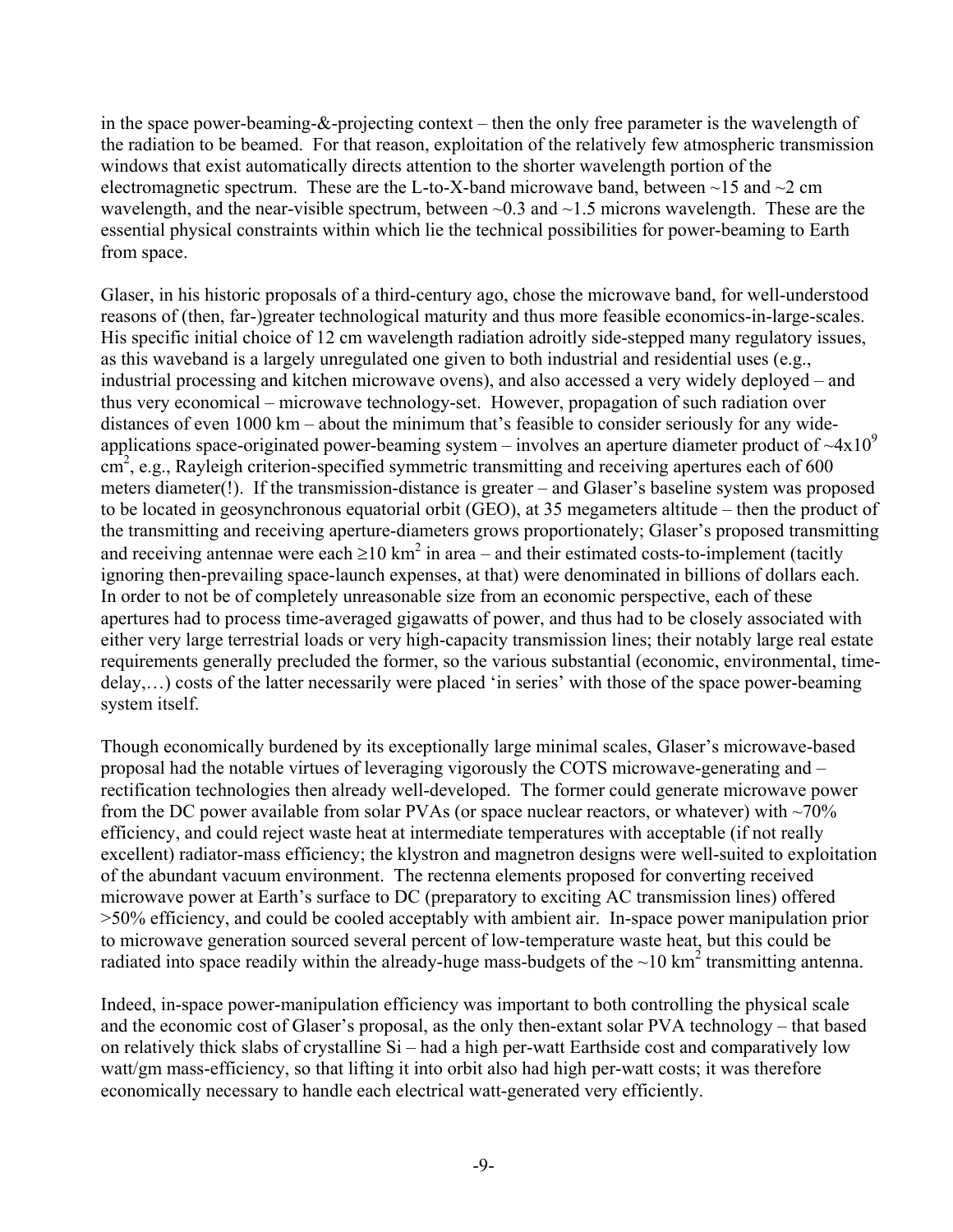*"That Was Then; This Is Now."* In considering what may be the preferred form of space-based power-beaming systems for the early  $21<sup>st</sup>$  century – essentially, in updating Glaser's proposal in the light of humanity's present technological posture and associated economics – we firstof-all must note that the constant-value-dollar cost of space-launch hasn't fallen nearly as rapidly as most everyone projected, a quarter-century ago; this surely accounts to some extent for the continuing failure-to-materialize of space-sourced power. Indeed, were it not for the currently severely-depressed market for space-launch services, the per-pound cost of putting mass into the 'standard' low Earth orbits would not be sensibly lower now than it was back then. However, thanks to the very recent advent of government-sponsored EELV-based space-launch capability in the U.S., albeit without any really substantial demand for the space-launch services thereby made available, space-launch to low-latitude LEO presently currently can be purchased at a per-pound cost of perhaps \$2500, about half of what it was a half-decade ago, and likely not much more than half of what it'll cost at the end of the present decade (all in then-year dollars). [Contemporary space-launch costs to GEO remain 'stuck' at nearly 4 times that to low-latitude LEO. However, ongoing technological advance may change this drastically – and fairly soon – as is discussed further below; this, in turn, may correspondingly impact the costefficiencies of almost all types of space-originated power-beaming architectures.]

The impetus to reduce the 'buy-in' costs of space power systems strongly motivates reduction in the mass launched into space – wherever they may eventually end up being operated, for space-launch costs thoroughly dominate total system costs in all known and contemplated space power-beaming architectures of the present era. This basic economic consideration, in turn, not only impels use of the highest specific power technologies – those capable of processing the most (system efficiencyweighted) watts per gram of component or sub-system – but *also* the initial creation of the smallest, i.e., lowest-mass space power stations that make technical and economic sense. As is discussed further below, relatively small stations – ones sourcing megawatt- vs. gigawatt-scale (collections of) beams – may be eminently useful along an entirely different programmatic axis: 'wedging' into marginal markets at the commencement of the space power-beaming era.

Crucially, however, the optical telecommunication revolution-driven advent of high watt/gm solar PVA and DC-to-optical power-conversion technologies have shifted fundamentally the outlook for powerbeaming in other-than-microwave wavebands. **The basic feasibility-driver of all types of spaceoriginated power-beaming is the per-watt cost putting electricity into the possession-for-use of customers on/near the Earth's surface**; per-step efficiencies in the energy-cascade from sunlight (or nuclear fission, or…) through DC power-in-space on through power beam-generation and –projection are all divided by the mass-efficiencies of the technology in that cascade-step, since the unit-mass coststo-orbit continue to be large compared to associated ground-based manufacturing costs. Thus, relatively power-inefficient technologies will be preferred in space power stations if-and-only-if their relatively high mass-efficiencies overweigh their power inefficiencies: **the only thing that matters at the bottom line is the total in-space economic cost to generate and project to Earth use-points power-beams that put a unit of electrical power into the hands of a paying customer.** *If the (externalities-included) economic value of the electricity thereby delivered constitutes an attractive risk-discounted rate-of-return (ROI) of a total capital investment of feasible overall scale, then spaceoriginated power-beaming for civilian applications will come to pass; otherwise, it very likely will not, as the economic scales of civilian electricity are so large that not even very rich governments could afford to significantly subsidize a mass-market for it.* [To be sure, governments have been politically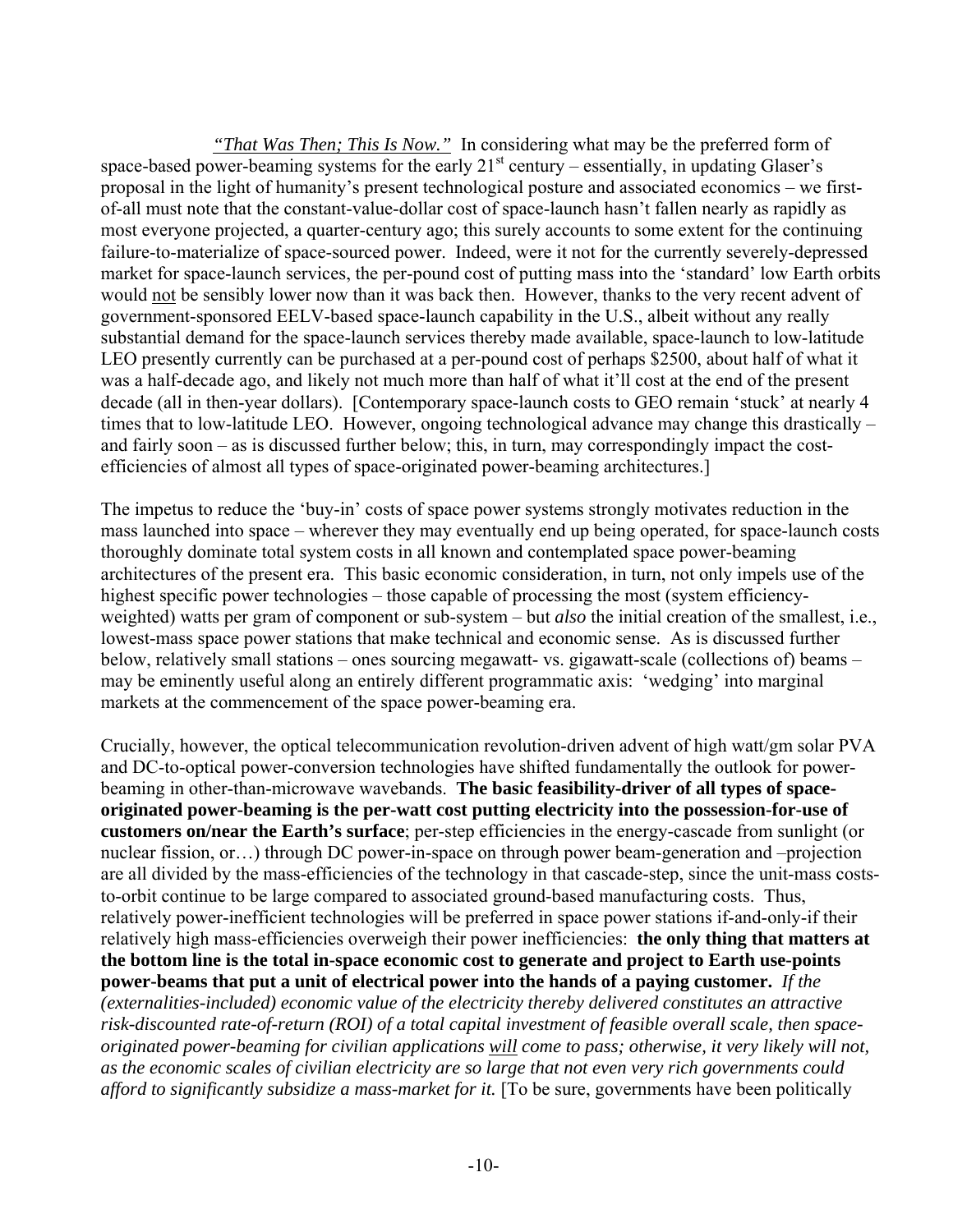quite successful at mandating electricity price-subsidies for favored constituencies, e.g., residential customers, but the titanic economic dislocations of such cost-shiftings have driven substantial (if sometimes fitful) liberalization of electricity markets, at least in the U.S., during the past decade.]

For all of the above reasons – as well as other which will become apparent – we expect that beamed space-sourced power will become useful with lowest overall programmatic risk if the near-optical wave-band is employed in lieu of the microwave one, under presently-prevailing circumstances. The corresponding 5 order-of-magnitude reduction in wavelength confers a intrinsic 10 order-of-magnitude reduction – a 10 *billion*-fold drop – in the minimum area-product of the transmitting and receiving apertures of the product, a factor so huge that it permits entirely novel technical solutions to space power station implementation challenges be exploited, as we'll discuss below. The totality of such exploitations, we believe, may make all the difference – e.g., between futures that continue to be devoid of space-sourced power and ones potentially rich in it.

Beam-Forming And -Projection Means. We therefore invite attention to prospects for converting solar PVA power into optical-wavelength power and then projecting beams of therebyrealized coherent light to Earthside PVA receiver-converters. This can be accomplished with minimal mass, and thus maximum economic efficiency, by conducting the optical power generation in a manner tightly integrated into the PVA system itself, both in order to minimize long-haul, high-power DC transmission within the space power station and – at least as importantly – to reject the waste heat of DC-to-optical conversion with maximum mass-efficiency. Specifically, we consider the use of telecommunication-optimized laser diodes to convert DC power *in situ* from each tiny ( $\sim$ 1 m<sup>2</sup>) segment of the photovoltaic array into (largely) incoherent optical power with slope efficiencies of  $~60\%$ , and then use this optical power to pump in parallel a huge multiplicity of fiber-optic lasers, with marginal efficiencies of ~70%, thereby realizing overall DC-to-coherent light conversion efficiencies of 35-40%.

The essence of this approach is to leverage the last two decades of advances in optical communications technologies to 'harvest' PVA power locally, converting it within ~1 meter of where it was generated via sunlight-absorption into optical fiber-embedded coherent optical power (so as to circumvent longdistance transport losses and mass penalties), employing millions of near-microscopic laser-diodes conducting in-line pumping of doped optical fibers. The lightwave intensity in each member of the network of optical fibers then grows continually as the very many individual fibers thread their respective individual paths from the extremes of the total power-station PVA into the station's central beam-forming region. Quite usefully (as will be seen below), the coherent radiation thereby gathered into the station's beam-former is monochromatic. The PVA-generated DC power flowing into each laser diode would be on-off-switched by a control-line from the power-station's central computer. Such a power-control system might be conveniently implemented with different-wavelength optical signals counterpropagating along the same optical fiber which is being pumped by the thereby-controlled set of laser diodes.

The waste heat from the laser-diode pumping – amounting to  $\sim 60\%$  of the total electrical power of the PVA – must be radiated back into space, for there's no other place for it to go, anymore than there was for the microwave generators proposed by Glaser; moreover, this waste heat must be so rejected from the space power station at/about 300 K temperature, as these COTS diode-stacks have been intensively engineered by telecommunications technologists for near-room temperature operation. The corresponding radiator area required is obviously several percent of that of the PVA that sourced the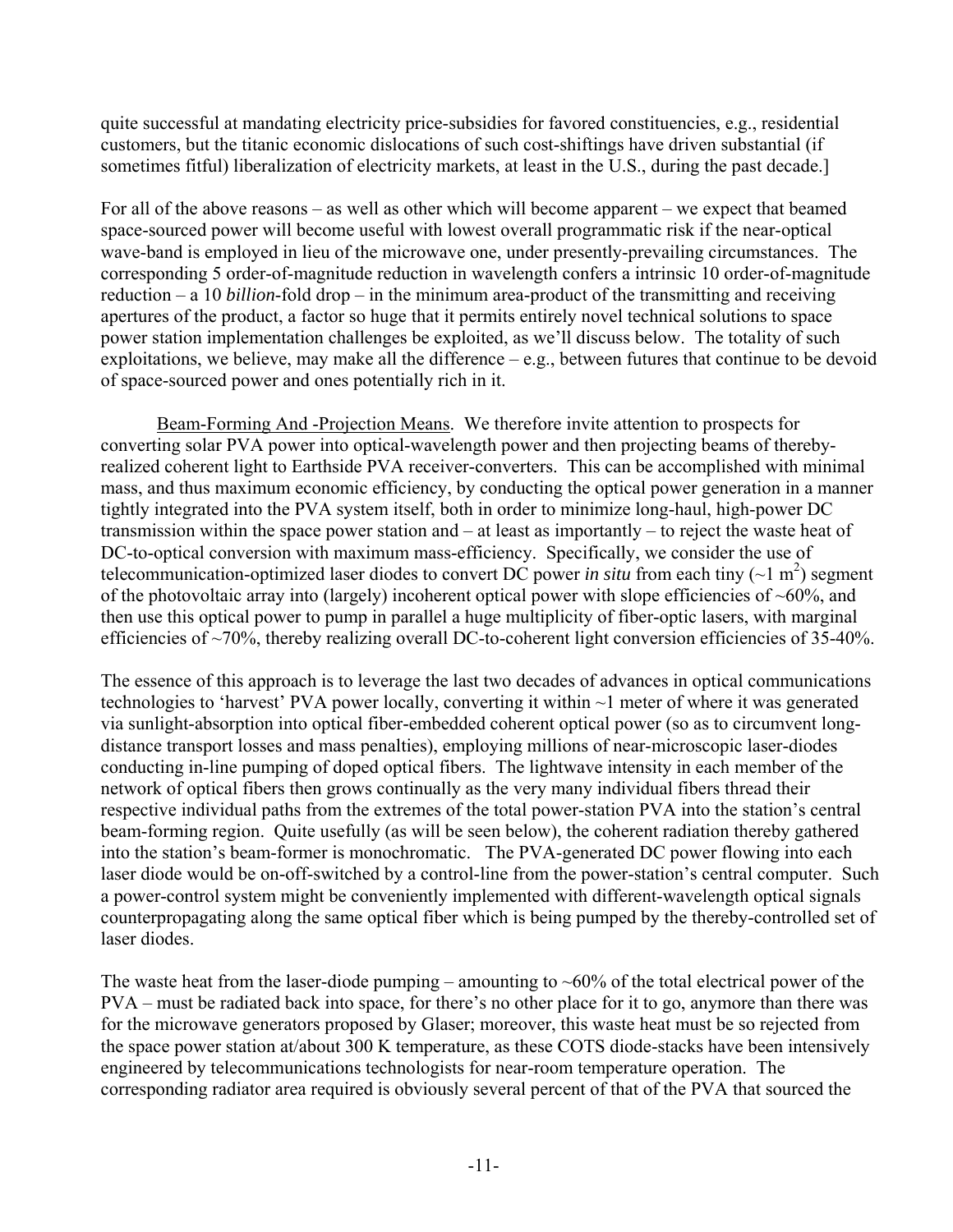power fed into the diodes, naturally suggesting that roughly this fraction of the PVA itself be pressed into second-use as the power-station's ~300 K thermal radiator. [However, it's clearly quite feasible from overall mass and cost budgets to have a dedicated thermal-radiator system, even one having significantly higher mass per unit area, if this is markedly more convenient, as the mass-expense will still be only  $\leq 10\%$  of that of the PVA itself.] This in turn motivates the proposed use of highlydistributed, intimately-integrated tiny diode assemblies all over the PVA itself, so that the required room-temperature heat-transport – the 'spreading' of the dissipated heat from diode junctions into adjacent thermally-radiating sheet – will involve as little dedicated mass as ever possible.

It appears that such dedicated mass may be reduced to *de minimus* levels by implementing the powerstation's PVA as thin-film photovoltaic material carried on a thin *sandwich* comprised of a pair of ~1 micron-thickness metal sheets patterned on their facing surfaces with an interposed lacework of microscopic dimensions partially loaded during manufacture with a suitable fluid, e.g., water, so as to function when pressed together in vacuum as a sheet heat-pipe (actually, a huge interlaced community of tiny, slender, mutually-vacuum-tight and thus functionally-independent "heat-pipettes", in order to assure long-term in-space operability). Such sheeting will function as a thermal superconductor for  $\geq$ 100 Watt/cm<sup>2</sup> local thermal inputs, spreading room temperature-inputted heat over  $>$ 10<sup>3</sup>-fold larger areas for radiative rejection with few degree-scale temperature-drops. See Figure 1.

Incident solar energy thus may be converted into DC power with 10-20% net efficiency (the remainder going directly into uniform PVA heating and thus thermal radiation back into space). After this DC power is transported over short metallic lines heat-sunk directly into the PVA, it's expended in a local laser-diode stack that side-pumps an optical fiber-laser which is passing-through the area with  $~60\%$ slope-efficiency, and the waste heat is sunk back into the thin metallic sandwich-sheet comprising the structural support for the thin-film PVA material; the total distance-traveled by the {DC+thermal} power within the space power station thus is kept to ≤1 meter. Something of the order of 4-8% of the total radiant power of the sunlight incident on the power-station's PVA thus has been converted into optical fiber-enveloped coherent radiation – crucially, within quite acceptable parameters of power conversion and heat rejections.

Optical fibers implemented in modern technology are famously low-loss power-conduction media; nonetheless, they must be more-or-less continually heat-sunk onto the PVA during their transits across the entire station to the beam-forming sites, as their tiny sizes make them effectively incapable of shedding any useful power into thermal radiation. Very notably, the best of them are capable of continuously transporting exceptionally high optical intensities – hundreds of megawatts/ $\text{cm}^2$  – so that modern single unimodal fibers of the order of a tenth the diameter of a human hair can transport a few dozen optical watts. Even with their rather 'bulky' tapered-index jackets, the best modern fiber-optic *bundles* thus can transport in excess of 10 MW/cm<sup>2</sup>; a 5 cm<sup>2</sup> set of bundles could carry the output of a 12% efficient PVA with 40% photodiode-to-fiber laser efficiency – 5% overall conversion efficiency – when the PVA is a kilometer in diameter. [The impending commercial advent of vacuum-cored optical fibers apparently will be capable of transporting far higher peak optical flux levels without non-linear processes supervening, as only the radial fringes of the unimodal optical electric fields will 'touch' even very low-loss, highly-linear dielectric. The use of these in transporting coherent optical power likely will bring the station's entire optical fiber-bundle size down below 1 cm diameter, even for stations radiating GW levels of power-beams.]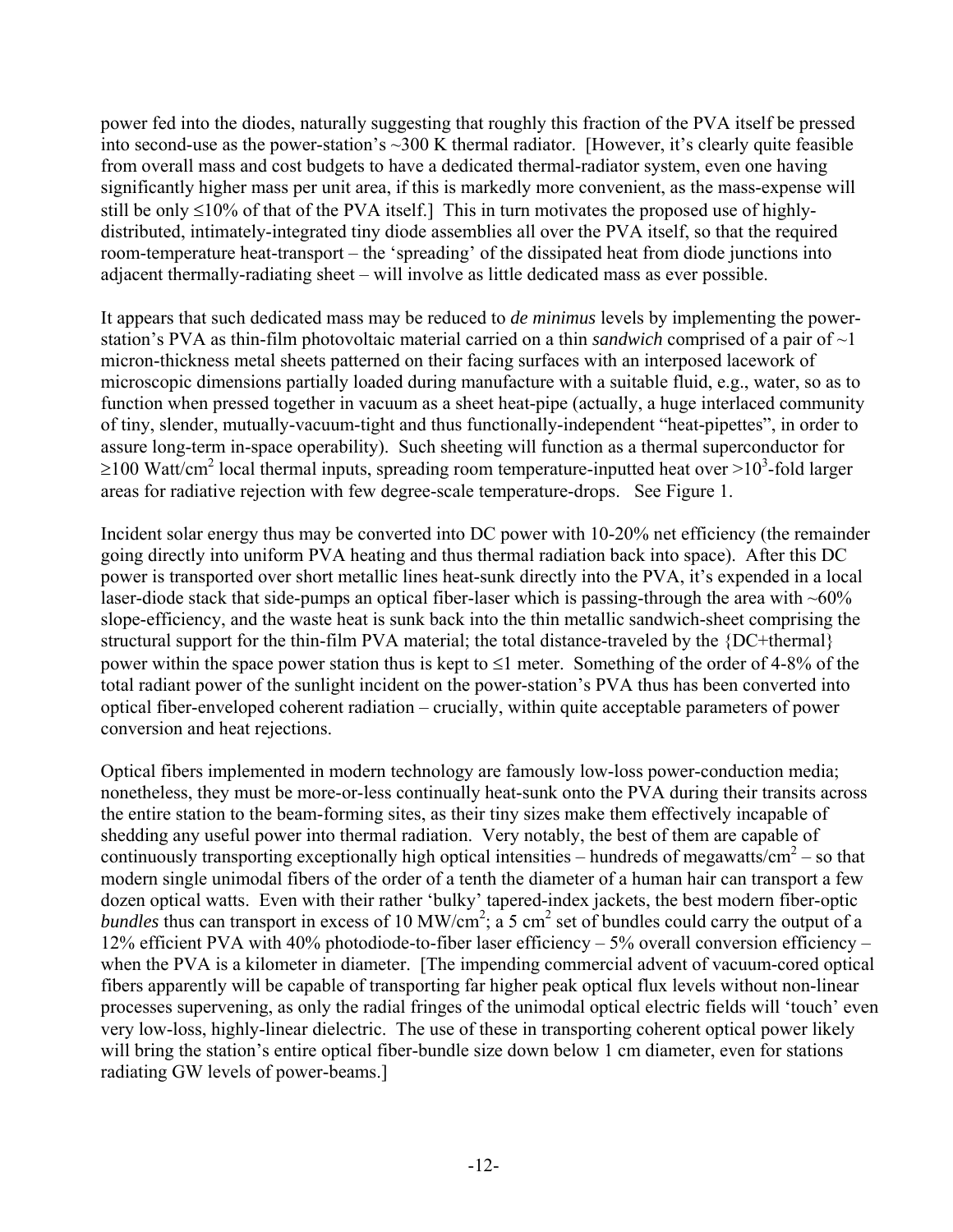The exceedingly high spectral brightness – combined with the very large radiance (i.e., the intensity per unit of solid angle of uncorrectable beam divergence) – available from contemporary fiber-optic technology enables especially simple – and thus early-time feasible – beam-forming. For example, a set of fibers selected for serving a single Earth-based load may be coaxially-positioned behind a projectionlensette, which in turn illuminates with the (suitably mutually phase-controlled and overall softapodized) outputs of the fiber-set that it subtends a distant, main projection aperture. See Figure 1. This distant main aperture – situated of the order of several kilometers distance from a large set of beam-emitters – would be use-shared by all of the projection lensettes of the entire power-station, since they could all be focused comparably well by one-and-the-same main beam-projecting aperture, their extraordinary spectral brightness and the intrinsic linearity of (low-intensity) electromagnetics considered.

We contemplate a main projection aperture comprised of a single mass-optimized Fresnel phase-plate lens, likely implemented as a few-microns thickness of a suitable dielectric (e.g., a space-environmentcompatible polyimide). Its diameter would be a few times that indicated by the station's Rayleigh range to a minimum-diameter receiving aperture Earthside, so that it would be able to project suitably formed beams with 'boxcar' intensity profiles onto distant receiving apertures, moreover even at significant offzenith illumination geometries, i.e., so that there would be strictly-minimized 'spill-over' of the projected beam beyond the edges of even the worst-case Earthside receiving antenna-geometry. For instance, the Rayleigh criterion indicates a space power-station located in any geosynchronous orbit could project 0.8 micron-wavelength – i.e., near-infrared – beams to Earthside receiving antennae of 1 meter diameter by use of a main projection aperture of  $\sim$ 100 meters diameter; however, we contemplate use of a main projection aperture for this application of 200-300 meters diameter, to more fully enable projection of 'tight' beams to Earthside receiving sites in all geometries. This particular main projector would have a f-number of the order of 10-15, or a focal length of roughly 3 km, so that it would magnify motions in its beam-forming region by a factor of  $\sim 10^4$ , if it were situated at geosynchronous distance and beam-projecting to Earth-based receivers. A ground-step of a km would correspond to a  $\sim$ 10 cm step in the beam-forming region, and a ground-speed of 30 m/sec – roughly 60 MPH – would correspond to a speed of ~3 mm/sec in the beam-forming region. The effective instantaneous field-ofregard of such an aperture would be ~4000 km from side-to-side, roughly the east-west distance across the United States. In other words, this main projection aperture could project optimally-focused power beams within a meter-diameter aperture anywhere across a disc on Earth which would cover the continental U.S., moreover *without moving the aperture at all*; all that would be required to move would be the sub-mm-scale optical fiber-lensette sets in the ~0.3 km-diameter beam-forming region. See Figure 2.

*The Baseline-Design Space Power-Station*. The space power-station that we expect may be the "preferred embodiment" of the basic Glaser concept in the early  $21<sup>st</sup>$  century thus consists of four modules: the solar PVA, the beam-former, the main projection aperture, and the control computer system. The km-scale PVA is connected to the beam-former by bundles of fiber-optics aggregating to a few cm in diameter, which carry the entire optical power to be beam-formed- &-projected. The beamformer is defined by a (likely-mostly virtual) space-frame upon which the optical fibers are subdivided into sets of various fiber-populations, corresponding to various classes of load-sizes to be serviced. Each such set is interfaced to a projection-lensette, which initially beam-forms and directs the outputs of the fiber-bundles toward the major projection aperture near whose axis the lensettes are all located. The many individual beams thereby formed each impinge on the main projector aperture – each just filling it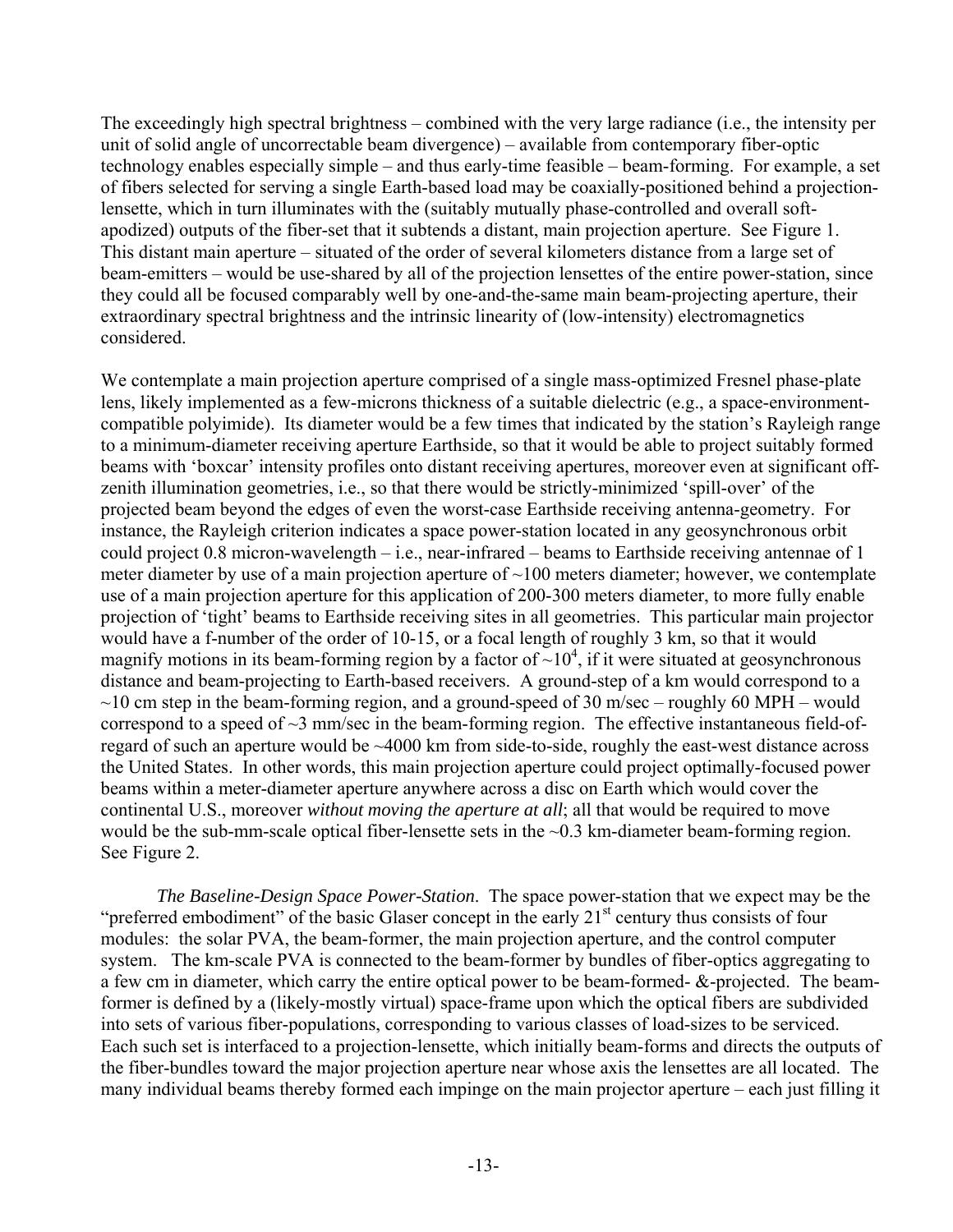– and are thereby individually projected toward their respective Earthside receivers. The control computer system, in continuous, high-bandwidth communication with the Earthside customercommunity, acts to switch on-&-off the laser diode-stacks exciting each fiber-optic line and also command-controls the positions and velocities of each of the projection lensettes, so as to keep them all precision-aligned in close-to-real-time with their respective designated Earthside receivers. In the 'baseline design,' the entire system is located in a geosynchronous equatorial orbit, rotates as a unit once per day, and thus services a continental-scale set of customers from an apparently-fixed-point in their sky. See Figure 2.

Beam Transport. Electromagnetic radiation beams transporting through space pose no interesting issues beyond geometric diffractive spreading, which we've already addressed via the Rayleigh criterion as applied to sizing of transmitting and receiving apertures. Beam transport through the atmosphere likewise poses few issues beyond those of molecular opacity (and non-linear breakdown, which doesn't occur at intensities of present interest), which we've addressed in the discussion of wavebands intrinsically suitable for purposes of power-beaming through the Earth's atmosphere. However, meteorological phenomena – clouds, rain, fogs, etc. – pose issues for highquality beam-transport at both wavebands of present interest, and the more so for the near-optical one. [Microwave beams also are notably weather-modulated, especially at shorter wavelengths, but these are of lesser present interest.]

The basic *physics* point-of-interest is that scattering by water droplets of all pertinent sizes is quasiisotropic for beams having wavelengths of the order of 1 micron, so that beams heading into Earthside receivers are attenuated by having their constituent photons "blown all over the place," rather than dispersing them close to the axis of beam propagation via preferentially-forward scattering. The effects of meteorological scattering are such that beams-of-present-interest aren't somewhat de-focused, but instead are (nearly-)isotropically diffused. Thus, we don't have to worry about relatively intense beams 'barely spilling over' the edges of receivers due to meteorological scattering of any type. Instead, the photons thereby lost will 'go away' entirely-&-cleanly.

The basic *meteorological* points-of-interest are that while clouds are a frequent feature of the sky most everywhere, dense clouds from horizon-to-horizon are seen only quite rarely in most every locale of interest; furthermore, most clouds are 1-3 optical depths in vertical thickness, with only thunderstorm cores having vertical extents of a dozen optical depths or more.

Thus, our basic response to the 'patchy clouds' issue is that we'll send in beamed energy around them, from space power-stations in the sky whose lines-of-sight to any given ground-based receiver at any moment-in-time aren't significantly cloud-occluded. This is a trivially-implemented feature of any system that effectively exploits the spacetime agility of power-beaming from space sources. [Power stations in LEO are especially well-adapted to sending power-beams in along axes in which significant cloud obscuration isn't found at any particular time – there's likely to be a lot of them, and they will innately sample most if not all major regions of the sky of any particular receiver location, thereby maximizing the likelihood at all times of at least one 'clear shot' to any receiver. Correspondingly, power stations are geosynchronous distances won't necessarily all be in equatorial orbits; some may well be deployed in significantly inclined orbital planes, possibly also of substantial ellipticity and/or eccentricity (e.g., Molniya-like), in order to better service high-latitude loads (which may indeed be comprised of unusually large fractions of 'premium' customers) – with their innate beam-agility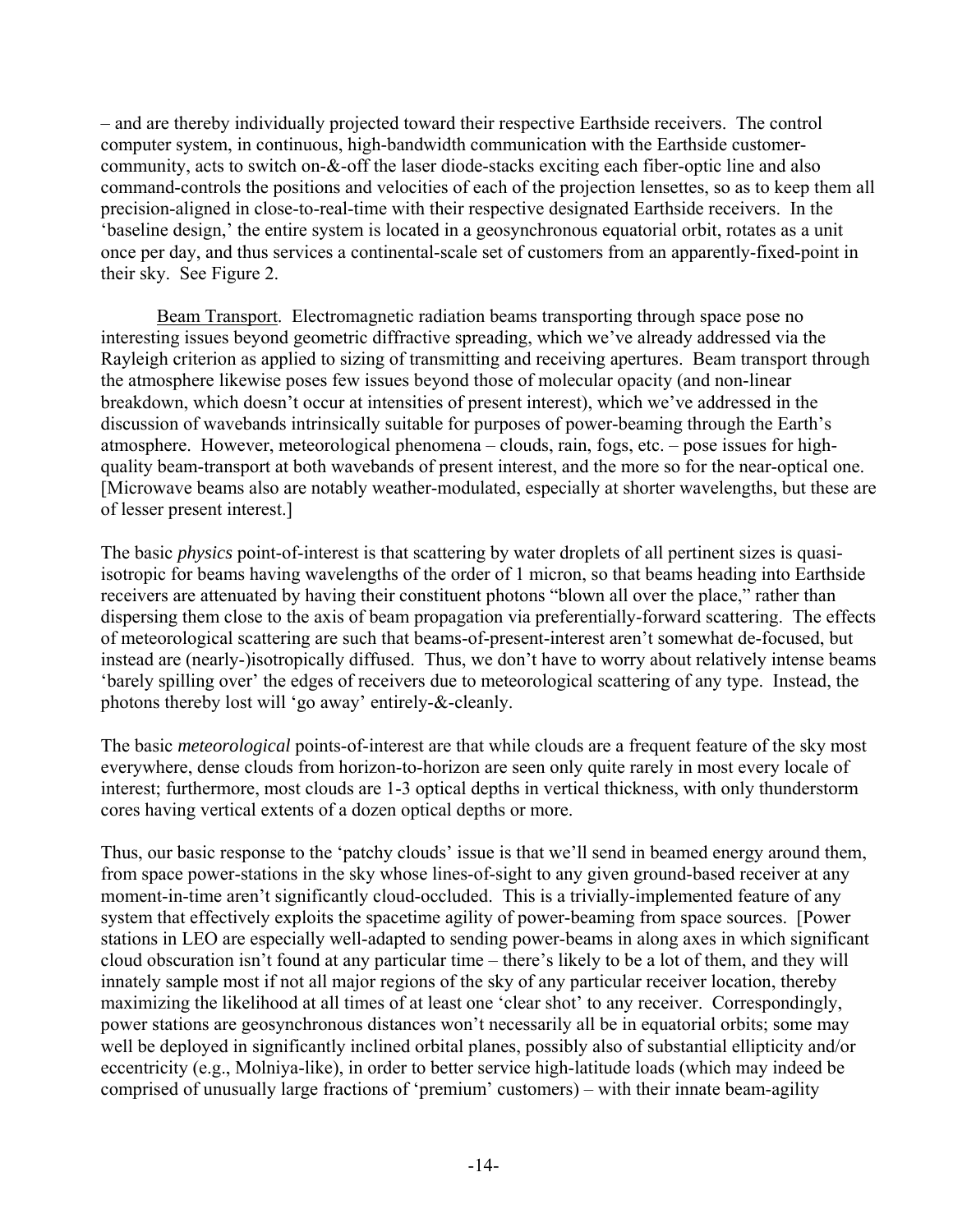obviating possible 'regrets' associated with their apparent motion across local skies with respect to servicing 'ordinary' lower-latitude loads.]

To the issue of horizon-to-horizon cloud-coverage of a receiver calling for power to be beamed to it the response is to simply 'punch through' the obscuration which, as already noted, is likely ≤3 opticaldepths in extent. Yes, such punching-through by simply (even automatically) 'turning up' the beam intensity incident at the tropopause will cost more in beam power sent from the in-space power-station, but doing so is side-effects-free -- and this is consistent with space-originated beamed power at least initially being a premium source of electrical energy, one sold at unusually high price in exchange for its novel features. The customer whose power-beam receiver is somewhat cloud-obscured can instruct his/her energy-bot to either manage the electrical load that's being supplied by the receiver to get by with less beamed power until the horizon-to-horizon clouds disappear (e.g., either by reducing its magnitude or drawing from an alternate power source) and a beam-from-space can find its way into the receiver, or else to buy as much more beamed-power (perhaps at a discounted, "weather-compensating" rate) as may be needed to compensate from moment-to-moment for the cloud obscuration-induced propagation losses, thereby maintaining full power output from the beam-receiver for the typically-brief interval while the extensive cloud-system 'blows through' the local sky.

With respect to *really* dense horizon-to-horizon thunderstorm-type cloud systems, we note that it's technically feasible but likely economically uninteresting to punch through nearly all of them. To (near-)optical power-beam propagation, they pose side-effects-free isotropic scattering opacity, not potentially beam-path-distorting absorption opacity, and thus it's altogether possible to simply obviate the attenuation by raising the projected beam intensity appropriately. This likely becomes uneconomically uninteresting for all but the most peculiar receiver-loads when the beam-path becomes of more than ~5 optical thicknesses in total propagation loss. In such circumstances, we observe that such strongly-adverse propagation circumstances occur for of the order of hours per year in most parts of the electrified world, as the most intense storms past through. Thus, we suggest the same basic response as is taken *de facto* to severe storm-induced utility power outages through the present time, which also occur at the level of roughly 10 hours/year, or 0.1% of the time: get by without the lost utility power, either by doing without power entirely or else by providing your own, until utility powerservice is restored. Back-up prime movers (small engine-generator sets) and rechargeable chemical batteries (often powering DC-to-AC inverters) are standard features of such interim-power strategies. Because we expect that power-beaming wouldn't be severe storm-interrupted for the usually-extended durations of utility power outages – but might be somewhat more frequent – secondary chemical batteries and mechanical energy-storage (e.g., by advanced flywheels which, though of rather limited energy-storage capacity, offer unusually high charge-discharge power-levels and also have indefinitelygreat cycle-capacity, and thus are especially 'friendly' to brief-duration-but-frequent high-power demands) would seem to be preferred 'ride through' technology-choices. [The cowardly option, of course, is to resort to the local utility for 'tide me over' power. This option may be especially tempting to 'old' load, which may well have the 'traditional utility' transmission-&-distribution system "near at hand." While there may not be much 'old' generation connected into this system when power-beaming has matured, it presumably will still be serviceable for importing usefully-large amounts of power from adjacent regions not then covered by the posited intense storm, which is of quite limited (usually, <100 km) geographic extent. Contemporary time-of-use pricing technology-&-practices, adapted to 'circumstance-of-use' pricing, will automatically steer such extraordinary power-imports to their 'highest-&-best' uses, right up to the then-prevailing physical limits of the power-importing system.]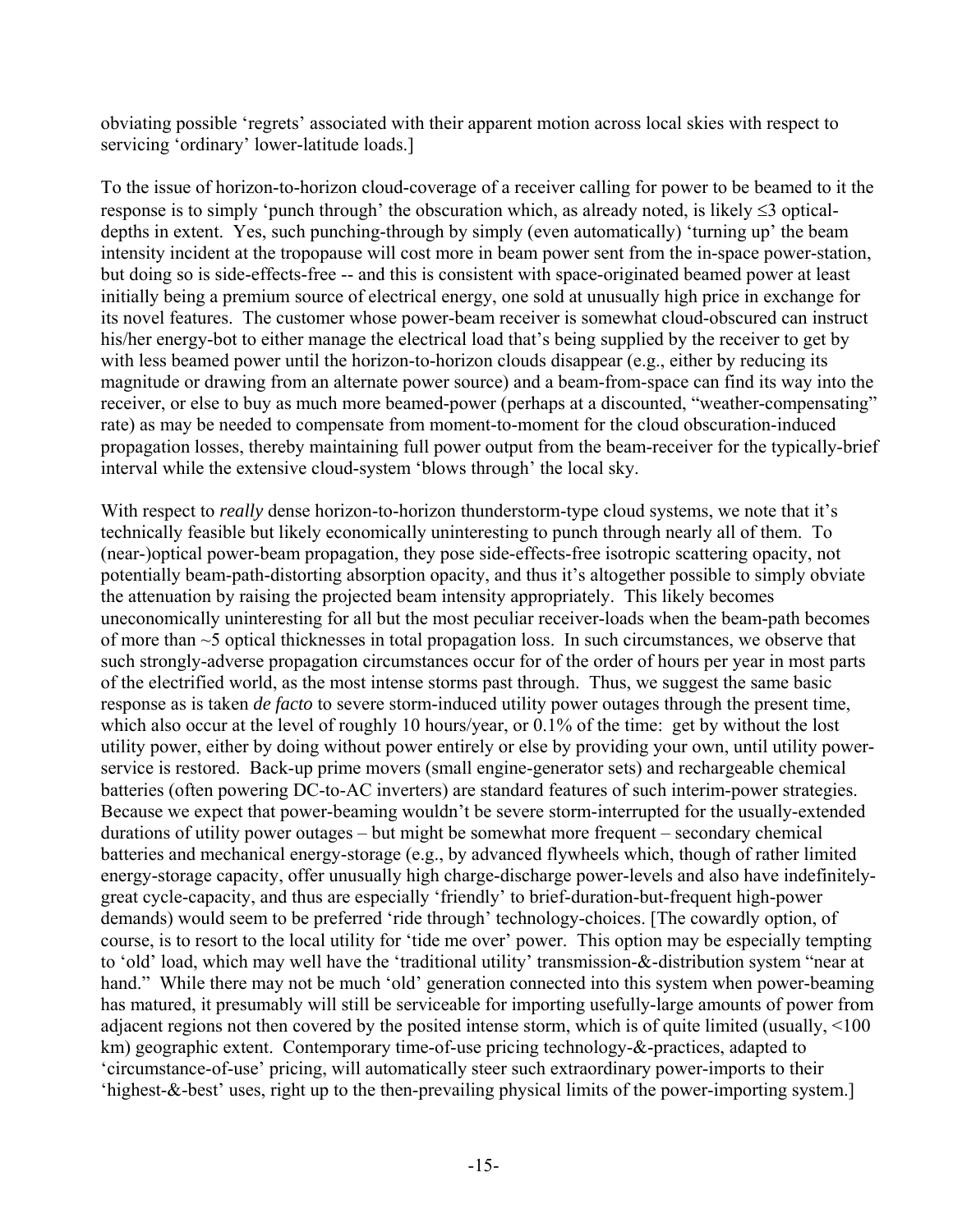Thus, meteorological complications of all flavors – but typified by clouds and cloud-systems – appear as a minor, readily-addressed complication of propagating beamed energy from space all the way down to ground-based receivers. Just as wind-damage, icing, tree-growth, flooding and equipment-aging occasionally interrupt traditional utility-provided electricity service, so beam-path opacity of various natural origins may be expected to occasionally impair that of space-originated power-beaming – moreover, to roughly the same overall extent in terms of aggregate service-interruption. Moreover, the highly-automated, closed-loop characteristics of power-beaming to customers will lead naturally to ever-smaller meteorological impacts, as beam-seeking behavior of receiver-'targets' becomes ever more agile in spacetime and as transmitted beam-power is automatically adjusted to meet time-varying load demands with ever-smaller latency.

Beam-Reception And Electricity Generation. Earthside reception of space-originated beamed power may take place on a wide variety of scales and locations, across a rich spectrum of higher-value applications for electricity (and perhaps for low/moderate-temperature waste-heat from cooling the PVAs, as well). Since we expect that initial stages of market penetration of space-originated power will involve relatively high unit-cost power-beams – or, at least, for power that is to be sold at comparatively high unit prices – we emphasize the providing of beam-power under circumstances of greatest-possibleconvenience to the set of highest-value applications. As already suggested, we anticipate leveraging the intrinsic spatial and temporal agility of space-sourced power beams to put down beamed energy *quite* exactly *where* and *when* that it's desired (and, of course, paid for) – and nowhere else. Presentlyavailable high-precision geolocating GPS receivers suitable for the mass market and real-time, highbandwidth, low-cost global telecommunications connectivity via the Global Digital Network – along with already-fully-automated global financial transaction-executing and account-clearing services – are regarded as necessary-&-sufficient to enable beam-agile servicing of virtually the full spectrum of markets for on-the-spot-delivered electrical power and energy: *you get delivered just what beamed energy you contracted for, exactly where-&-when (to within the nearest few dozen centimeters during open-loop initialization-of-delivery and position-slaved to your receiver to within a few centimeters following loop-closing, and always to within the nearest dozen nanoseconds) you specified to have it delivered, at the time-programmed rate(s) that you specified for its delivery (including a 'follow my demand' spec), with at most a quarter-second time-delay between contract-execution and commencement of energy delivery.* Such heaven-sourced 'fire,' we suggest, is truly of Promethean quality, even for us early Third Millennium folks, and will indeed prove to be "the means to mighty ends" in our times.

We anticipate conversion of beamed power so received into electricity with photovoltaic converter array-material specifically designed for maximally-efficient conversion of the particular spectral characteristics of the beamed radiation, i.e., a reasonably wavelength-optimized converter, for which conversion efficiencies of 50-70% (depending primarily on wavelength, and secondarily on materials choices and implementation approach) have been demonstrated in square-meter-scale modules. [High conversion efficiency is of dual significance: first, it maximizes the desired product – electrical power – and, second, it minimizes the waste heat generated in the array that must be offloaded into ambient air, water, etc. In worst-case, waste heat from the receiver PVA may be dissipated into ambient air with  $\sim$ 3% 'overhead' in electrical power expended in powering a power-economized fan blowing over an optimized finned heat-sink, with <25 K temperature-differential. In more typical instances, it may be employed for space- or water-heating, or for thermally-energizing brine-type chillers.]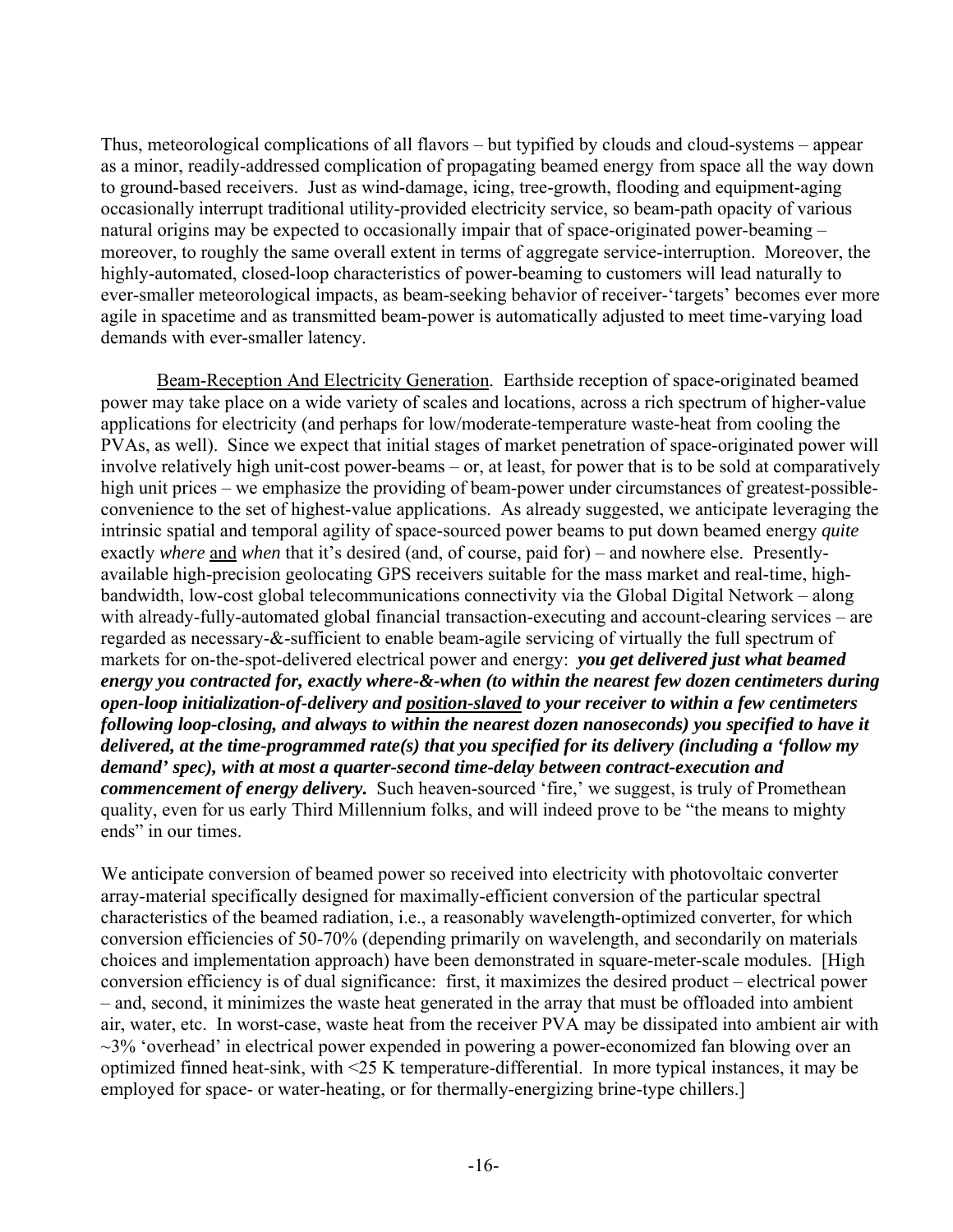*Petite Receivers*. Quite importantly for some customer use-modes, the exceptional radiance of these space-sourced power-beams may be exploited to focus them to far-higher-thanincident intensity onto appropriately-cooled PVA surfaces. This may be useful for driving to an absolute minimum the mass or volume of such a power converter-assembly, or in high-temperature heat-generation applications (e.g., field-stoves), or…. Such focused-beam considerations make obvious the fundamental irrelevance of the cost-per-unit-area of Earthside PVA materials for use with these types of power-beams, since most all of them can convert to electricity radiant fluxes of  $\sim$ 10 W/cm<sup>2</sup> about as readily as they can those of  $\sim 0.1 \text{ W/cm}^2$  'ordinary' sunlight; "dollar-per-watt" concerns pertinent to solar-PVA systems naturally drop (far) below thresholds of real-world interest with respect to processing this class of space-originated power-beams. Since these power-beams also have extraordinarily high spectral brightness – i.e., are monochromatic – the focusing of them by thousandfold factors can be performed with children's toy-quality plastic-replica Fresnel phase-plates; spectral broadband-edness of the focal qualities of lenses for such applications is utterly irrelevant.

Premium customers presumably will demand that their beam-generated electricity be sourced from as compact and lightweight – and even inexpensive – package as is possibly consistent with reliable, safe operation. We therefore anticipate that the exceptionally high-brightness origin-&-nature of the beamed radiation will often be exploited to deliver beamed power to Earthside receiver at substantial intensitymultiples of that available from Sol-beamed power – ordinary sunlight. We expect that many premium applications will desire to have ~1-10 kW of steady electrical power sourced from a  $\leq 1$  meter<sup>2</sup> beamedpower-receiver assembly, i.e., one with the scale – and perhaps the mass and even the portability – of a large umbrella. [Indeed, it's our present estimate that this may even characterize the "sweet spot" of the eventual mass-market for power beamed-from-space. There seems to be no *a priori* reason for customers to wish to have receiving antennae for space-originated power-beams that are any larger – in size, mass, etc. – than technically necessary.]

*Operational Safety*. Serving such markets will involve beam-intensities of 5-50 times that of sunlight, so that such beams – particularly the ones at the more intense end of the range – will, at least in principle, pose safety risks. The obviously-sufficient response to all such issues is a combination of passive physical barriers – e.g., tight-mesh fencing, so that human body-parts, e.g., fingers, can't be inserted into even the edges of beams without deliberate effort – and reasonablysophisticated automatic safety devices, such as beam-interruption sensors positioned completely around the perimeter of all Earthside receiving apertures whose associated digital controllers command immediate beam-shutoff when any single such detector senses even momentary diminution of *local* beam intensity.

Given the fifth-second loop-closure time for even the most distant space power-stations of present interest – those at geosynchronous distance – this suffices to ensure that any possible beam-induced skin-damage would be considerably less severe than a first-degree burn, even for 100X-sunlight powerbeams, even if a receiver-surrounding physical barrier's sensors and the beam-perimeter sensors both were somehow to be entirely circumvented – by some 'magical' means entirely unclear to us – and fullbeam-intensity exposure was sustained at 10 W/cm<sup>2</sup> levels until auto-beam-cutoff occurred 0.2 seconds later. [We note that such systems can be implemented with any desired degree of redundancy and with 'perimeter defenses' of any desired degrees of stand-off distance-&-time, so that risk of any politically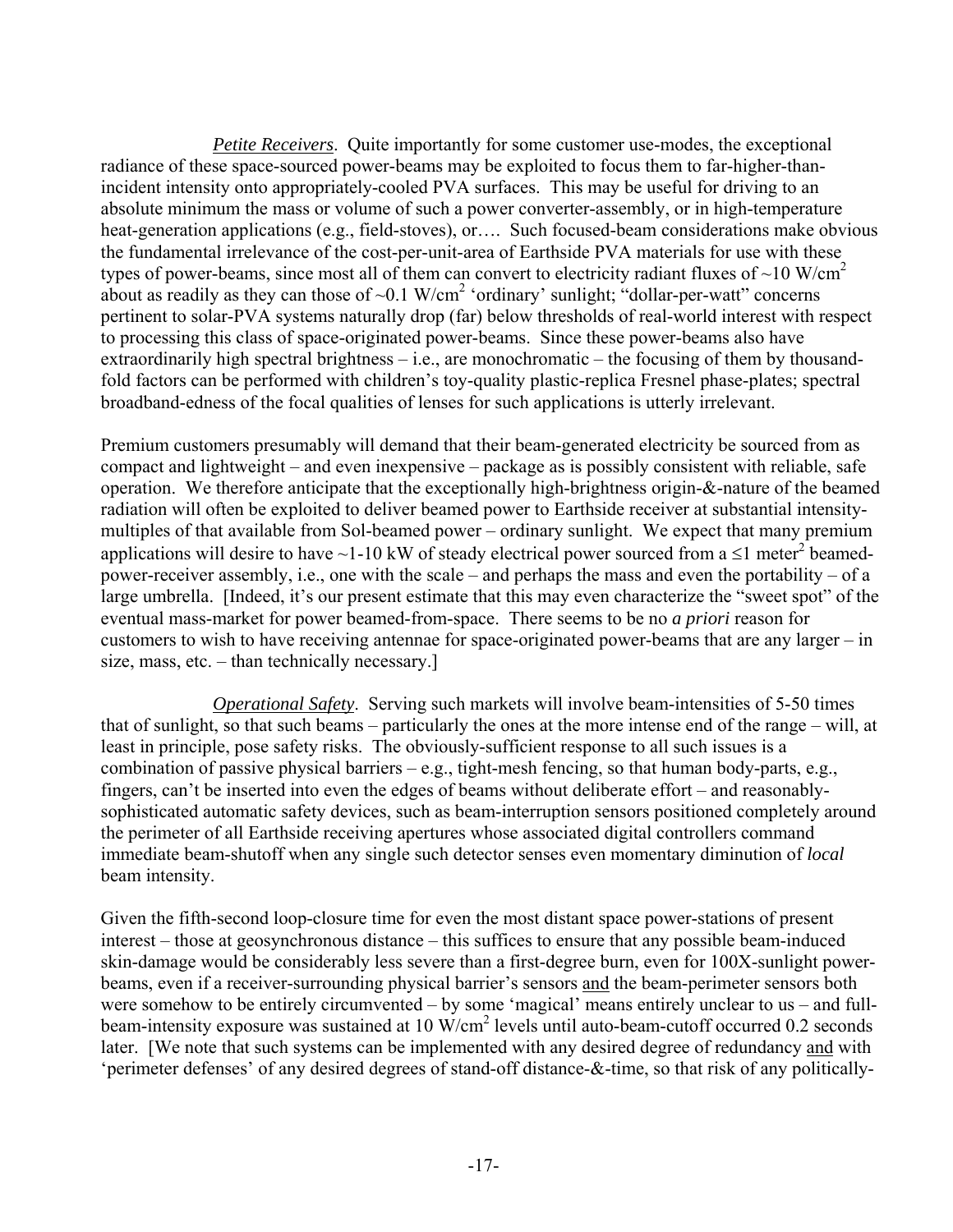specified extent-of-damage may be made as statistically unlikely as may be politically determined to be necessary – and all this can be accomplished with small-to-negligible economic costs.

Moreover, automatic, asymptotically-zero-cost, millisecond-by-millisecond record-keeping at multiple points – the ground-situated receiver, the Earthside control system, the space power station, etc. – can readily assign the physical bases of liability essentially as precisely in spacetime and as incontestably as may be politically required. Automatic beam-shutoff, followed by automatic low-intensity receiverocclusion-checking, followed by automatic-&-conditional full-beampower-restoration, should aptly address even the bird-injury issue-set, over-&-above the inadvertent airplane one. For sensitive applications, we expect the corresponding power-beam may be slightly (e.g., amplitude-)modulated with a stochastic time-patterning at the space power-station, such modulation being individualized to the particular receiver to which it's directed, and for the content of this modulation signal to be required to be returned by the Earthside receiver to the space power-station with only speed-of-light delay, in order for power to be continue to be beamed at all. We observe that the digitized bit-stream involved – something of the order of 1 kilobit/second, including full receiver status – can presently be dispatched from most anywhere to most anywhere else via the global digital network for an economic cost <\$0.01/hour, a cost that moreover drops by at least two-fold annually.]

*Power-Delivery Flexibility*. Finally, we anticipate that (especially!) premium customers will eventually demand that they be provided with just the time-varying amounts of beamed power that they wish to have – no more and (most definitely!) no less. While take-or-pay of fixed levels of beampower may well be the initial mode-of-service from in-space power-stations, we expect that an increasingly sophisticated market for such power will eventually – perhaps even quite soon – demand the type of electricity-servicing that (they believe that) they purchase from their electric utility: "Just exactly as much power as I want from moment-to-moment, including full servicing of all of my surge and start-up loads." To be sure, surges from such events as motor-starts can be accommodated by small energy-storage devices – e.g., super-capacitors – transiently powering surge-rated inverters operated in parallel with the receiver-powered line, but lower-frequency changes in customer power demand will have to be addressed by corresponding shifts in beamed power. While the basic design for a space power-station that we've sketched elsewhere might not seem to accommodate such 'dialing' of the power-output of a projection-lensette very efficiently, we suggest that there are a number of basic architectures of the power-gathering optical fiber network that can rather readily do so. For instance, a given optical fiber threading its way through N different diode-pumping points might be interlaced with M other fibers, each also having a basically-similar pumping arrangement, with which it shared various (*a priori* known) fractions of the N points at which it is being power-loaded. Commanding the moment-by-moment pumping-instructions given to each of the  $9(N^2)M$  laser-diode pumping-stations so as to power-load each of the M fibers with the desired amount of power is then a well-posed problem, optimal solvable (e.g., by a dedicated-&-specialized module of by the station's control computer system) along the same lines as hash-coding problems are routinely solved in contemporary computer science applications. Importantly, modest internetting of the power busses of near-neighbor laser diode-banks will permit the entire electrical power available from the station's whole solar PVA to be continuously (i.e., maximally-productively) employed in laser diode-pumping of the station's fiber network.

Control And Concept-Of-Operations. A sketch of a few of the basic concepts-of-operation may serve to illustrate how we believe a space-originated power-beaming system might serve the upper-end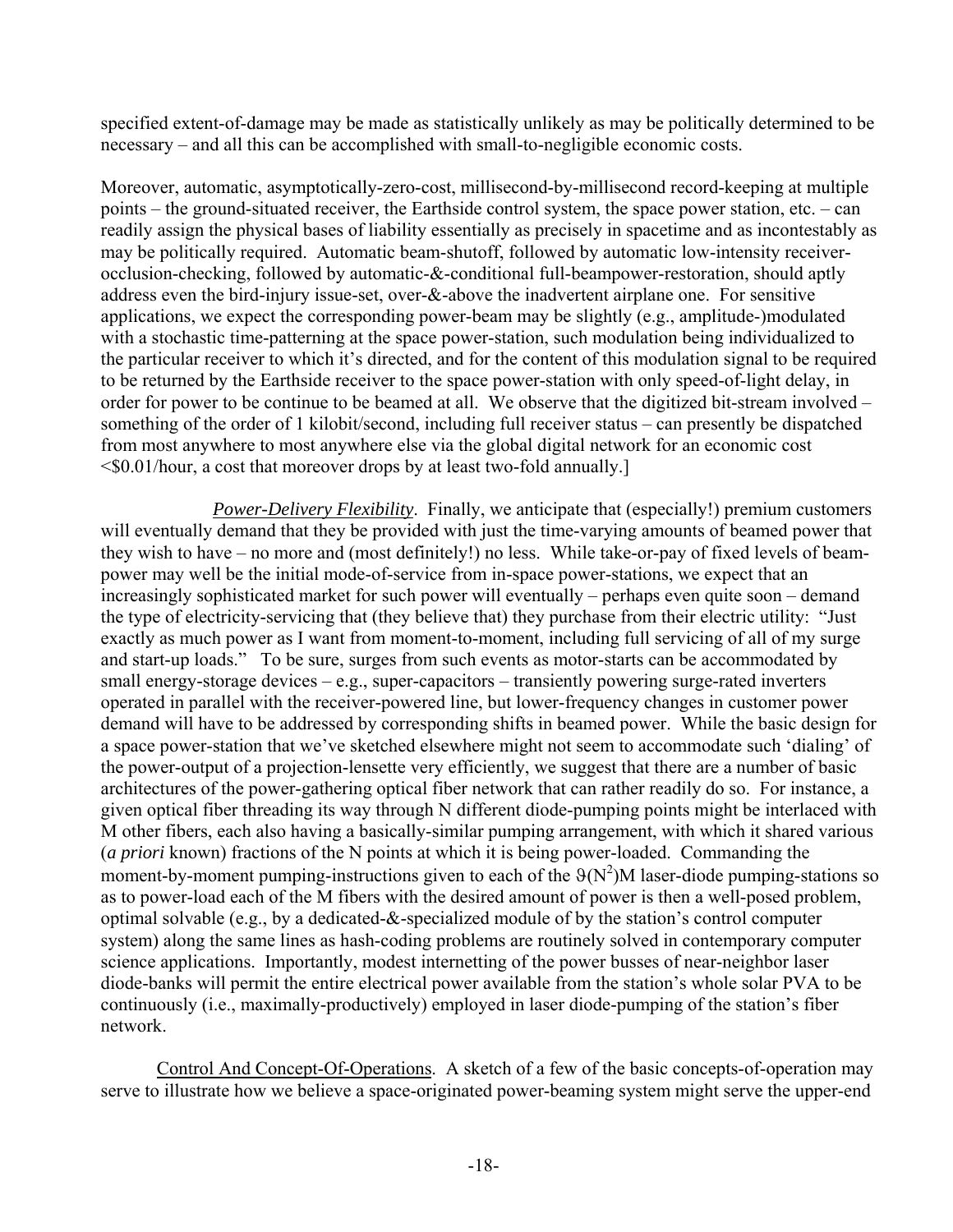civilian marketplace for electricity. We sort this by class-of-customers, aligned along the epoch-offirst-use axis.

*First Customers*. The earliest customer-class for power beamed from space is likely to be found fairly exclusively in out-of-the-way places, generally far away from utility power-mains (or at least plug-in power receptacles) – though occasionally merely unable to access ones near-at-hand (e.g., in a sailboat-in-harbor but not at-pierside). In his/her then-prevailing circumstances, (s)he is quite insensitive to the cost of electrical energy or power; to this customer-set, 1-100 megajoules of electrical energy have a perceived 'here-&-now' worth never less – and often far more – than \$1 per megajoule. [E.g., a 'dead' car battery can be induced to crank most automobile engines successfully with an infusion of ~0.1 megajoules of quick-charge energy.] An example of such a customer might be an economic upper-middle-class person with a great fondness for the conveniences of electricity while farfrom-homebase but who hates lugging around massive batteries and/or a motor-generator set. [It's useful in this context to recall that we already live in a society nearly all of whose members cheerfully pay ≥\$1,000/kWe-hr for the convenience of primary battery-energizing of their consumer electronics.]

Thus, in his/her backpack – (s)he may be a civilian-in-the-wilderness, or a soldier-with-USG-chargecard – (s)he carries an umbrella-like object, which is unfurled at a location-&-time of choice and planted onto the local terrain. (S)he then makes connection via the receiver's communications module and contracts for power to be beamed at a specified intensity-vs.-time onto the geolocation specified by the GPS receiver positioned at antenna-center of the umbrella-esque power-unit, accepts the liabilitywaiver and executes the funds-transfer as cued by the communicator module. A power-up cycle is then automatically executed: if the low-power beam initially transmitted reaches – or, with auto-executed fine adjustments, is able to reach – all portions of the antenna in the *a priori* expected manner, fullintensity power-beaming is commenced, and is then maintained for just as long as the non-occludedbeam condition-set continues to exist; otherwise, the customer is cued to correct the beam-interruption condition. The contracted-for electrical power flows from the receptacle on the antenna-handle into the customer's local load, for as long an interval as has been contracted, upon to whatever maximum ratevs.-time may have been contract-specified. This particular customer has executed a take-or-pay contract; when (s)he's got all the power/energy needed, e.g., to recharge a battery-set, to cook a meal, to operate a high-bandwidth comm-set, or whatever – (s)he simply folds up the receiver-unit and moves on; the power-beam 'evaporates' essentially instantly, even if the customer didn't explicitly tell it to do so. [If the customer formally canceled the remainder of the service via his/her communicator, (s)he might get some credit to his/her account for the unused power/time, e.g., if the then-existing 'spot market' for beamed power in his/her general sector of spacetime permitted the beam scheduled for him/her to be re-sold to another 'spacetime-adjacent' customer.] At any given time, there may be 'only' thousands of such customers per million square kilometers – i.e., 'only' tens of *millions* of watts of demand for power beamed from space across all of America, with its half-*trillion* watt aggregate electricity demand – but it's anticipated that space-beamed power service will start with space power stations having power-beaming capabilities of mere megawatts, so this potential customer-base would saturate capabilities, i.e., will *bid*-&-pay 'top dollar' for the power that's initially available – thereby maximizing both ROI and incentives to swiftly expand the aggregate power-beaming capacity. We unhesitantly estimate that this initial market will support sales of time-averaged megawatts of electricity at prices of at least \$10/kW-hr, to the USG and/or in the U.S.A. alone.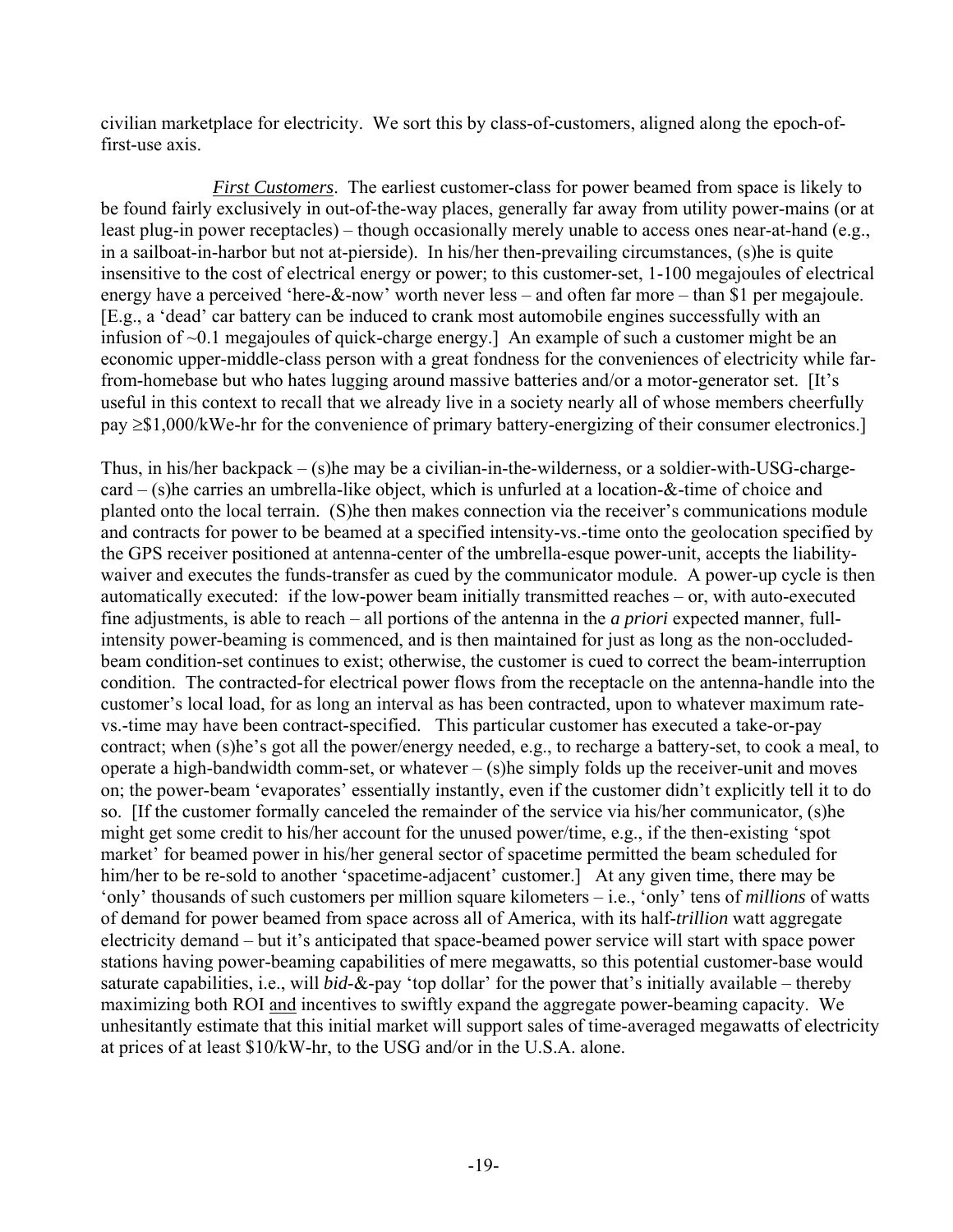*Early Adopters*. Market-oriented technologists in the contemporary West are blessed with a class of techno-masochists known as "early adopters," people who rather joyfully pay-&-suffer for the privilege of living-&-working on what's colloquially know as "the (b)leading edge" of modern technology. Though generally not individually wealthy, this sub-population in aggregate commands very substantial economic resources, which are reliably thrown at any new, advanced, technicallychallenging widgetry that somehow enjoying the repute of being 'cool.' [For example, although the authors fancy themselves as more-or-less-normal folks who have similar-type friends, they know of three colleagues who have *elected* to create – out of salary-based income – solar-electric homes, ones whose electrical requirements are met entirely by solar photovoltaic power.] These sorts of folks will reliably commence to buy space-beamed power as soon as it becomes available for of the order of \$1/kWe-hr, for 'special purposes.' Among these will be recharging of batteries on their while-parked electric cars, so as to enable such presently range-'marginal' modes of personal transportation to be used reliably for longer-distance journeys. Since this involves beamed power of specified total timeintegrated magnitude but rather indifferent as to time- or (within very wide limits) rate-of-delivery to the receiver, such 'salvage use' loads may initially be serviced by space-sourced power-beaming systems with power which would otherwise go unused, e.g., which is 'abandoned' unexpectedly by take-or-pay customers. These loads will be enabled thereby to enter the beamed-power marketplace relatively early – to limited extents. These customers will simply purchase *energy* beam-delivered within a specified clock-time-interval to a specified site, with specified minimum and maximum rates – likely with specified not-to-exceed prices for each of two or three blocks of energy-delivered. [For instance, a customer might be willing to run the hydrocarbon fuel-powered engine in the car, in spite of the then-prevailing very high price of its fuel, in order to get to work or to return home, if the price of beamed energy somehow was exceptionally high that day, but would buy beamed energy in various quantities over the next several hours, "if the spot-market's price is right." This customer might place a beamed-energy delivery order accordingly, just before leaving the parked vehicle on that particular day – or instead might contract for delivery of energy at a roughly-fixed location, within a specified timewindow, days in advance, in order to secure lower take-or-pay pricing for the desired beamed energyblock(s).]

*Mobile Customers*. Roughly contemporaneous in market-penetration epoch with fixedsite 'early adopters,' we expect, will be the first mobile customers. The large majority of these will be commercial and personal vehicular transportation-users, buying power beamed to the rooftops of their vehicles. [We observe that power-beaming to moving vehicles involves no waste-heat-disposal issues; the vehicle motion-induced 'breeze' is more-than-ample to extract waste-heat from a beamed-power PVA.] Depending on vehicle scales – from small two-seater cars to large commercial freight-hauling truck-tractors – and the speeds at which they're driven (e.g., urban stop-&-go to high-speed hillclimbing on interstate highways) – such vehicular loads will vary between  $\sim$ 3 and  $\sim$ 150 kWe, and may involve feasible receiving antenna-areas of  $\sim 0.4$ -20 square meters. These mobile, characteristically fairly price-sensitive customers will be 'inspired' to buy power beamed from space by high local fuel costs – be they market- or tax-driven – when the price of beamed energy descends through certain thresholds. For example, in Europe at the present time, the fully-taxed cost of motor vehicle fuel is equivalent to a cost of electrical energy-delivered-to-the-vehicle-at-time-of-use of about \$0.6/kWe-hr; if the differential capital costs of heat-engine and electrical power-trains and of maintenance thereof are included, this 'energy-source indifferent' cost-level rises to \$0.9-1.2/kWe-hr delivered-at-use-time, depending on car size and driving modes. Thus, if electricity could be delivered to such vehiclecustomers at, say, \$0.7/kWe-hr, when-&-as they need it, a Eurocentric energy market of semi-titanic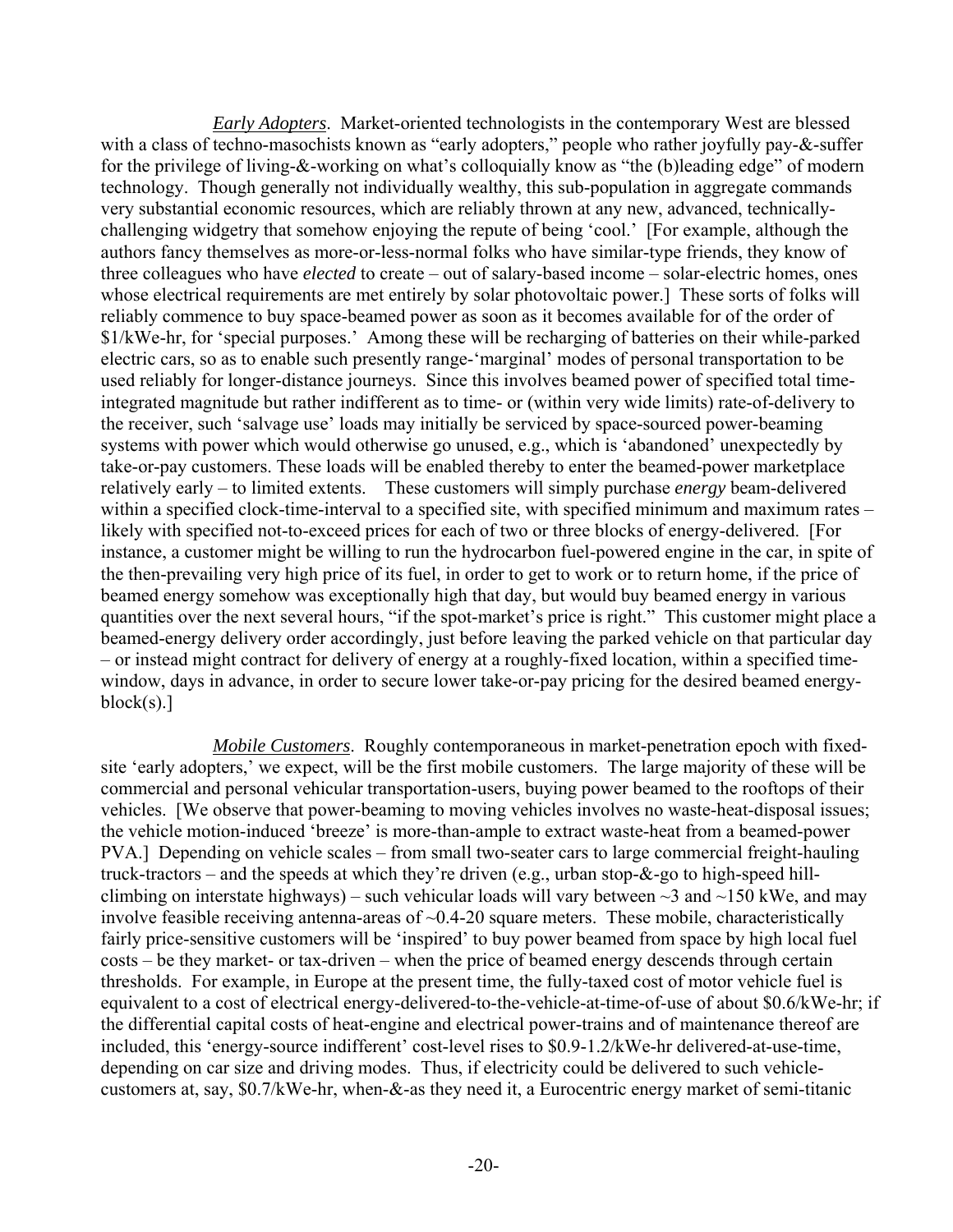size – tens of gigawatts – for energy/power beamed from space presumably would open as quickly as automotive power-train retrofits could be performed, driven by pure-&-simple cost-avoidance behaviors.

Due almost exclusively to lower fuel and sales taxes, the 'energy-source indifference' cost of timelydelivered electrical energy to automobiles in America is lower by about two-fold: to  $\sim $0.3$ /kWe-hr if only energy costs are considered, or  $\sim$ \$0.5/kWe-hr, if all costs-avoided are considered. The notably differing cost-levels between and within these two huge energy markets naturally generate a very attractive growth-plan for space-sourced beamed-power to mobile customers of all types. [*All* types? Yes, even passenger airliners – generally considered to be the quintessential "gotta have hydrocarbon fuels, and nothing else" large-scale energy-market – could potentially be serviced with space-sourced power beamed to their wingtops at 100-400X solar intensity levels: the largest passenger aircraft have wing-areas of  $\sim$ 500 m<sup>2</sup>, and per-engine peak power levels of  $\sim$ 65 MW, so that beam intensities of  $\sim$ 500 kW/m<sup>2</sup> will readily suffice to provide peak electric power to engine-pairs. If-&-when generation of 'persistent contrails' by water-vapor-gushing aircraft engines is added to the list of mortal sins against the environment, we humans needn't sacrifice civil air transport on the high altar of atmospheric political correctness – if power-beaming from space is then available: even the largest civil airliners can potentially fly mostly on space-originated power-beams, with thrust generated by high-bypass-ratio hybrid fuel-electric engines burning fuel when below clouds and beam-powered when above them.

Servicing mobile customers may be considerably easier from technical vantage-points than it might first appear. Most such customer-types may have either limited on-board energy-storage capacity – e.g., a rechargeable, secondary-type battery – or an on-board prime-mover of limited power or energy– e.g., a hydrocarbon-fueled engine(-generator) sufficient to operate the vehicle at reduced speed (or with a modest fuel-tank capacity good only for rather limited unrefueled range). Such customers may enter into a more-or-less dynamic beamed-power-purchasing contract, one 'steered' both by ongoing powerdemand from the vehicle's as-commanded power-train and by the GPS-determined time-varying position of the vehicle – and presumably bid price-clamped at some predetermined-to-be-acceptable unit cost of delivered beam-energy. The vehicle operator's on-line 'agent' – the car's motive energybot – would then bid from time-to-time for beamed energy delivery, while simultaneously considering the state of the vehicle's battery-charge, the differential cost of battery-energy (appropriately discounted for considerations such as depth-of-discharge shortening of battery-life of known capital cost-toreplace), the estimated remaining duration (in energy units) of the present day's trip, pending beamobscuration by long tunnels and bad weather, driver reluctance to proceed at reduced speed over significant travel-distances with power sourced by the vehicle's fuel-burning engine, economic costs of engine-generated energy, etc.

Technically, it's quite readily feasible to keep space-originated power-beams centered on vehicle-tops, even as they maneuver in traffic, make emergency stops, etc., as brief consideration of Newton's Second Law makes clear: vehicles are typically equipped with 3-5 times the brake horsepower as they have motive horsepower, and can slow-while-breaking at a maximum of 0.3-0.5 gee, depending on speed, vehicle-type, road surface- and tire-quality, etc. The loop-closing time from the vehicle beam receiver-centered GPS antenna to the power station-in-geosynchronous orbit and back-via-powerbeam is 0.2 seconds, during which time a sustained, unanticipated vehicle acceleration of 0.5 gee (the allparameters worst-case) – i.e., 5 m/sec<sup>2</sup> – has induced a power beam-center-offset of 0.1 m, much smaller than the meter-diameter-scale beamspot itself; the vehicle's continuous sending of not only its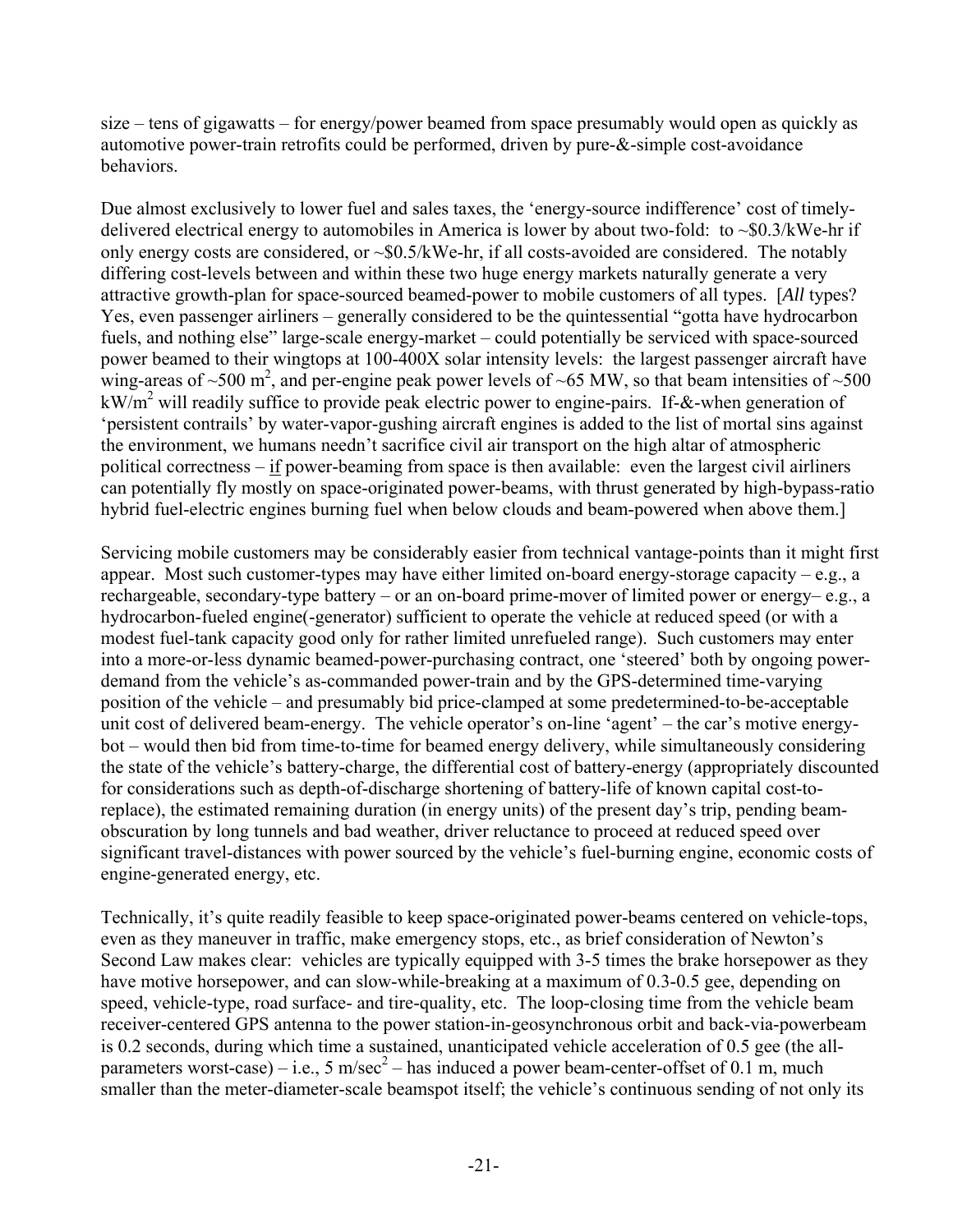GPS-provided geolocation and velocity but *also* of its time-varying acceleration would quickly – in  $\sim$ 0.3 second – reduce the beam-aiming error to  $\ll$ 0.1 meter for the remainder of the emergency-braking episode. As already noted, maximum-available-acceleration from the vehicle's powertrain could induce worst-case beamspot-center offsets only 3-to-5-fold smaller than the emergency-braking ones just upper-bounded. The 'bottom line' is that the completely non-intuitively-large value of lightspeed and the relative nearness of geosynchronous orbit, together with the geolocation and signaling capabilities of technologies already universally and inexpensively available at the start of the  $21<sup>st</sup>$  century, combine to permit *cooperative* Earthside motor-vehicles to be beam-spotted from even geosynchronous-orbit distances with remarkably high precision, even when they're accelerating at their respective 'physics limits.'

 *Mass Market Customers*. The present price of energy delivery to stationary-type massmarkets in the U.S. is \$0.06-0.3/kW-hr during peak-use hours, this range generally covering preferred residences (and some farms) and non-preferred commercial customers. These prices are widely understood to not be market-determined ones, but rather are politically prescribed. If-&-when marketrationalized, time-of-use pricing of electricity becomes at all widespread, peak-use energy will sell to end-use American customers for \$0.20-0.50/kWe-hr – just as it routinely has done at free-market wholesale, over the past several years. [Servicing peak electrical system loads – necessarily, of *a priori* somewhat-uncertain magnitudes – is remarkably expensive, and relatively economically-liberalized American wholesale electric markets reflect this basic reality, even if the politically-constrained retail ones currently do not.]

Rationalized pricing of peaking electric power in the mass marketplace eventually will bring it into the range at which the American motor-vehicle load already may have 'enticed' ever-more-economical space-originated power-beamed electricity. The stationary-load mass-market of hundreds of GWe (in the U.S. alone) will then be accessed, likely driven by canny individual customers in homes and businesses conducting local, computer-driven arbitrage against the local utility's simultaneous offerings, relative to their internal needs, their energy-storage capabilities and their rooftop beamedpower-receiving capacities. As the time-dependent price of space-originated beamed power drops – and the in-space power-stations become ever more adept at following the solar-phased electricity demandpeak as it sweeps diurnally around the Earth – such free-lance arbitraging will enable ever-deeper penetration by space-beamed power of the mass-market for electricity, until ground-based electricitysupply systems become very high economic efficiency, mostly base-loaded ones. [Their time-& circumstances-of-use-based electricity sales will rationally price back-up electric power for use during the rare meteorological outages that we've discussed above.] At that, all such currently-conventional electricity-supply systems will always be disadvantaged by the full set of transmission and distribution costs – economic and otherwise – stacked on top of their 'bus-bar', or electricity-generation, costs. [These almost-always-substantial transmission and distribution costs are intrinsically-&-entirely avoided by beamed-to-the-load-upon-demand power technology that we've discussed above.]

**'Free' Technologies And Tech-Demonstrations.** The many advantages – both quantitative and qualitative – offered by space-sourced power-beaming are even now becoming apparent to key U.S. Government decision-makers, and it seems quite likely that serious programmatic enterprises will commence reasonably soon to beam power through space in usefully large quantities and rates, following the basic path already blazed by space-beamed high-bandwidth information flows.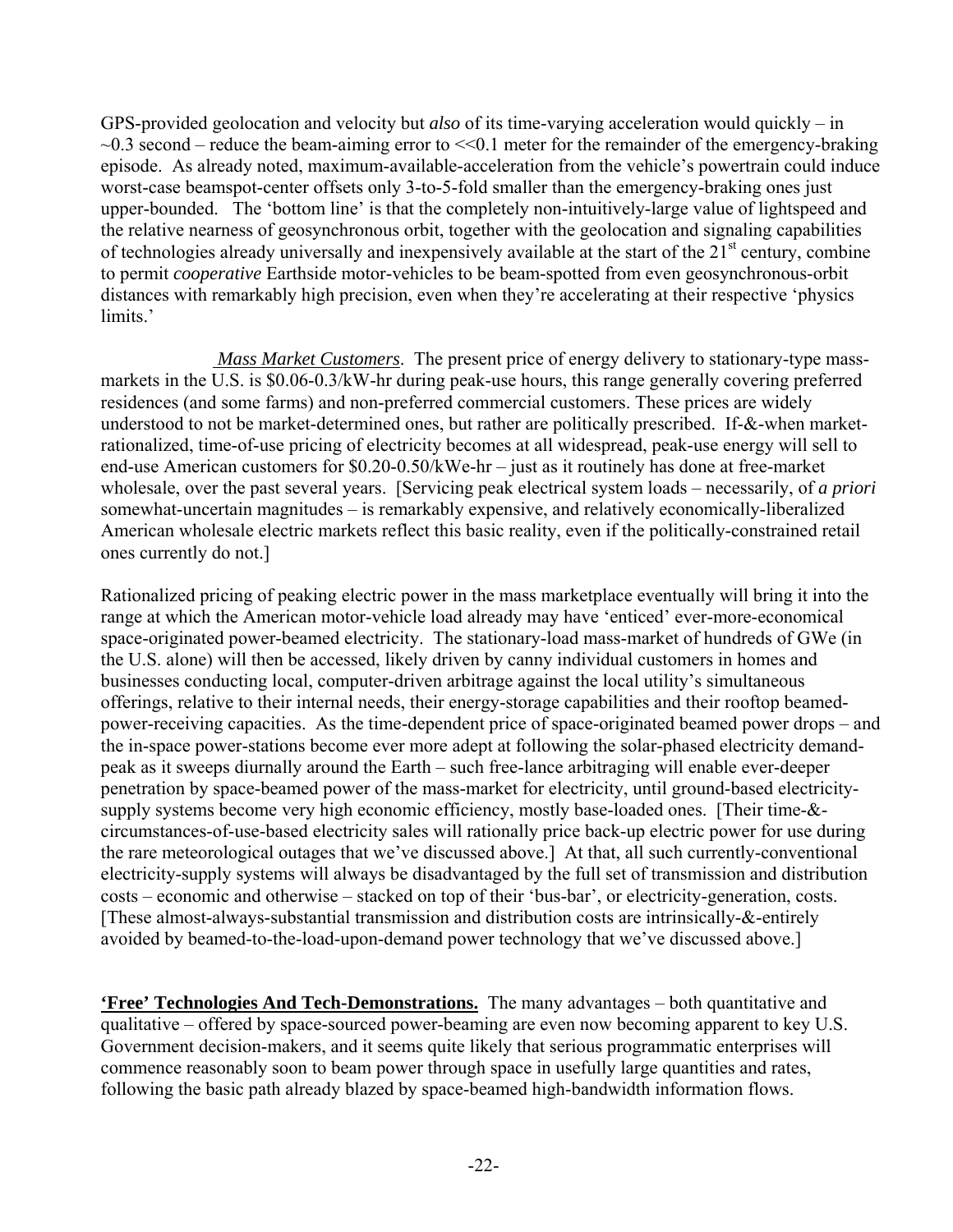Unsurprisingly, such moves are likely to be taken first by those responsible for American national security. Such efforts are likely to be unusually purposeful, fast-paced and correspondingly wellresourced, relative to most large-scale National endeavors. It's reasonable to expect that the basic technologies found to enable these enterprises will be made available for other Government purposes soon thereafter; depending on top-level policy determinations, key technologies may be made available reasonably soon for civilian exploitation. The Internet evolving rapidly from the ARPANET base is the salient, potentially-pertinent example of such a dual-*used* technology-set – one that sprang from the U.S. politicomilitary desire, three decades ago, to be able to fight all-out, all-planet nuclear war more effectively through leveraging of highly-survivable, long-range, digitally-based communications.

Large-Scale Solar Photovoltaic Power Supplies. Interestingly high-capacity solar PVAs-inspace may be among the first of the key enabling technologies for large-scale civilian-applications power-beaming to be performance-demonstrated by the U.S. Government. While high-capacity electric power supplies have many potential national security-related uses of rather unrelated natures, the single one which presently seems sufficiently compelling to justify sustained, serious effort in-&-by itself is the 'space tug' one overviewed below.

'Space Tugs' And 'Orbital Homogenization'. One of the first – and certainly one of the highestleverage overall – applications of space power-beaming may be in the energizing of the in-space analogs of ocean-going tugboats, or 'space tugs.' The past half-dozen years have seen the advent of high-power, high-efficiency plasma-jet engines developing specific impulses of several *thousand* seconds. These can be used to transport payloads through large ∆v changes – ones of several km/sec -with very modest costs in reaction mass, so that orbit-shifting patience denominated in mere weeks can see power-intensive payloads – e.g., space power stations launched into LEO and deployed/assembled there – transported into essentially any other orbit, anywhere in the Earth-Moon system(!). The fraction of payload mass required to transit from GEO to LEO would be  $\sim$ 10% with extant COTS plasma jet-engines, and near-term advances in engine specific impulse (to the neighborhood of 7000 seconds) bid to reduce this orbit-shifting 'overhead' to  $\sim$ 5%; either of these compare exceedingly favorably with the ~200-300% mass overhead in moving from LEO to GEO with present COTS liquid or solid chemical-rocket technologies, respectively. The bottom-line consequence of this reasonably near-term advance is that all orbits in cislunar space then become comparably accessible in energy- (and thus in dollar-)cost. If mere weeks of transit-time delay can be accepted – and if large solar PVAs are available, either carried by the tug itself or else sourcing beamed-power from afar – then all points and all orbits in cislunar space become first-order-equivalent in terms of access. [An additional feature of such 'space tugs' is that, as their name suggests, they're re-usable; once a payload has been hauled into a desired orbit, the engine-fuel tank-embedded PVA 'tug' can detach and swiftly (e.g., in a matter of days) 'fly' to another use-point, there to commence transporting another payload to any destination-ofchoice.]

Space-Based Power Beaming. However compelling greatly-enhanced orbit-to-orbit space transportation may be, the beaming of power across space to other space platforms and from space to use-points on/near the Earth's surface may be of greater long-term significance. Transportation from LEO to higher Earth orbits currently imposes costs of known-&-large magnitude, thus making the 'space tug' technology-set of urgent interest. However, the ability to place beamed power where-& when you want it, in whatever quantities and for whatever durations you may need it, may be of far greater long-term importance. Therefore, the attention – and programmatic emphasis – given to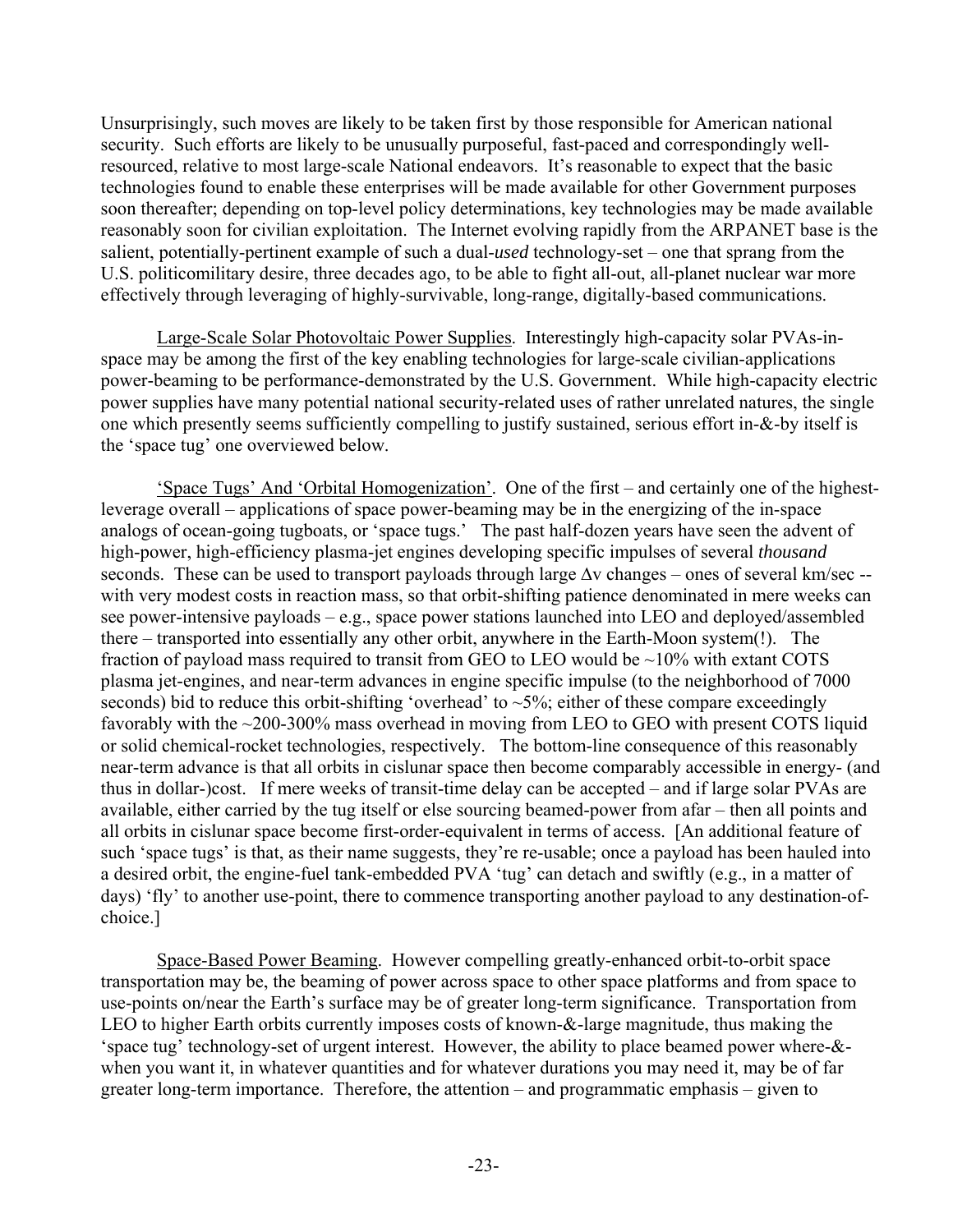realization of power-beaming *across and from* space by thoughtful U.S. decision-makers may not be less than that bestowed on creation and initial use of megawatt-class, in-space solar PVA power supplies.

Lunar Materials Exploitation. Every undergraduate student of orbital mechanics understands that every orbit in cislunar space is 'energetically cheaper' to access from the surface of the Moon than it is from the Earth's surface – and that most such orbits (including those at geosynchronous distance) are 'cheaper' by an order-of-magnitude. Thus, if abundant lunar materials – notably structural metals such as Mg, Al, Ti and Fe, as well as photovoltaic ones such as Si – could be sourced to space manufacturing points in high orbits, the unit cost of systems in such space locations could be expected to undergo comparable, i.e., order-of-magnitude, cost-decreases. Any rational long-term U.S. program to enhance America's posture as a spacefaring nation thus will necessarily include a lunar materials exploitation component – and civilian space power efforts can be expected to benefit correspondingly.

**Exemplary Systems, Near And Far.** We offer examples of two 'flavors' of space-base powerbeaming stations and associated system architectures, one that might be implemented quite soon and an other that might be an example of a mature technology, a third-century later. [Both of these examples are illustrative mostly of how particular technology-choices might be integrated; many other possibilities exist, and some ones quite different from those given here might be far superior to present ones in particular situations.] There are actually significant, *qualitative* differences between these two applications, both in the economics and in the technologies employed. Basic economic disadvantages of early-time systems are highlighted below. With respect to technologies and architectures, the earlytime requirement for each station to be very inexpensive requires it to have a small main beam projection aperture, and thus demands proximity of all such space power-stations to Earthside customer receivers. Such deployments in LEO put such stations in Earth-shadow perhaps a third of their total lifetime (in which condition they obviously can't source power-beams), and also give them intrinsically inferior 'reach' to customer antennae located far from directly beneath them (so that their enforced 'absenteeism' from load-servicing duties is relatively large), both as compared to stations positioned in orbital altitudes at ≥1 Earth-radius.

Near-Term. We first consider power-beam servicing of  $\sim 10^2$  fixed-site customers, each of whom have battery-charging type loads of the order of 10 kW which need to be 'hit' with beams a few times each day for ~10 MJ energy-deliveries, basically at times-of-convenience. [These customer-loads might be essential electrical equipment in obscure locations, or they might be exotic electric vehicles parked far from recharging-points, or…]

The early-technology space power-stations sourcing the  $\sim$ 20 kW beams of interest might be ones carrying  $\sim$  50 kW of thin-film amorphous silicon-on-film PVA of 12% conversion efficiency and 2 W/gm mass-efficiency (the PVA implemented in this already-demonstrated technology having a total area of ~300 square meters, e.g., a 15x20 meter rectangle). The ~30 kW of waste heat generated during coherent radiation generation in present-generation diode-banks and optical fiber-laser are spread back into the film of the PVA via passive conduction-modules, with the entire assembly having a mass of 40 kg, or ~1.2 We/gm. [We note that 2.2 We/gm PVAs are being prepared for in-space testing at present.] The fiber-bundle carrying the coherent radiative power from the PVA-centered assembly is interfaced with a projection lensette positioned at the focal point of a 2-meter diffraction-limited mirror serving as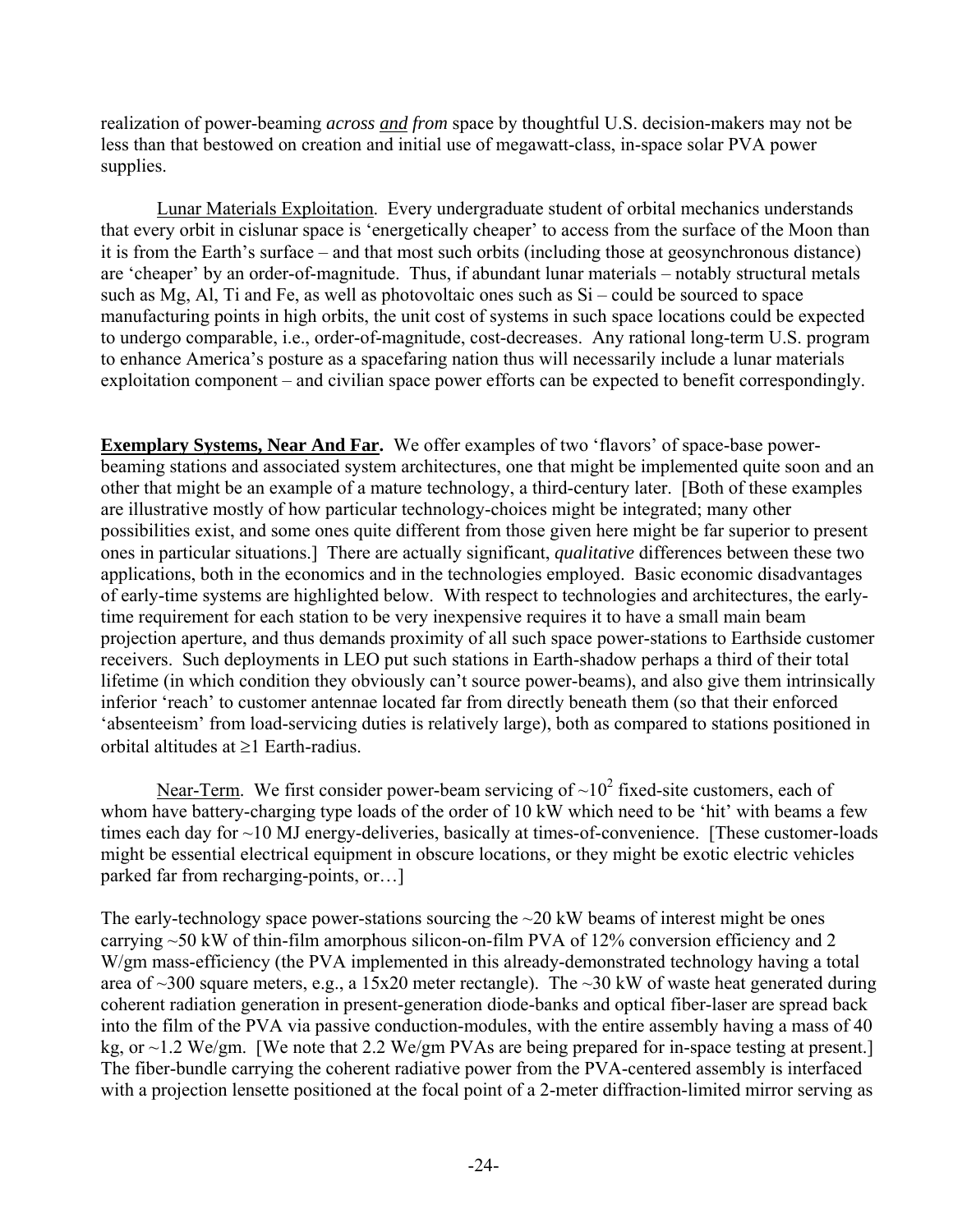the main beam-projecting aperture, which then directs the beam Earthward towards one or another of the customer receivers, also of 2 meter aperture (but having no optical-quality requirements). The total spacecraft mass is ~80 kg, and 250 such craft are launched by a 'heavy' version of an EELV (at a cost of  $\sim$ \$90 M).

Deployed in mid-latitude orbits of  $\sim$ 700 km altitude, this IRIDIUM-like spacecraft constellation has the high-population-density portions of the Earth visible to its at least four of its beam-projectors at all times. Roughly 25%, or 62, of these first-generation power-stations, are servicing customer-load at any given time; the rest are over oceans, deserts or other load-poor regions, or else are in Earth-shadow. This constellation of small, first-generation in-space power-stations thus is sourcing, in the timeaverage, 1.25 MW of power-beams generating an aggregate of 0.62 MWe of power for its customer community, which is assumed to be paying  $\sim $3/MJe$ , or  $\sim $11/kWe$ -hr for the electrical energy/power so delivered; thus, ~\$6.8 K/hour, or ~\$65 M/year, of gross revenue is being realized.

In order for a 30% ROI to be sustained by such operation of such a constellation, the Earthside cost of the spacecraft in the constellation must be no more than  $\sim$ \$90 M, even if Earthside operating costs (system control, account management, etc.) is assumed to be spread over several such constellations. This constellation-build cost demands a spacecraft manufacturing cost averaging ~\$360 K. Spacecraft of considerably greater complexity were offered to the DoD in multi-thousand quantities for unit costs ~\$400 K a dozen years ago, so that these seemingly very low unit costs certainly aren't out-of-thequestion. However, the low manufacturing cost-ceiling aptly illustrates the challenges posed by the high ROIs demanded of innovators bidding for venture capital – and the crucial importance of relatively low costs for space-launch services. Alternately, it may be taken to illustrate the importance of identifying and successfully soliciting patronage by relatively cost-insensitive customers for electrical power beamed from space; e.g., a customer-set willing to pay even 2X more – \$22/kWe-hr – would render feasible a spacecraft cost of  $\sim 1$  M, higher on a per-pound basis than that of the spacecraft-sanstelecommunications-payload of the IRIDIUM constellation.

Far-Term. We next consider power-beam servicing of 150,000,000 mobile loads averaging 10 kWe, each of which needs to be serviced twice daily to provide energy to be used over transportintervals  $1-3x10^3$  seconds (i.e., during the daily commute-intervals, in their hybrid fuel-electric personal transportation vehicles), so that 10-30 MJe of total energy must be provided to each vehicle within an 24-hour interval, across a continent the scale of the U.S.A. or Europe, i.e., within a  $\sim 10^7$  km<sup>2</sup> area. [There are 130,000,000 personal automobiles currently licensed in the U.S.]

The then-mature technology servicing this customer-set is represented in a constellation of 1000 powerstations at geosynchronous distance, each a nominal 2 GW power-beam projection capability, partitioned into mostly 20 kW beamlets (but spanning the range of 2 kW to 20 MW), and employing 3 main projection apertures of 300 meters diameter and 3 km focal-length. The projected beams in the near-infrared spectrum (e.g.,  $\lambda \sim 0.8$  µm) have an edge-thickness of  $\sim 30$  cm on Earthside receivers.

Each such station is assumed to be base-loaded, in that it services the third of the Earth's surface for which it appears well above the local horizon, and thus sees only modest diurnal load-cycling: when it isn't servicing real-time load, its beams are sourcing power to charge energy-storage modules (e.g., secondary batteries) of both stationary and mobile loads, e.g., in homes/businesses and vehicles. Only a modest fraction of its capacity will be employed to service the vehicular load of present interest.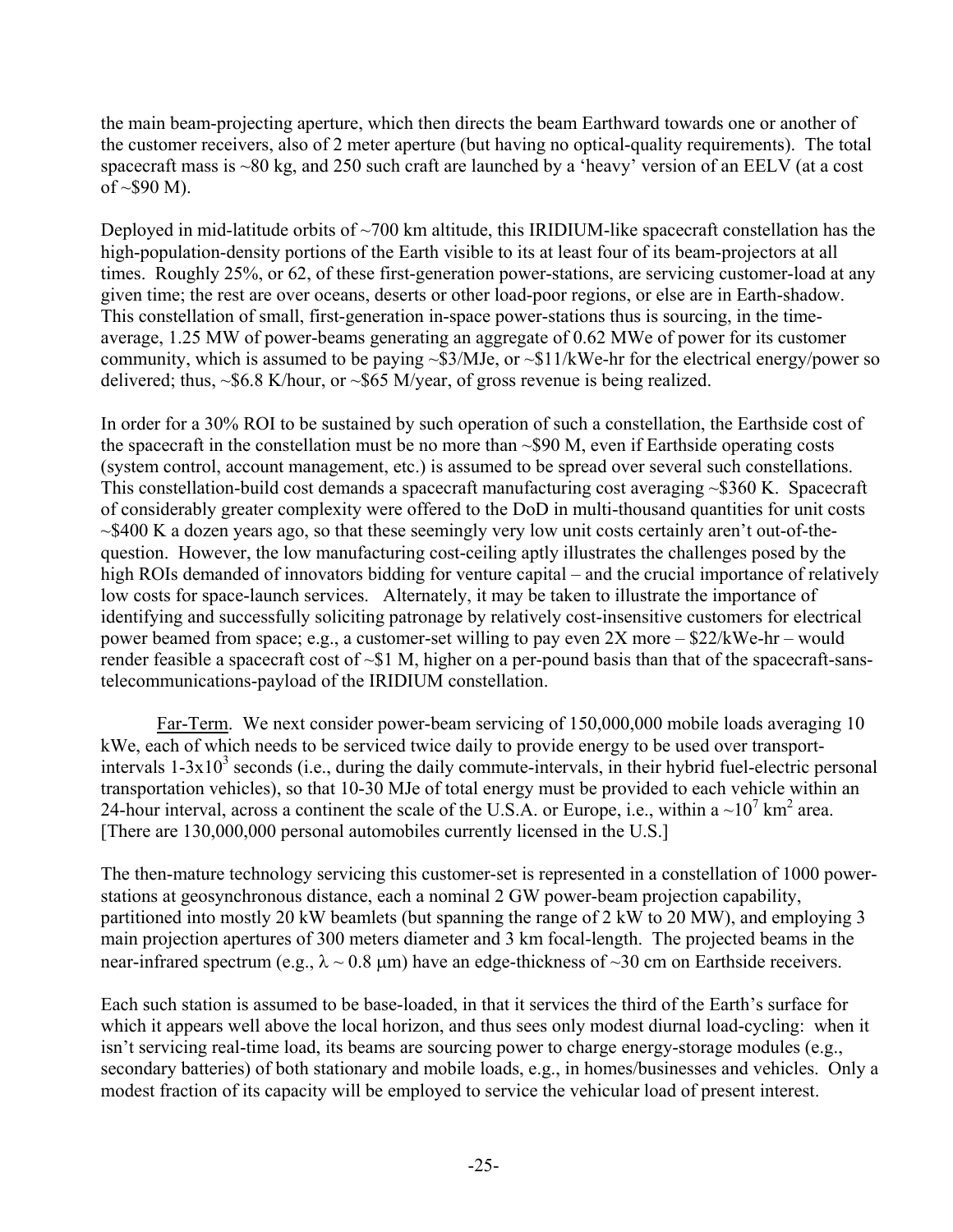For servicing this geographically-dispersed vehicle load, each of the 1,000 stations directs 10,000 beams with average powers of 20 kWo each toward receivers on the roofs of currently-parked vehicles, this aggregating to a commitment of 10% of its total capacity, most of which continues to service realtime load. The mean dwell-time of each such beam on a vehicle being 'fueled' is 2000 seconds, during which time an average of 17 MJ of electrical energy is delivered into the vehicle's secondary battery. Each 20 kWo beam thus is capable of 're-fueling' ~45 vehicles during an 24-hour mobile-load charging cycle, though the actual mean number of such loads to be so serviced is only 15; the  $\sim$ 3X margin is devoted to peak load-management capability, real-time servicing of mobile vehicular load, dispatching around local meteorological outage-intervals, etc. Unused beam-time naturally is re-directed to 'spot' and 'salvage use' loads, as well as to loads serviced by the other 90% of each station's capacity. This reference constellation of 1000 stations thus would be capable of servicing all of North America a few decades hence.

Each of these 2 GW beam-power – 5 GWe PVA – stations has a mass of 1500 tonnes, most of which is devoted to 4 W/gm advanced solar PVA. Over 95% of the station's total mass – e.g., the entire PVA – was manufactured in high orbit from Al, Ti and Si shipped from robotic processing-sites on the lunar surface at a total unit mass cost  $({}_{51}/gm)$  averaging one-tenth of the present cost of launching the same mass into LEO; the  $\sim$ 3% of total station mass which was sourced from Earthside – mostly preintegrated high-precision (electro-)optics, optical fibers, switched laser diode modules and control plant – was launched to LEO and space-tug-transported to geosynchronous orbit at only a modest costpremium over its LEO-launch cost. Thus, the assembly-line-based manufacturing cost (including Earthside-sourced components and sub-systems) of each such station is estimated to be only \$2 B (2003 \$) – \$1/W of power-beam output capacity – and is dominated primarily by the as-delivered cost of the lunar materials required for manufacturing the  $\sim$ 2,000 hectare-area (i.e.,  $\sim$ 20 km<sup>2</sup>) PVA of 1200 tonnes mass, and secondarily by amortization of the high-orbit robotic manufacturing facility that had produced it and its fellows over the preceding decade.

Each of these stations delivers-to-load 1 GWe electric, continually, at an average billed price of \$0.05 per kW-hr-delivered, thereby throwing off \$50 K/hour, or ~\$440 M/year, of gross revenue. Earthside operating costs per station average \$140 M/year – this is a full-service utility operation, by now, with a plethora of overheads – so that its net revenue is \$300 M annually, its gross margin is 68%, and it provides a utility-respectable 15% ROI, especially considering its projected 50-year service-life.

**'Real World'-alities.** There are several features of the 'real world' that impinge on the technologyintensive architecture and design of in-space power-beaming systems. Lacking any particular expertise in these, we merely invite our colleagues' consideration of them.

Economics. It's surpassingly difficult to overemphasize the significance of economic considerations when considering space-originated power-beaming. Only if servicing an intrinsically cost-insensitive customer can such considerations be ignored – but perilously so, as such customers are also notoriously fickle, and their custom is subject to all manner of interference, telling fractions of which are either invisible or unpredictable. Scrupulously respecting the economic realities is a *sine qua non* for all attempts to address markets in the real world – most particularly, the really large-scale ones. In particular, adapting to non-market practices in the U.S.A. is a time-tested recipe for creating a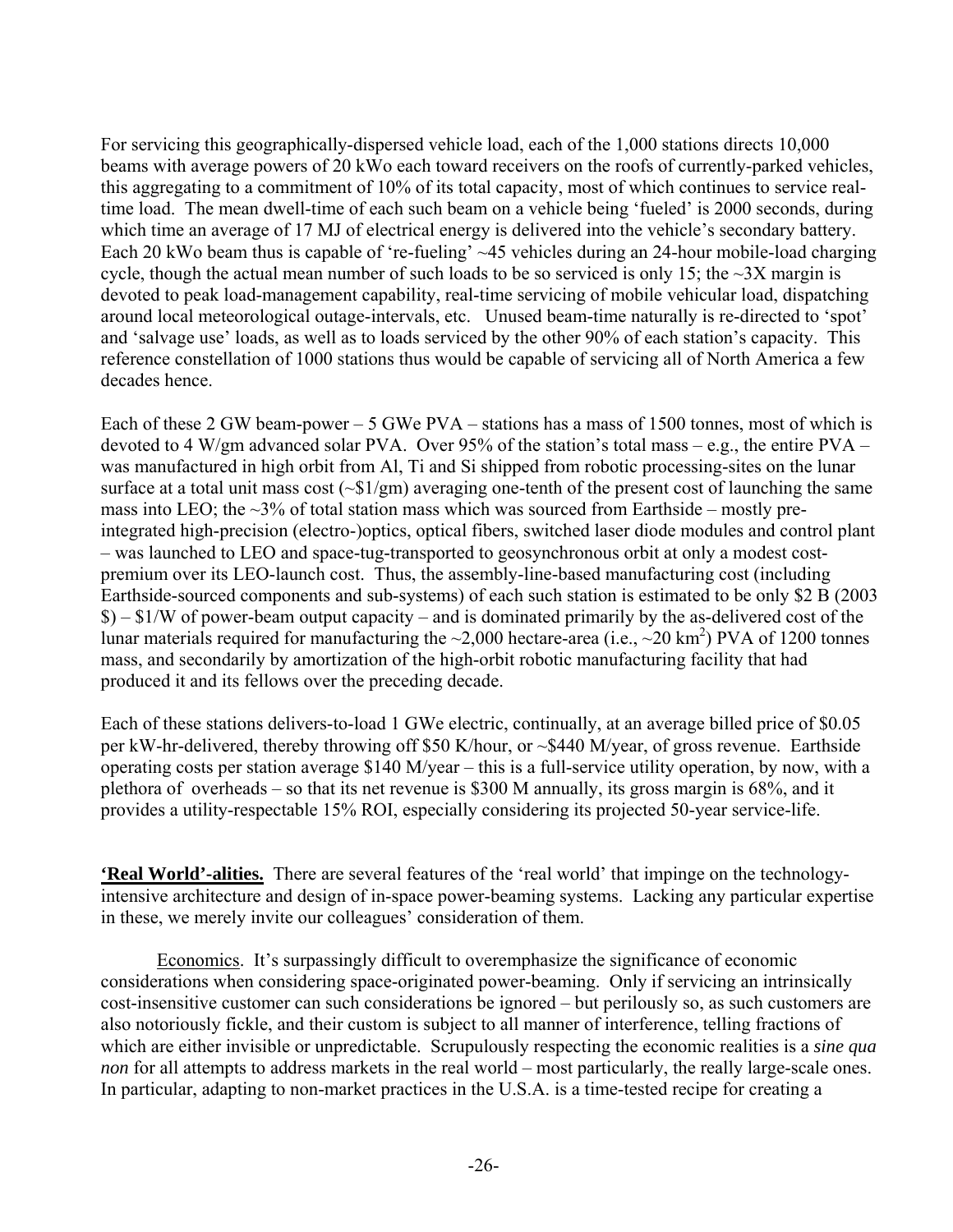'bonsai enterprise': it may be quite pretty from some perspectives, but it'll assuredly always be small (certainly, relative to its genetic potential).

Competition. As already noted above, no seller really likes to have competition appear in his/her markets. It's therefore preferable, to the greatest extent feasible, to have space-sourced beamed power initially serve markets that are not merely under-served, but entirely non-serviced, by existing suppliers. There are many economically well-positioned customers who may surprise both the energy punditry and themselves by eagerly congregating to constitute such markets for spacetime-agile, ondemand beamed power from space, just as there were many people who surprised most everyone other than Craig McCaw by swiftly becoming the mass-market for mobile telephone service, barely a dozen years ago. Everyone – notably including traditional wireline telephone companies who happily sold call-completing services for communications originated on cellular phones – benefited from the resulting intensified demand for telephony services (and all of the ones who adapted aptly to cellular telephony's advent continue to prosper).

Regulation. As we noted above, the best that can be hoped for with respect to governmental regulation of space-originated beamed power is rationality and competition-neutrality. However, these ideals are seldom, if ever, attained in the real world. Intelligent students of government regulatory practices who are involved in space power-beaming enterprises will interact with non-idealities accordingly. To be sure, there's genuine ground-for-hope, as the history-to-date of the Internet eloquently attests: if a technology is sufficiently novel and *also* sufficiently promising, virtually all components of the government bureaucracy have real difficulties in "getting their arms around it," and the more perceptive political leaders will actively harry-&-delay these stultification processes.

Juridical Hazards. The *de facto* unwillingness of the American generators of statutes and regulations – legislators and bureaucrats who nominally implement their instructions-in-law – to draw truly 'bright lines' between licit and illicit behaviors is the meat-&-drink of the more 'creative' portions of the tort bar. It's manifestly in the self-interest of those aiming to make power-beams pervasive in society to see to it that they "first do no harm," moreover "beyond the shadow of a doubt." As we've noted elsewhere, technological means for assuring everyone's physical safety relative to all aspects of power-beaming with almost arbitrarily-great reliability are not only already available but are generally of very low cost. Exercising such means in all respects confers self-evident benefits, and doing so is a defining feature of any intelligent power-beaming entrepreneur.

**A Way Forward.** We now sketch one possible set-of-tracks for moving from the present-day situation to one in which space-originated power-beaming is fully developed for civil purposes. We have no illusions that these are tracks that will actually be followed with any significant likelihood. They are offered only as representative possibilities.

Identification Of Markets. Any realistic business plan – a *sine qua non* for any private business initiative of the type that we posit will be necessary to bring civilian-purposes power-beaming into meaningful existence – will have a very clear-sighted view of its customers: who they will be as a function of time and business development, as well as why they'll more-or-less reliably purchase The Product, in what quantities, willingly paying what price(s) and with what price-demand 'elasticity.'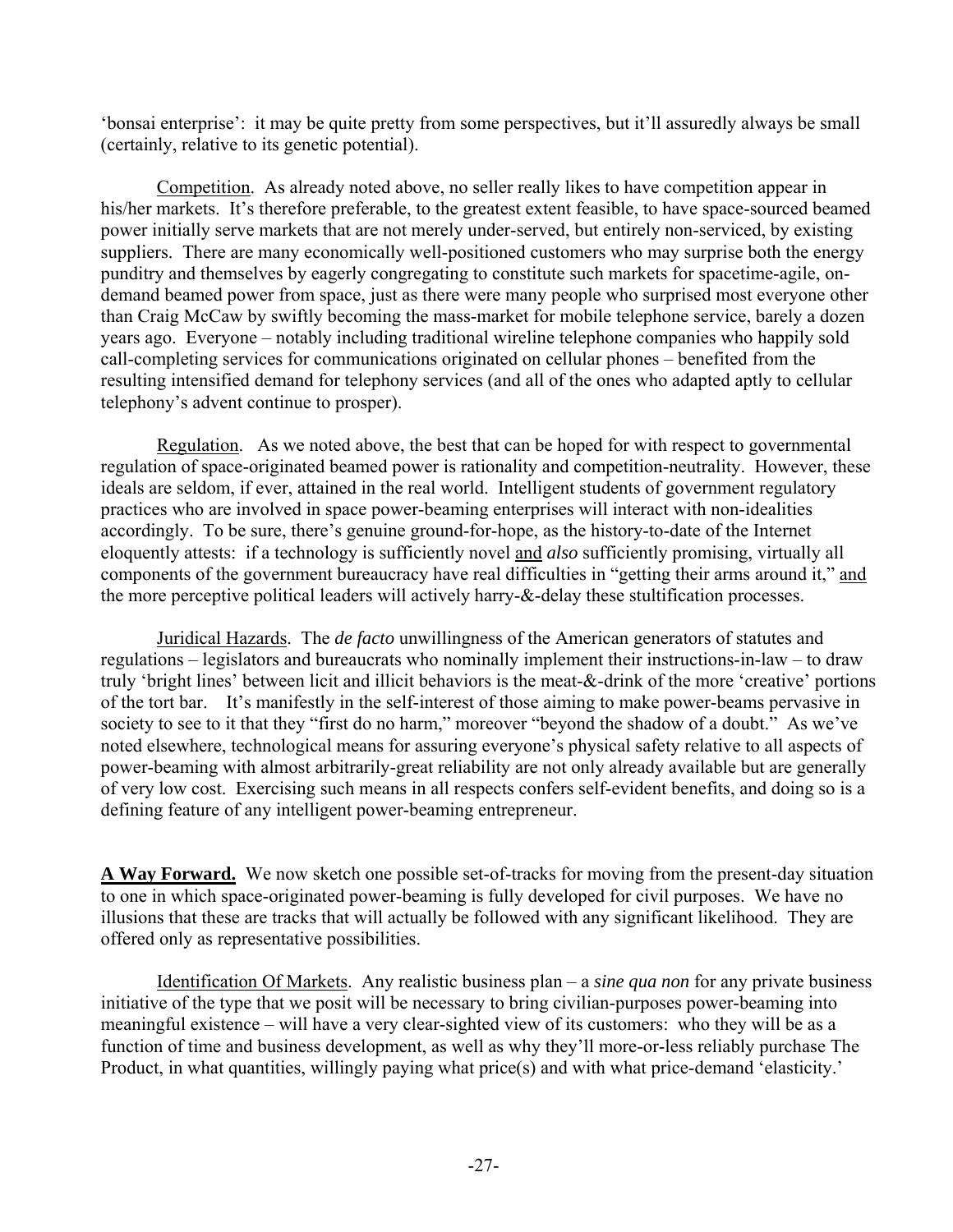*The USG 'Salvage' Market*. We suggest that the single-most-likely initial customer-base will be the "cast-offs" from the U.S. Government's space-based power-beaming programs, which we posit will come into existence in the relatively near-term, in any event. Just as the more far-sighted commercial imagery-from-space companies have very recently gained a toehold – if not yet a full foothold – with respect to the U.S. Government's acquisition of imagery from space for somewhat-lessthan-absolutely-vital National purposes, so we suggest that, just like the Brothers Grimm's 'Old Woman Who Lived In A Shoe,' the Government will come to have more of its "children" clamoring for power beamed from space than it really wants to service with its own, Government-owned space powerstations. In such circumstances, we confidently predict that at least some entrepreneurs will be able to find at least one very well-heeled, long-term "anchor tenant" for the outputs of their brand-new, Government systems-derived, albeit privately-owned space systems, just as reborn IRIDIUM has done for global cellular telephony-from-space (with DoD as the *de jure* anchor tenant) and as Ikonos and QuickBird have done for high-resolution ground-imagery-from-space (with NIMA as the *de facto* anchor tenant).

As a specific example of such 'children,' we note that American infantrymen going into forward areas already routinely carry much more than 10 pounds of one-time (i.e., primary') batteries with which to operate the various electricity-hungry equipments that so famously turbo-charge their capabilities as " $21<sup>st</sup>$  century land-warriors." The Bad News for them – and the potential Good News for spaceoriginated power-beaming – is that the *really* big power- and energy-demands of ever-more-modern individual-warrior combat-support technologies are yet to crest, while the large gains in primary battery energy-to-mass-enhancement technologies are already in-hand. Thus, within the next decade, the demand for on-the-battlefield electrical power for the 'dismounted' American land-warrior will soar, and the primary-battery technology's 'answer' to this demand will be literally back-breaking. Given the characteristic American way of doing things, 'Something New-&-Surprising' then will happen – and it just could be the unexpectedly rapid-&-widespread advent of from-space beamed power to myriad kilowatt-scale use-points: dismounted American land-warriors occasionally deploying their beamedpower 'umbrellas' for recharging reasonable-sized secondary batteries, in lieu of toting huge primary battery-packs into action like  $21^{st}$  century pack-mules.

Several other examples of quite different characters might be given of Government-customer demands that seem likely to come into existence during the coming decade in significant quantities, ones in which the Government might be somewhat reticent regarding details of power use-after-reception but not disablingly so with respect to providing to a reasonably-discreet commercial supplier in a just-intime manner the spacetime loci of beamed-power-for-sale delivery-points.

 *Initial Non-Government Markets*. As we've already noted above, a non-trivial fraction of American motorists will go out and buy beamed power receiving-units for their automobiles, just for peace-of-mind with respect to never having a truly-dead battery somewhere, somewhere. This is another aspect of the same basic market (of quite impressive scale) as is already known-to-exist for emergency-use-only cellular telephones – except that these power-beam-receiving units likely would get plenty of use on camping-&-boating expeditions – and even weekend outings – which could then involve high-luminance TV, abundant electric lighting, etc., initially, at least, for the sheer novelty of it all.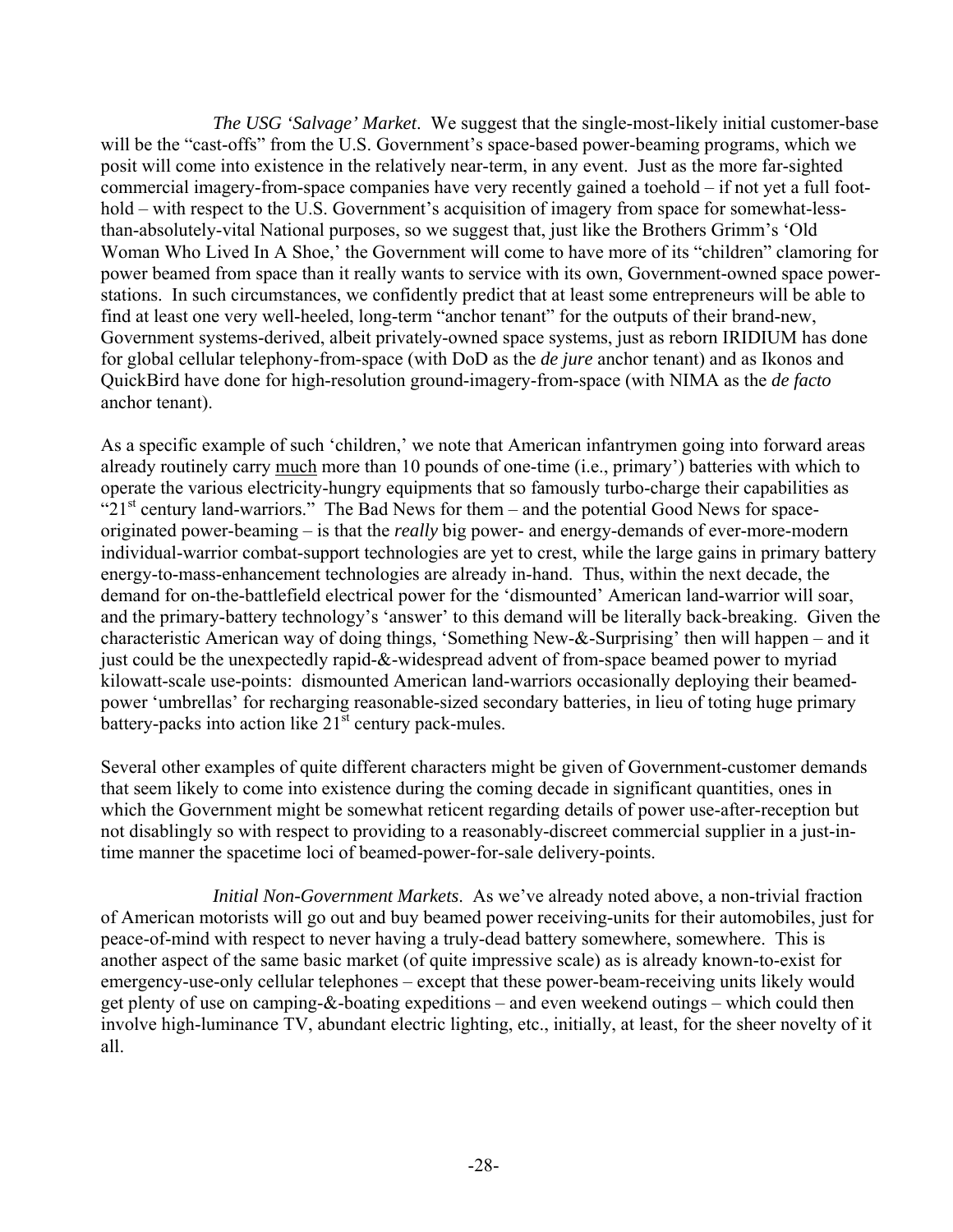In any case, carefully-&-objectively establishing beforehand that a market of appropriate magnitude *and* price-willingness will reliably and timely arise is a 'no brain-er' requirement for every stage of power-beaming-from-space. [The whitened bones of the first IRIDIUM Consortium lie alongside the Yellow Brick Road to caution those who might be tempted to skip this admittedly-tedious step.]

Initial Technologies Selection. Picking the technologies to employ in the initial implementation of a space-originated power-beaming system is especially easy: one chooses those that exist and are known-to-work, in preference to all other possibilities. Indeed, the risk premium on all flavors of private capital of the requisite magnitudes likely would be forbiddingly large, if all but a very small number of low-risk technologies weren't already space-demonstrated – perhaps in other, quite unrelated applications – before commencing to create the first commercial space-based power-beaming system.

To be sure, initial commercial implementations might be quite different from grand, GW-scale ones based at geosynchronous distances from Earthside users. For example, a Government power-beaming system developing many of the key enabling technologies for follow-on commercial systems might be a modest-sized constellation of (even sub-)MW-scale ones, and might be based in low Earth orbits – LEOs – perhaps ones having a Sun-synchronous character, and might employ single-meter-scale beamprojecting apertures to beam-service at any given moment a relative handful of stationary receivers. [Indeed, such systems might be used *per se* for initial commercial purposes.] Large apertures for longrange beam-projection to tiny Earthside receivers may not come from such Government systems at all, but rather might be 'imported' from other, unrelated Government systems, e.g., high-performance imaging ones.

The bottom line in these respects is that development-&-demonstration of space technologies is an amazingly expensive and time-consuming business – at least as all elements of the American Government have been doing it in recent decades – and attempts to 'prove the Government's stupid' in this area should be selected-for-execution very carefully. Yes, a few privately-funded attempts to revolutionize space-based communications and imagery apparently have more-or-less succeeded, but many others – including nearly all of those in space-launch – have failed quite abysmally. Therefore, picking-&-choosing carefully among *already-demonstrated-to-work* technologies – ancient and 'clunky' though some of them may be – likely is the better part of programmatic wisdom in any youthful space-based power-beaming enterprise. Admittedly, this puts the entire enterprise in series with genetically-related Government undertakings of presently-uncertain advent – but the genuine alternatives are remarkably few.

Capital Sources And Scales. In the present era, capital is raised in the global private equity markets for single new technology-intensive enterprises in the amounts of tens of millions of dollars of the order of a hundred times each year, and it's raised in quantities of hundreds of megabucks for such purposes a few dozen times per decade. However, single-purpose chunks of capital devoted to novel technological undertakings in the billions of dollars range are mustered only about once per decade, cellular and satellite telephony being the two recent examples. It's therefore eminently appropriate to keep in mind the exponential rareness of really big amounts of private capital going to any single purpose when doing the economic and technology 'architecture' work on any space-originated powerbeaming scheme. The truly winning approaches will be distinguished, we suggest, by great cleverness and considerable daring in minimizing capital requirements while still penetrating into really large-scale power markets in timely and reliable manners. Specifically, their buy-in cost will be at most \$1 B.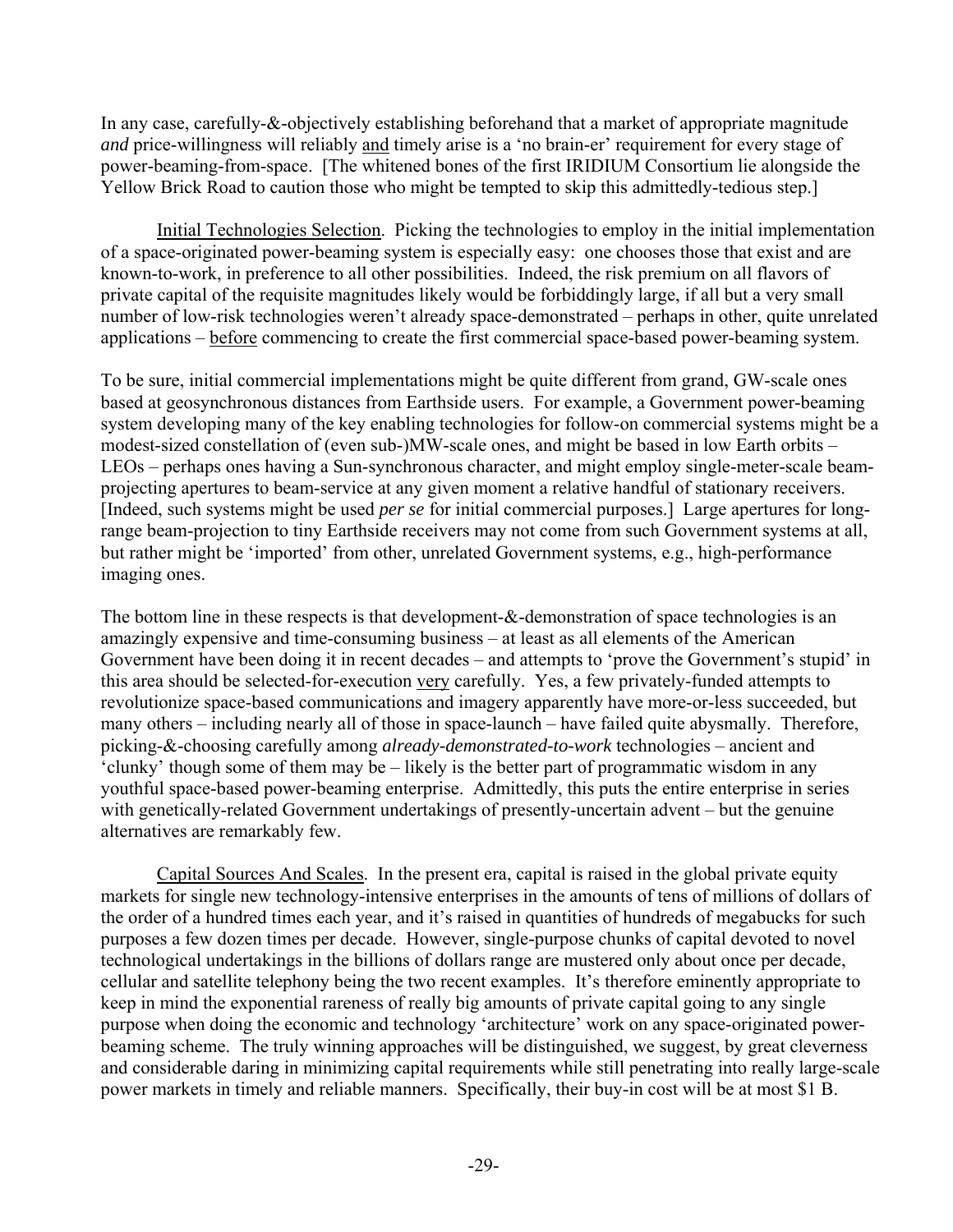*Powerfully* – both strongly and cleverly – leveraging prior investment by government, as we've suggested above in a little detail, may well be necessary for programmatic success, but it'll likely be far from sufficient. [If opportunities are seized when they're still immature, the path to success will be arduous and fraught with peril; if instead one waits until they're fully matured, one may not only wait for a very long time, but one's competitors then will be numerous, for the enormous marketplace incentives offered for novel success in servicing the multi-*trillion*-dollar-per-year global market for electricity a few decades into the  $21<sup>st</sup>$  century will be manifest to all.]

Space-Launch Market-Leveraging. Space-launch currently enjoys the romance that aviation enjoyed in the first half-century of its existence: people threw capital, effort, talent – indeed, the full spectrum of human-accessible resources, including lots of what Keynes famously labeled as "animal spirits" – at aviation unrelentingly for the first several decades after the flights at Kitty Hawk, considerably (indeed, often *far*) out of proportion to rational risk-reward expectations. The concept of air flight and then air transport – of "slipping the surly bonds of Earth", if only transiently and incompletely – was so powerful that otherwise-rational folks invested in its realization and elaboration at very small risk-discounted rates-of-return – and they continue to do so. [Indeed, as Warren Buffett – one of the most canny large-scale capitalists of the past several decades – is reported to have remarked ruefully to his stockholders recently about the unhappy history of a large investment he'd made in civil air transportation, "You would have been much better served if I'd spent that evening {that he'd made the purchase of a large block of stock in a famous passenger airline company} in a bar. I'm now a recovering aero-holic."]

Many private enterprises have been re-tracing aviation history in the set of space-focused businesses over the past third-century, and in no portion of this sector as intensively as that of getting other people's payloads delivered into low Earth orbit (LEO) in exchange for services-payments roughly equivalent to the payload's weight in gold. [Very importantly, only the high-tech portions – e.g., specialty electronics, electrooptics, etc. – of typical payloads-in-space have "costs to create on the ground" which are comparable to the traditional  $\sim $10/\text{gm}$  cost of getting it launched into LEO; everything else that's space-launched – structures, tankage, consumables such as propellants, etc. – has a delivered-into-space cost completely dominated by space-launch costs themselves.] This trend shows no signs of abating anytime soon – in spite of very many bankruptcies-&-liquidations and often-huge losses in stockholder equity in large space-launch concerns that are still in business – and the alreadycited history of aviation suggests that this particular great techno-potlatch will continue for a few decades more.

This space-*launch* 'peculiarity' poses an attractive opportunity of huge magnitude to all space-*going* enterprises, including space-originated power-beaming ones, for it indicates that their equipments, consumables, etc. will be transported into space at considerably less than it would cost them in a fullyrational marketplace: basically, suppliers of space-launch services will continue to 'contribute' substantially to their businesses, for nothing in return other than the 'privilege of serving.' In particular, the current 'glut' of space-launch services that has driven prices to historic lows likely will continue into the second decade of this century, for both individual and corporate hopes die hard, pride of both types is hard to swallow, and lots of new romance-captivated competitors will continue to appear to snatch marginal customers and deprive the 'majors' of the business of any real pricing power.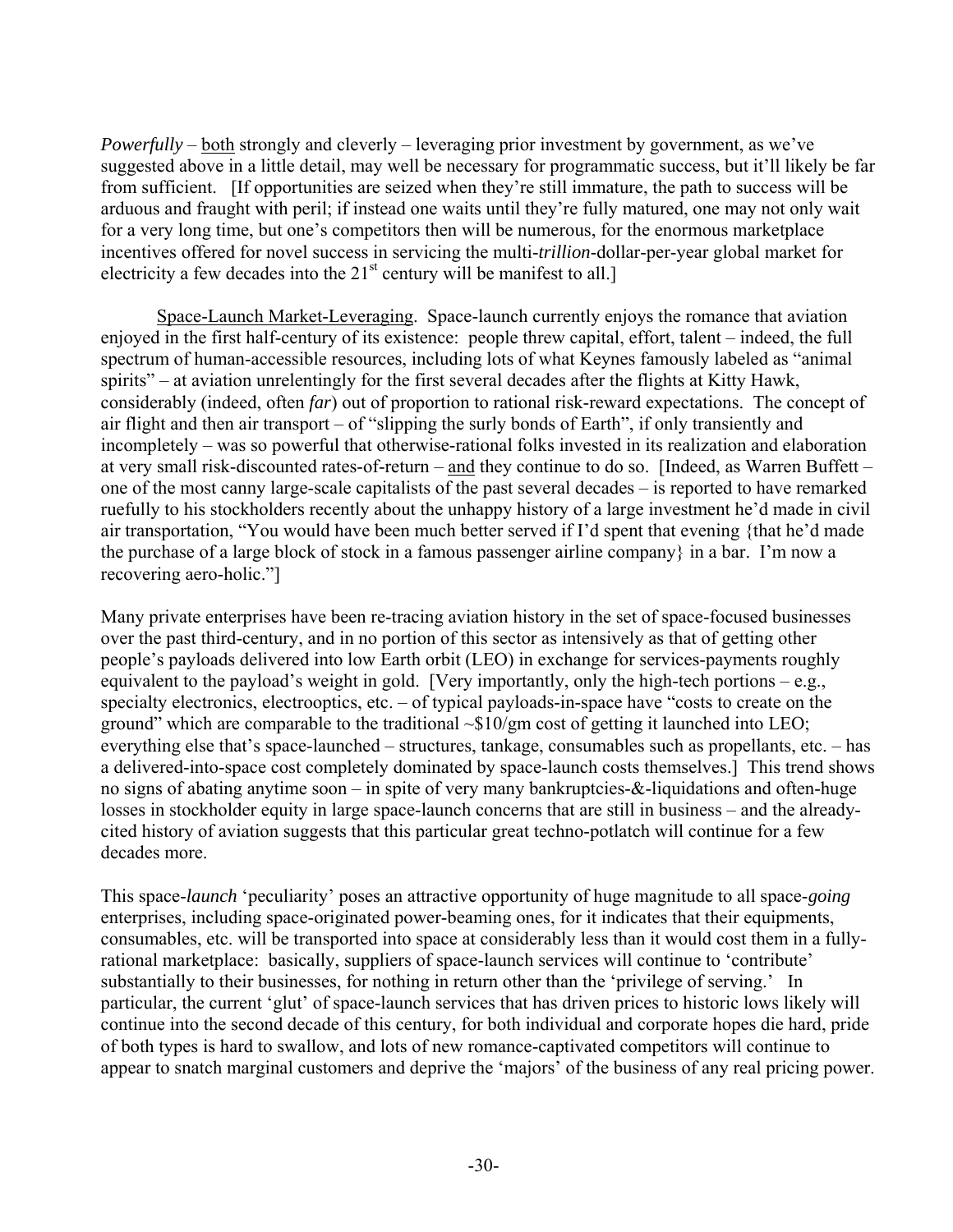Until-&-unless lunar-derived materials become abundant – i.e., inexpensive – in at least higher Earth orbits – this plenitude of space-launch services will be a great programmatic advantage to expansion of space-originated power-beaming. Leveraging it most effectively can be expected to be one of the key features distinguishing the most successful enterprises in this sector from their competitors.

Initial Deployments And Operations; Importance Of Anchor Tenant(s)And 'Salvage" Buyer(s). The effective cost-of-capital to new enterprises that have yet to attain positive cash-flow is extraordinarily high, for the risk to investment capital is exceptionally large in this phase of any business and thus the risk-discount premium on the demanded rate-of-return is correspondingly huge. It's therefore crucial for any business to minimize the time-interval between putting large amount of capital at risk and that at which customers commence paying for at least the ongoing expenses of the enterprise, i.e., attainment of positive cash flow. [Opponents of civilian nuclear power generation realized this far more effectively than did proponents, and thereby succeeded in annihilating utilitycorporate interest in nuclear power plants by creatively employing judicial-regulatory processes to drive up the CWIC – costs while in construction – component of the TUEC of nuclear power to rather uncompetitive levels from initially highly competitive ones. After most of the thereby-burdened capital structure of the American nuclear power industry has been written-down over the past decade, nuclear-generated electricity 'suddenly' has been extremely competitive economically – once again.

One of the most widely-applicable gambits for attaining relatively early to positive cash-flow – and, equally importantly, to keep the risk-discount to comparatively modest levels prior to that time – is to have contracted with a credible 'anchor tenant' for sale of a major fraction of one's initial stream of goods/services, as soon as they become available. If, as we expect, the Government has already gone into the space-originated power-beaming 'business' for its own, possibly-rather-limited purposes, then it's natural to bid for its custom, either for maintenance of existing supply of beamed-energy or for expansion, either for more-of-the-same or for new applications enabled by lower price-structures.

The recent IRIDIUM experience offers a creative version of inducing the Government to expand its global communications 'buy', albeit in a not-altogether-exemplary manner. Presented with an opportunity to buy a huge block of capacity a unique world-wide cellular telephony business then struggling to stay afloat (after completely writing-off a privately-funded debt structure of historic magnitude, in excess of \$3 B), the Government signed up as the anchor tenant, making an annual payment basically sufficient to pay the (remarkably modest) operating expenses of the entire business in exchange for take-or-pay use of several tens of percent of the IRIDIUM system's capacity, leaving the enterprise the freedom to sell the rest of the system's capacity for profit. Whether this will be an enduring example of governmental anchor-tenancy of private enterprise in space is currently an open question – the issue of replacing the IRIDIUM constellation of satellites has yet to be squarely addressed, let alone resolved – but it illustrates the key role that government can play in getting an enterprise "off the ground" in a mutually-beneficial fashion.

Of comparable importance to anchor tenancy for any young enterprise that produces either goods or services at an innately fixed rate – whether it be donuts, cellular telephony services or space-originated power-beams – is that of one or more "salvage use" buyers, ones who are always willing to take excess product at a price that at least equals the production cost of that product-fraction. Generally, if either a good-sized anchor tenant *or* a salvage buyer exists, an enterprise can 'buy down' the risk premium on the capital it needs to get underway. The Government seems a plausible candidate for anchor tenancy,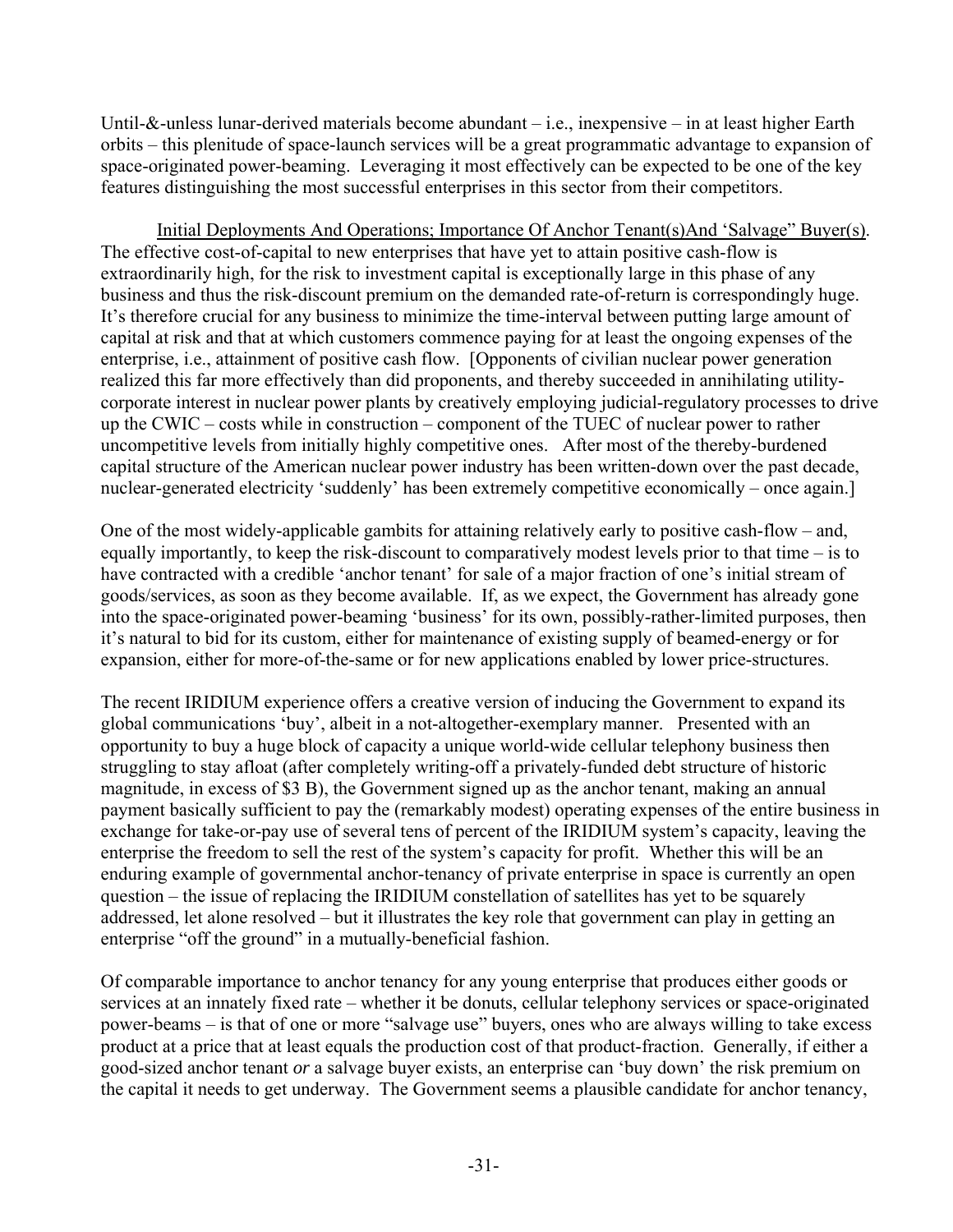in that it may well have a number of loads already in existence at Time-Zero – on the Earth's surface, in space, or wherever – that require power beamed to each of them "every so often," but perhaps within fairly wide ranges of time, power, etc. Providing power-beaming services to these loads then generates revenues from the anchor tenant from Day One of the service's operation. However, this customer community is likely to be quite price-inelastic: "We need just this much service, and we'll pay-ascontracted for it; however, we don't need any more, however, at any price, thank you."

Private-sector operations seem more plausible 'salvage-use customers,' in that there are many remotelylocated work-sites generating electricity at quite high TUECs and at substantial time-averaged power levels, using tediously-imported fuel and machinery, who likely would be willing to 'accept' energy beamed to them, most any time and at most any power-level, and to pay for this electricity-delivery service at a reasonably large fraction of the thereby-avoided costs. This globally-large set of 'salvageuse customers' might generally demand 'turn-key servicing' – i.e., power-beam-driven electricity interfaced into their existing engine-driven generation plant so as to provide seamless, user-transparent energy/power-displacement service. However, as discussed above, the capital cost of Earthside equipment for reception of power-beamed energy can be expected to be a very small fraction of the TUEC of such energy, due to the generally-high intensity of the beamed energy and its corresponding high utilization of receiver-equipment, so that the unit capital cost of 'connecting' such load can be expected to be comparatively modest.

Space-originated power-beaming is likely to be at least as economically-peculiar as telephony and, indeed, nearly mass-market-software-like in its economics: its cost-at-the-margin of providing its product to its customer is asymptotically zero, and most all of its economic costs are those of the capital required to create and deploy its space-based physical plant, with a dab of cost-of-intellectual-capital involved in its system control and revenue-management structures. Thus, the servicing of either anchor tenants or salvage-use customers involves high gross margins, even though neither may involve initial prices greatly in excess of \$1/kWe-hr of delivered electrical energy. Real business success, however, will depend on swiftly identifying – and signing up – customers for a sufficiently large fraction of the total product stream to throw off net revenues sufficient to finance rapid expansion, for there a five order-of-magnitude gap between likely initial scales-of-operation of commercial from-space powerbeaming and the capacity of the global electricity-producing plant. As already noted, our present estimate is that sales at prices of ≥\$10/kWe-hr will be required in initial phases of market penetration, in order to generate ROIs of the ~30% per annum levels noted above as likely-required ones.

Beachhead Expansion Strategies; Importance Of Mobile Customers and 'Salvage' Loads. Once cash-flow resoundingly positive, gross margins are looking like Microsoft's in its heyday, and the space-originated power-beaming enterprise's venture capitalists are beginning to smile – if not yet quite smirk – it's then reasonable to look for the next order-of-magnitude or two in total customer-load: what will it be, and why is it likely to be willing to bear the prices required to sustain a still-high-demanded ROI? From a self-evidently distant vantage-point, we suggest that the mobile user market may well have price elasticity of surprising range and total magnitude. We suspect that people of many different types and habits actually have appetites for side-effects-free electrical-equivalent energy and power while they're "on the move" that may surprise even them, until prospects of satisfying these appetites – likely for presently obscure purposes – immediately present. [The peculiarly unforecasted but quite explosive advent of mass-market cellular telephony again comes to mind in this respect – or massmarket geolocation, for an only slightly less dramatic albeit rather unheralded example.]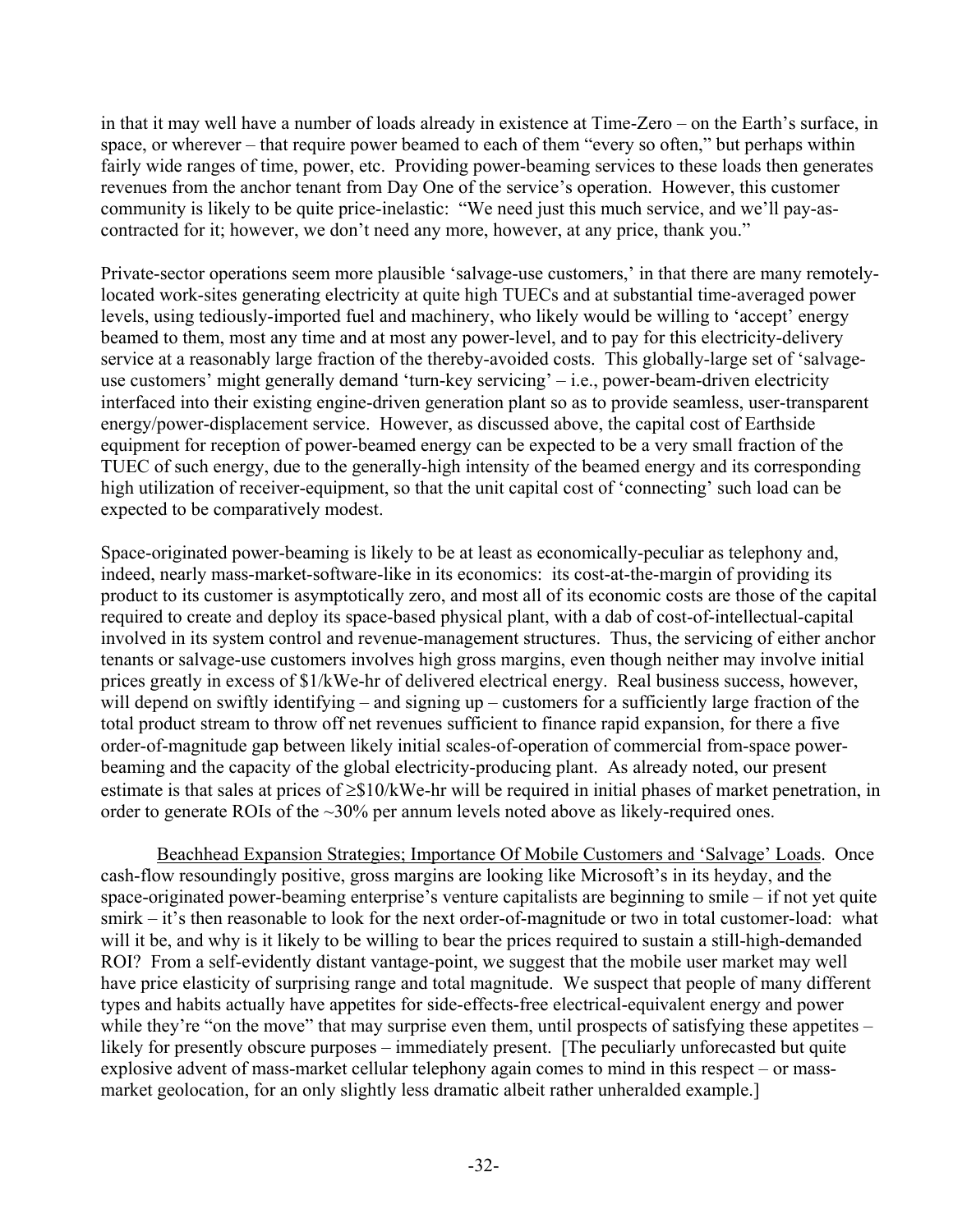Thus, we predict that customers-on-the-move will constitute a huge market-in-the-aggregate for beamed power and that a surprisingly-large fraction of this market will be rather amazingly price-insensitive – willing to buy a megajoule of electrical energy for a dollar or more everyday or two, purely on impulse – provided that they can have it wherewhen they want it, with not much inconvenience that carrying and occasionally unfurling the familiar 10-inch-length umbrella-with-telescoping handle. Servicing an ever-larger – albeit ever-more-price-sensitive – portion of this mobile market may *by itself* provide a path-cum-superhighway into power-beamed electricity markets of all extant sizes.

Intermediating markets, especially large-scale 'salvage' ones, may be of very considerable importance. For instance, generation of hydrogen gas, either electrolytically or by water thermolysis, during nonpeak-load intervals, may confer very considerable economic value, the more so if it potentiates the use of 'hybrid' fuel-powerbeam loads, e.g., advanced vehicular and single-residential power-plants using both gas-fed fuel-cells and powerbeam PVAs as 'prime movers'.

In any case, moving from the 10-100 MW scale that we estimate may well be the initial market-scale for space-originated power-beams into the  $\sim$ 10,000,000 MW one that we presume will characterize human electricity time-average demand several decades hence will require unceasing, deep-impact technological innovation in order to reduce prices by the ≥50-fold factor that we estimate actually separates specialty or premium markets for delivered-on-site electrical energy from mass-markets for baseload electrical power. Some of this price reduction will occur naturally, as demanded ROIs descend from those of novel, high-risk technologies and markets to technologically-mature modes of servicing mass-markets, but most all of the gain necessarily will come from technology, not economics. [The advent of the large-scale supply of lunar materials to construction sites for new in-space powerstations exemplifies a major, pertinent technological advance.]

Approach To The 'Natural Limits'. It's of at least passing intellectual interest to inquire as to the natural limits of space-sourced power. If it's superior in some notable respects to ground-sourced power – so that it can potentially grow to supply a substantial fraction of all electrical energy used by humankind, in spite of the entrenched, large-scale character of the competition – why can't it take over completely from all present modes of electricity supply, given the economies of scale and levels of technical (and political, and economic, and psychological, and…) maturity from which it'll presumably benefit, just a half-century hence?

We don't see any single most obvious reason as to why power beamed in the (near-) optical spectrum from space power-stations won't "sweep the board" sometime in the latter part of the  $21<sup>st</sup>$  century (with a dutiful nod to Marchetti curves of the kinetics of penetrance of new primary energy technologies). We therefore suspect that limitations will be non-technical ones whose nature (and severity, and...) is comparatively obscure to us as technologists. One such prospect is governmental unwillingness to have all of the primary energy-supply eggs positioned in a single relatively-fragile in-space basket – an argument that admittedly resonates with us, and which indeed may find rather widespread sympathy. How beamed-power supply might be best integrated with "back-up" ground-based supplies presumably will depend crucially on the technologies selected, their spatial distribution, etc.

Our basic prediction, in the large-scale-surprise-free scenario, thus is for power-beams from space power-stations to come into exponentially more widespread use during the first half of the 21<sup>st</sup> century,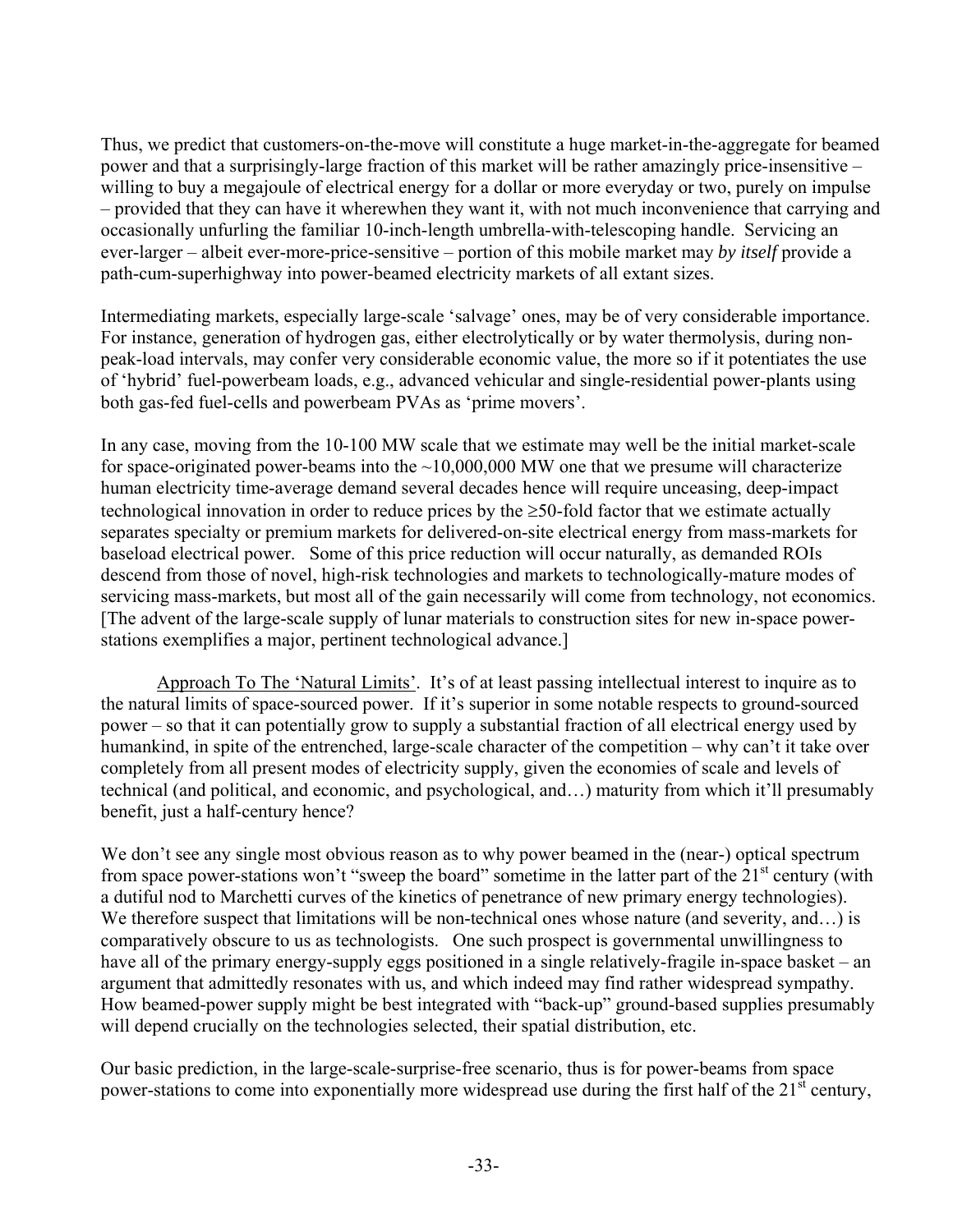and moreover for electricity from this source-type to become an ever-larger fraction of the total energy used by humankind for all purposes. We therefore expect that oxidation of fossil hydrocarbons for powering the prime movers of civilization may well recede 'naturally' – particularly as ever-growing challenges in extraction of diminishing supplies continually raise their true prices – without major governmental intervention in large-scale energy markets.

**Conclusions.** The prospect of space-originated power purposefully beamed to Earthside receivers for civil purposes likely will remain utterly becalmed into the foreseeable future – for the same basic reasons that bring us to the present juncture from Glaser's epochal proposals of a quarter-century ago – unless several fundamental changes-in-approach are made. Our basic critique of the Glaser proposal is tridentate: [1] its initial scale was innately so huge that only state-sponsorship of historic magnitude could underwrite even its initial implementation; [2] it didn't exploit the many qualitative advantages of power beamed from space, e.g., that set deriving from the enormous agility in spacetime of myriad, commonly-sourced but differently-directed high-radiance beams, and thus didn't offer nearly all the added-value potentially available from large-scale power-beaming from space; [3] it depended critically on technological advances that haven't arrived (e.g., low-cost space launch) and didn't explicitly feature 'hooks' onto which to advantageously 'hang' potentially-pertinent technological advances that have occurred (e.g., thin-film photovoltaic converters, fiber optical technologies, GPS, GSN).

In the foregoing, speaking as professional technologists albeit as amateur economists, we've tried to sketch amendments to the Glaser proposal that appear to be both necessary and sufficient for power beamed from space power-stations to rise to great and lasting significance in human affairs, even during our lifetimes. These amendments call for neither technological nor economic miracles, relative to the present state-of-affairs: e.g., they posit only technologies that already exist at least in labs (generally featuring figures-of-merit within a few-fold of those already demonstrated in space), and no future improvements in costs of key enabling technologies (e.g., GDN-based telecommunications, GPS, spacelaunch, etc.).

In spite of overt governmental participation in the economic affairs of humankind to the extent of spending 35-70% of the GDP in the advanced economies, public bureaucracies in liberal democracies only very rarely undertake bold initiatives – ones involving major changes in the established order of doing things – including sourcing the energy to power entire civilizations, for fundamental reasons that are well-understood. Thus, if power beamed from space is to become widely available and extensively used, we believe that it'll be via basically private entrepreneurial initiatives, and thus will meet the fundamental criteria and prerequisites of all such initiatives, including comparatively modest initial scales and relatively high risk-discounted rates-of-return on investment during initial phases. However, the notional trajectories that we've sketched for development of large-scale space-originated powerbeaming admittedly are prone to the criticism that they feature large-scale governmental initiatives for initial technology demonstration and hand-off to the private sector; our basic rejoinder is that we rather confidently expect that these may be forthcoming *this* side of the indefinite future from the U.S. national security sector. Likewise, government "anchor tenancy" of initial privately-financed powerbeaming systems for exceptionally high-valued-added loads is also seen as pivotal although possibly not crucial; again, we see the U.S. national security sector as the single most likely such tenant.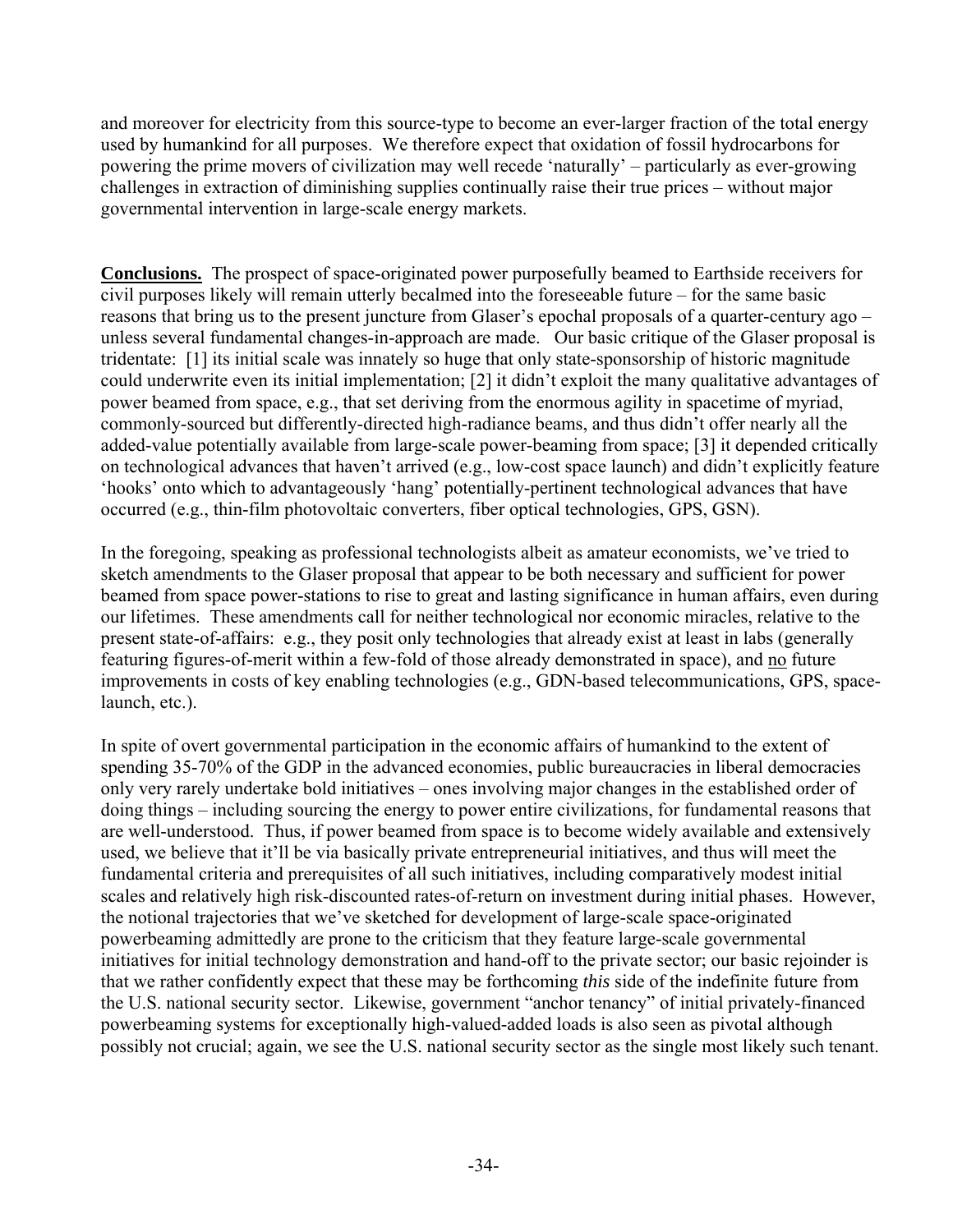Indeed, we suggest that space-based power-beaming involving relatively modest aggregate requirements from customers who are willing to pay handsomely for *electrical power-on-demand, delivered to their loads in a maximally convenient manner* – i.e., anywhere and anytime, at most any rate and for nearly any duration – will comprise the crucial initial market for beamed power, the *sine qua non* base from which expansion will inevitably and inexorably occur, perhaps even at extraordinary speed. he history of purposeful U.S. governmental support of the advent of American civil aviation via a well-articulated, reliably-implemented policy of handsome payments to private operators to carry mail-by-air comes effortlessly to mind in this context.] We have sketched some of the technological means by which near-term capabilities to service such quintessential 'spot' markets may be realized, attempting to demonstrate that such systems might be realized for total initial investment well within the private sector's scope and with a risk-return profile potentially appealing to private capital.

We suggest that the extant technological base is sufficiently mature that such efforts could commence servicing small-scale, specialized markets in this century's second decade, if serious, well-focused efforts were to commence today. If intelligently conducted thereafter, with all of the intrinsic advantages of space-originated beamed power leveraged unrelentingly, servicing of mass markets – involving dozens of GW of delivered electrical power – could be underway early in this century's second third, and a large fraction of the total human demand for electrical energy could be spacesourced by early in the second half of this century. Indeed, such inexpensive, conveniently-available electricity could become the principal 'flavor' of civilization's energy, well before this century's end.

The environment consequences of such a fundamental shift in energy sourcing could be large, especially if electricity were to increase its share of total energy supply, e.g., by deeply penetrating the mobile energy-use marketplaces, as we've suggested may well be feasible. Specifically, in the latter part of the 21<sup>st</sup> century, hydrocarbon oxidation might become an energy source utilized only in small, niche-type applications, e.g., for back-up purposes, and the atmosphere-as-gaseous-sewer for civilization's great engine-sets then may become a quaint (if not altogether archaic) concept.

We therefore consider present U.S. Government interest in power-beaming from in-space powerstations – primarily for national security applications – to be a quite hopeful first-step in developing and performance-demonstrating the key enabling technologies. We anticipate that enlightened privatesector entrepreneurialism will pick up both the technologies and the then-established Government needs for powerbeam-servicing of assorted load-sets, and thereupon retrace the pertinent fractions of the recent histories of space-based telephony and Earth-imagery, perhaps even at a basic pace-of-advance not greatly slower than demonstrated by Global Digital Network – e.g., Internet and digitally-based telephony – developments over the past dozen years.

**Acknowledgements.** We thank many colleagues for useful discussions over the years of the wide variety of topics that we've touched upon; our debts to Freeman Dyson and Peter Glaser are manifest. We're particularly grateful to Bran Ferren, Karen Wood and Martin Hoffert, whose present-albeitvaried interests in these matters motivated this particular paper. Though we've explicitly acknowledged the previous pertinent work of which we're aware, we assert no claim for originality regarding any of the matters, concepts, technologies, etc. that we've treated.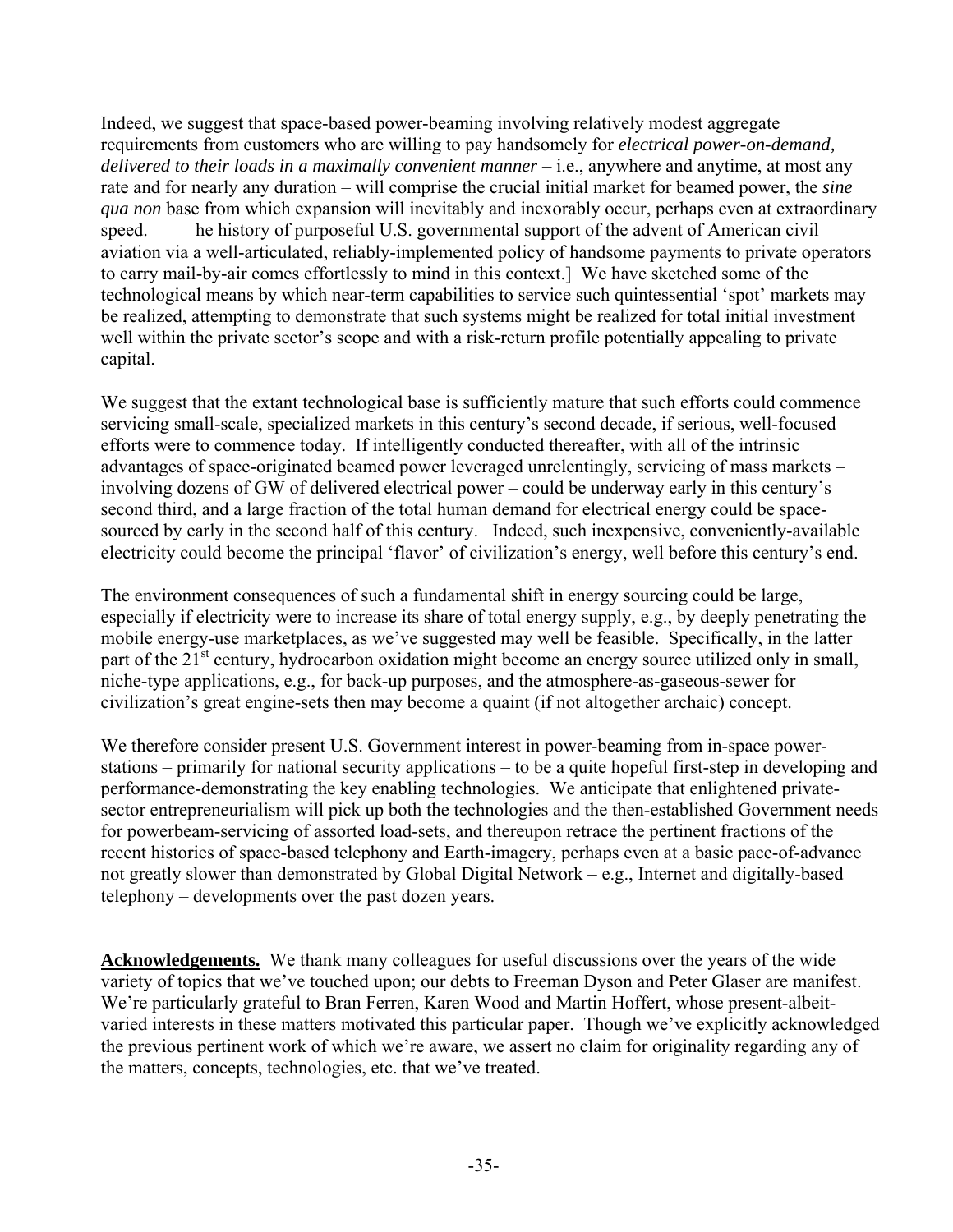## **References**

[1] Glaser, Peter. An Overview of the Solar Power Satellite Option. IEEE Trans. on Microwave Theory and Techniques 1992; 40(6): 1230-8.

[2] Teller, Edward. Private communication to JHN and LLW, 1971.

[3] Teller, E., Ishikawa, M.Y., Wood, L., Hyde, R., and Nuckolls, J. Completely Automated Nuclear Reactors for Long-Term Operation II: Toward A Concept-Level Point-Design Of A High-Temperature, Gas-Cooled Central Power Station System. Univ. Calif. Lawrence Livermore Nat'l. Lab. Preprint UCRL-JC-122708 Pt. 2 (1996), and Proceedings of ICENES '96 (Obninsk, RF; June 1996); also [http://www-phys.llnl.gov/adv\\_enegy\\_src/](http://www-phys.lllnl.gov/adv_enegy_src/).

[4] Teller, E., Ishikawa, M.Y., Wood, L., Hyde, R., and Nuckolls, J. Completely Automated Nuclear Reactors for Long-Term Operation III: Enabling Technology For Large-Scale, Low-Risk, Affordable Nuclear Electricity. Energy 2004; xx(xx): xxx-xxx.

- [5] See, e.g., [www.uni-solar.com/Our\\_Technology\\_a\\_Si.html](http://www.uni-solar.com/Our_Technology_a_Si.html).
- [6] See, e.g., [www.uni-solar.com/PV%20Manufacturing.html.](http://www.uni-solar.com/PV%20Manufacturing.html)
- [7] See, e.g., [http://www.uni-solar.com/government\\_specialty.html.](http://www.uni-solar.com/government_specialty.html)
- [8] Aeschylus, "*Prometheus*".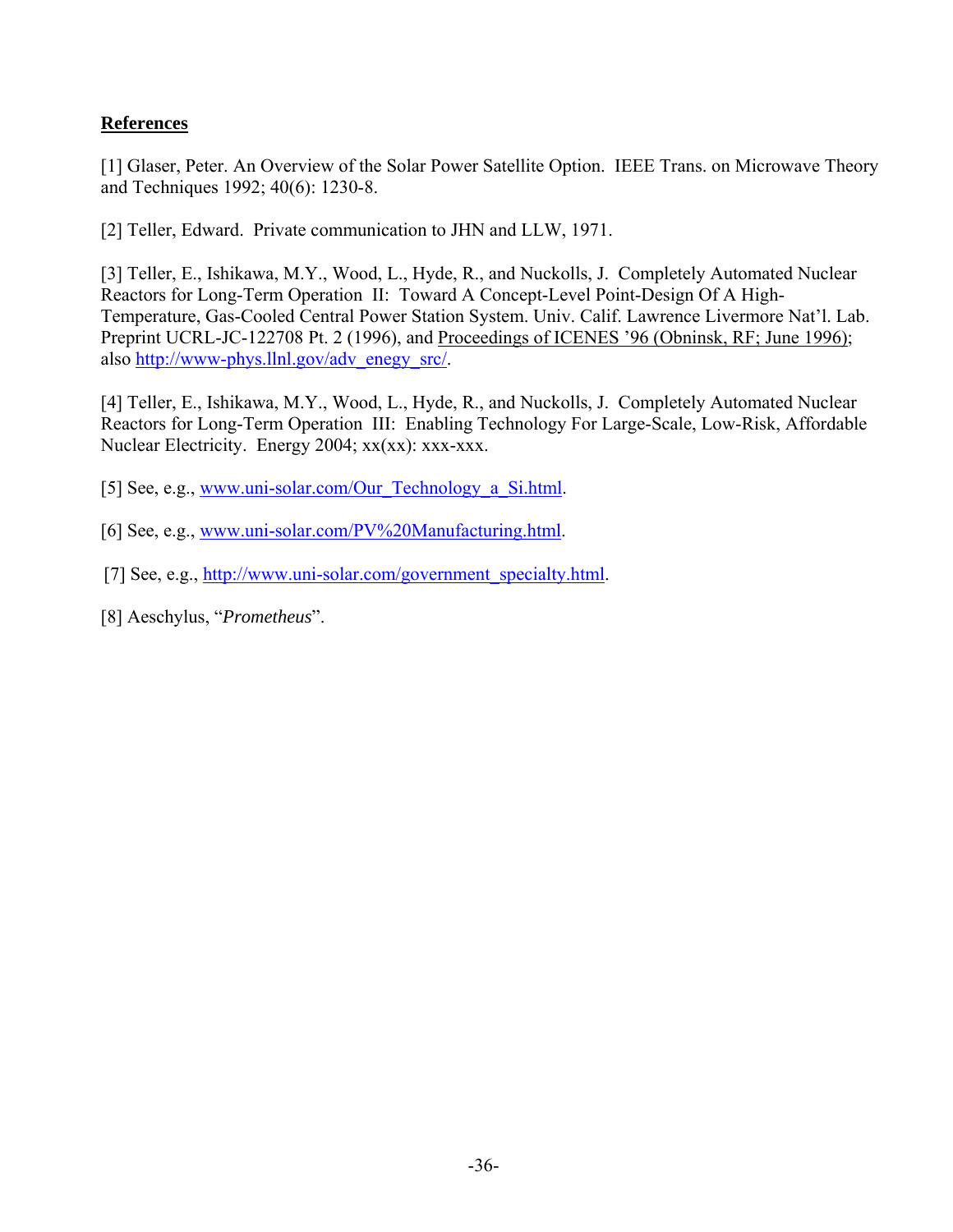

-37-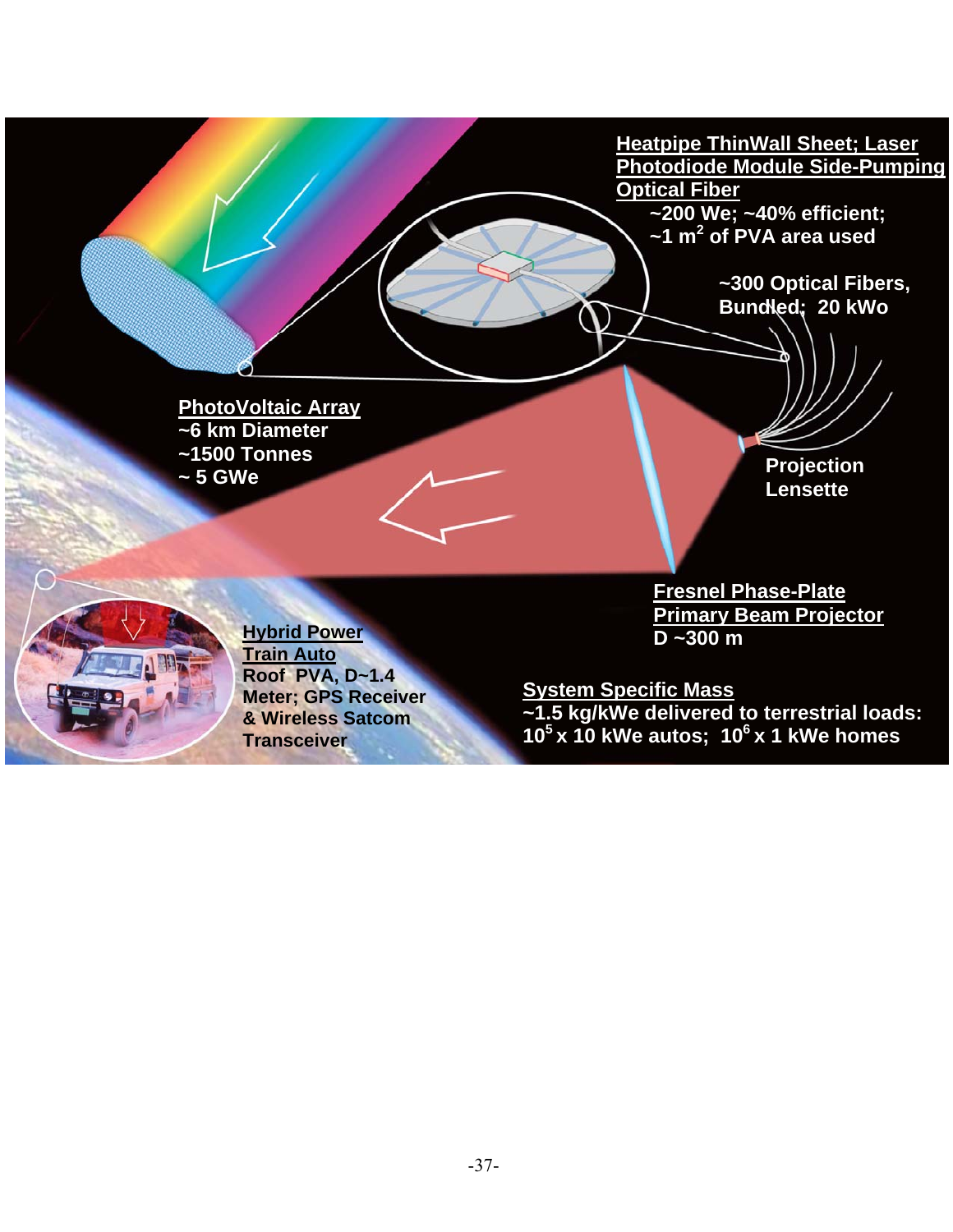FIGURE 1. Diagrammatic representation of the major modules of the type of space-based powerbeamgenerating station discussed. The ultra-thin film amorphous silicon photovoltaic array (PVA) is covered on its back (contra-Sol) side by a grid of laser photodiodes netted together with fiber optic lines which are side-pumped by the photodiodes, using locally-sourced electrical power from the PVA. The heat dissipated by the photodiodes is sunk back into the PVA's underlying structure, which is waterloaded heatpipe implemented as a thinwalled-sheet structure. The coherent optical power-carrying optical fibers are bundled into sets of size corresponding to various scales of terrestrial loads, and their outputs directed Earthward from the station's focal plane through small (cm-scale) lensettes and thence through the shared main beam projection aperture  $\sim$ 3 km distant and on to the distant receiver-PVAs positioned on the Earth-based loads. These loads signal to the station's control computer as to their geolocation (using GPS receivers and the Global Digital Network) and what their instantaneous power requirements are, as well as providing status and safety-related datastreams (see main text).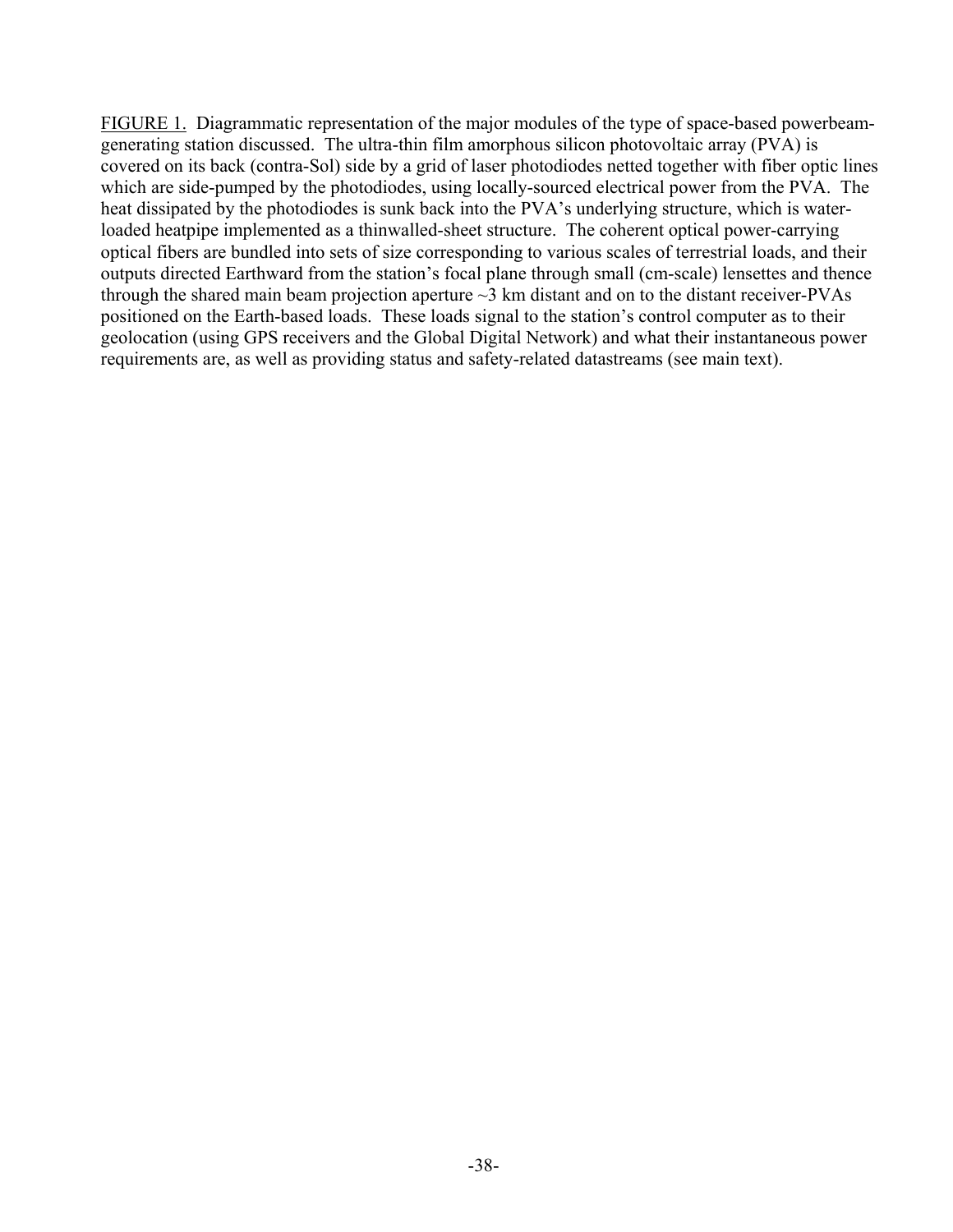